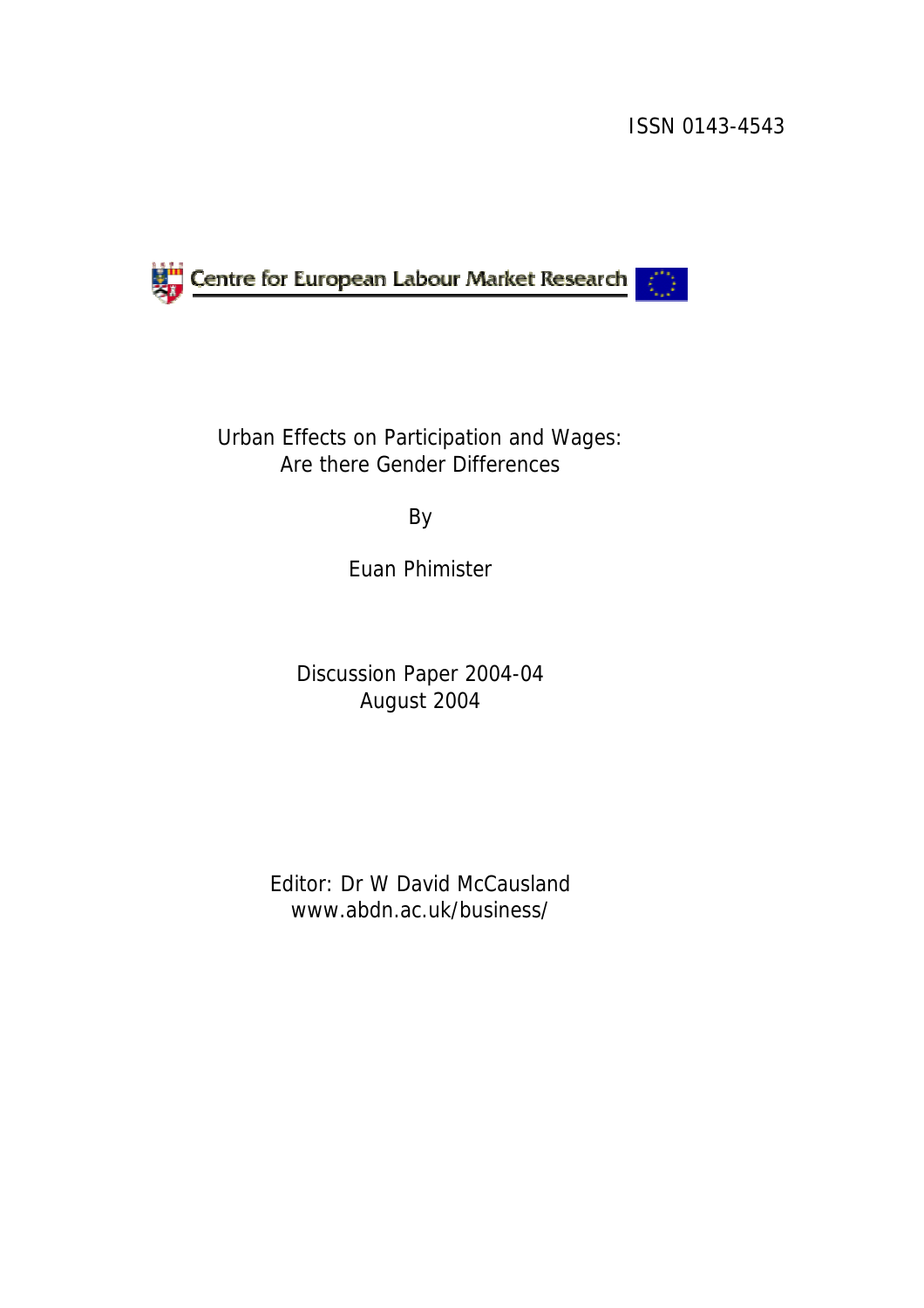# **Urban Effects on Participation and Wages: Are there Gender Differences?<sup>1</sup>**

Euan Phimister\*\*

[Centre for Europe](#page-1-0)an Labour Market Research, Department of Economics and Arkleton Centre for Rural Development Research, University of Aberdeen.

## **Acknowledgements**

l

The data used in this paper were made available through the ESRC Data Archive. The data were originally collected by the Institute for Social and Economic Research, University of Essex. Neither the original collectors of the data nor the Archive bear any responsibility for the analyses or interpretations presented here. I would also like to acknowledge financial support from the Leverhulme Trust (grant number F/152/Y), the help of Nick Buck, Alana Gilbert, Deborah Roberts and Esperanza Vera-Toscano, plus the comments and suggestions from the two anonymous referees. All usual caveats apply.

<span id="page-1-0"></span><sup>\*\*</sup> Postal address. Department Of Economics, Business School, University of Aberdeen, Edward Wright Building, Aberdeen AB24 3QY. United Kingdom. Email e.phimister@abdn.ac.uk. Fax 44 1224 272181.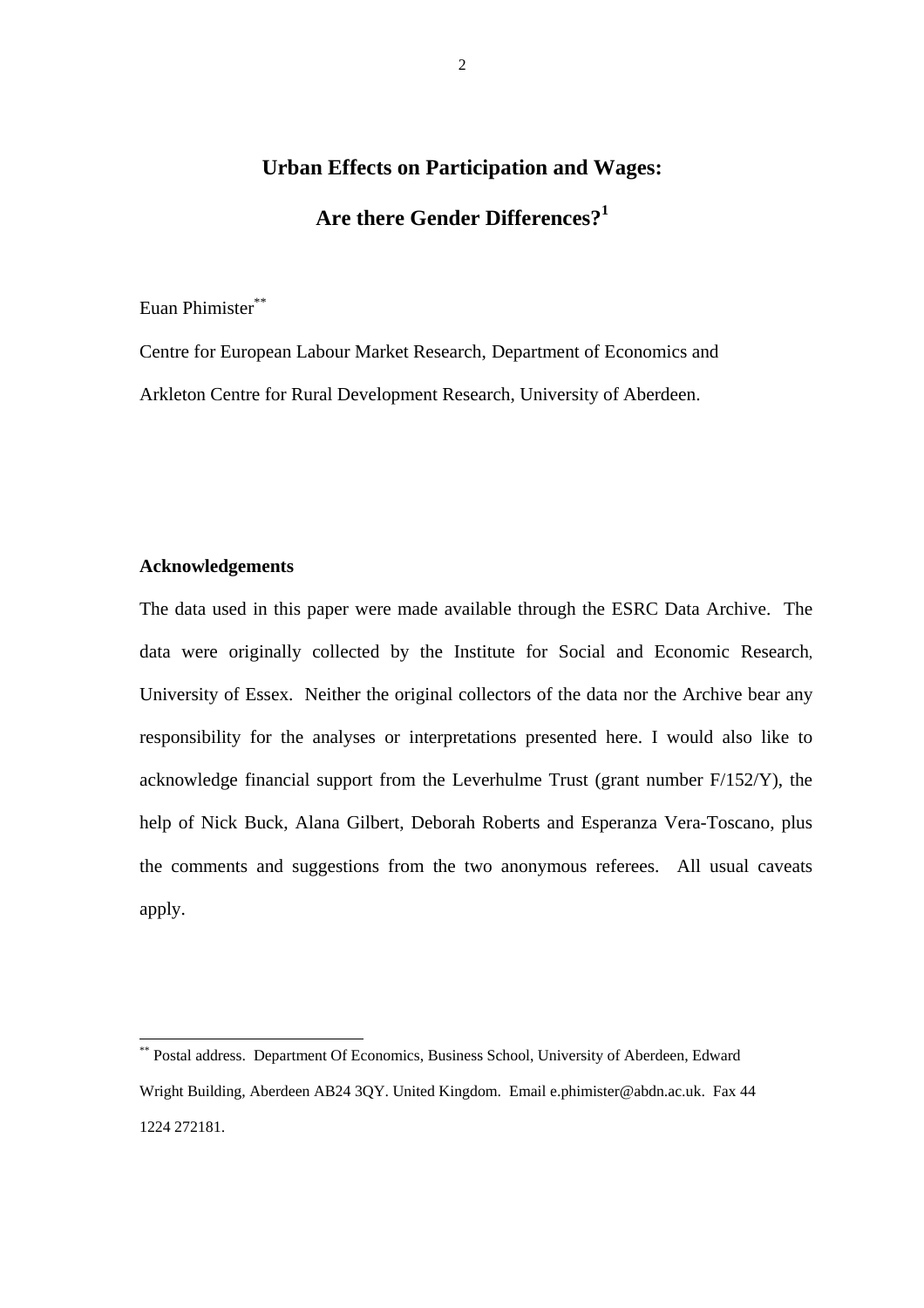## **ABSTRACT**

This paper estimates participation and wage equations using panel data from the United Kingdom to explore gender differences in urban wage and participation premiums. The results suggest a small but economically significant urban participation premium for women but none for men. Results from the wage estimations suggest that after controlling for sample selectivity, observed and unobserved heterogeneity, the urban premium is larger for women. This wage premium is also larger for married or cohabiting women relative to others. There is also evidence of higher urban returns to experience for men and lower urban wage depreciation for both men and women.

*Keywords*. Participation, wages, urban, rural, panel, sample selection.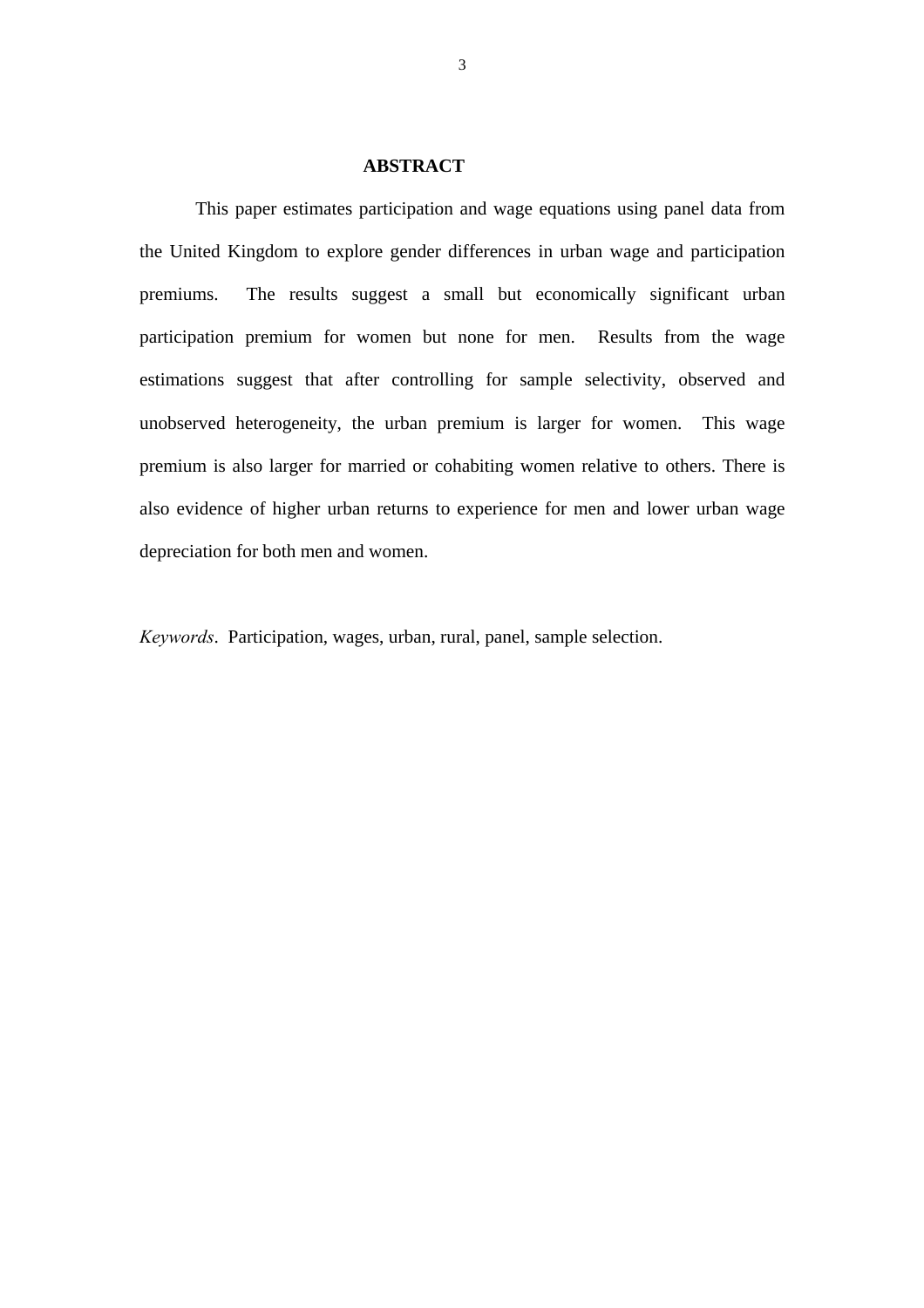## **I. INTRODUCTION**

Recent evidence suggests that various types of agglomeration externalities are important in explaining the observed urban wage premium. Wheaton and Lewis [33] find evidence of increasing urban wages consistent with increasing firm level returns and greater specialization of labor in denser urban markets. Glaeser and Maré [10] find a robust urban wage premium and show that rural-urban migrants experience higher wage growth consistent with greater learning spillovers in urban areas. Wheeler [34] provides empirical support for a model where larger labor market size increases job match quality, individual productivity and wages.

While the recent literature has explored how agglomeration influences the urban wage premium, there has been little consideration of whether these externalities impact differently on women and men. There are a number of reasons why such gender differences might exist. First, empirical evidence suggests that women are less spatially mobile than men, with job search conducted over a smaller area than men (Madden and Chiu [19]). In denser urban labor markets, improved urban job matching may counterbalance this reduced mobility and hence, one might expect that any urban wage premium would be larger for women than men. Second, women typically work fewer hours and years over their working lives and have a higher rate of job turnover than men (Altonji and Blank [2]). Such career interruptions are likely to reduce the effect of improved learning spillovers in urban markets and hence may reduce any urban wage growth effect. On the other hand, the more interrupted nature of female work histories may mean that women particularly benefit from improved urban job matching. As a result, the extent of wage depreciation suffered by women during periods out of employment may be less in denser urban markets.

By increasing the offered wage for any given individual, agglomeration effects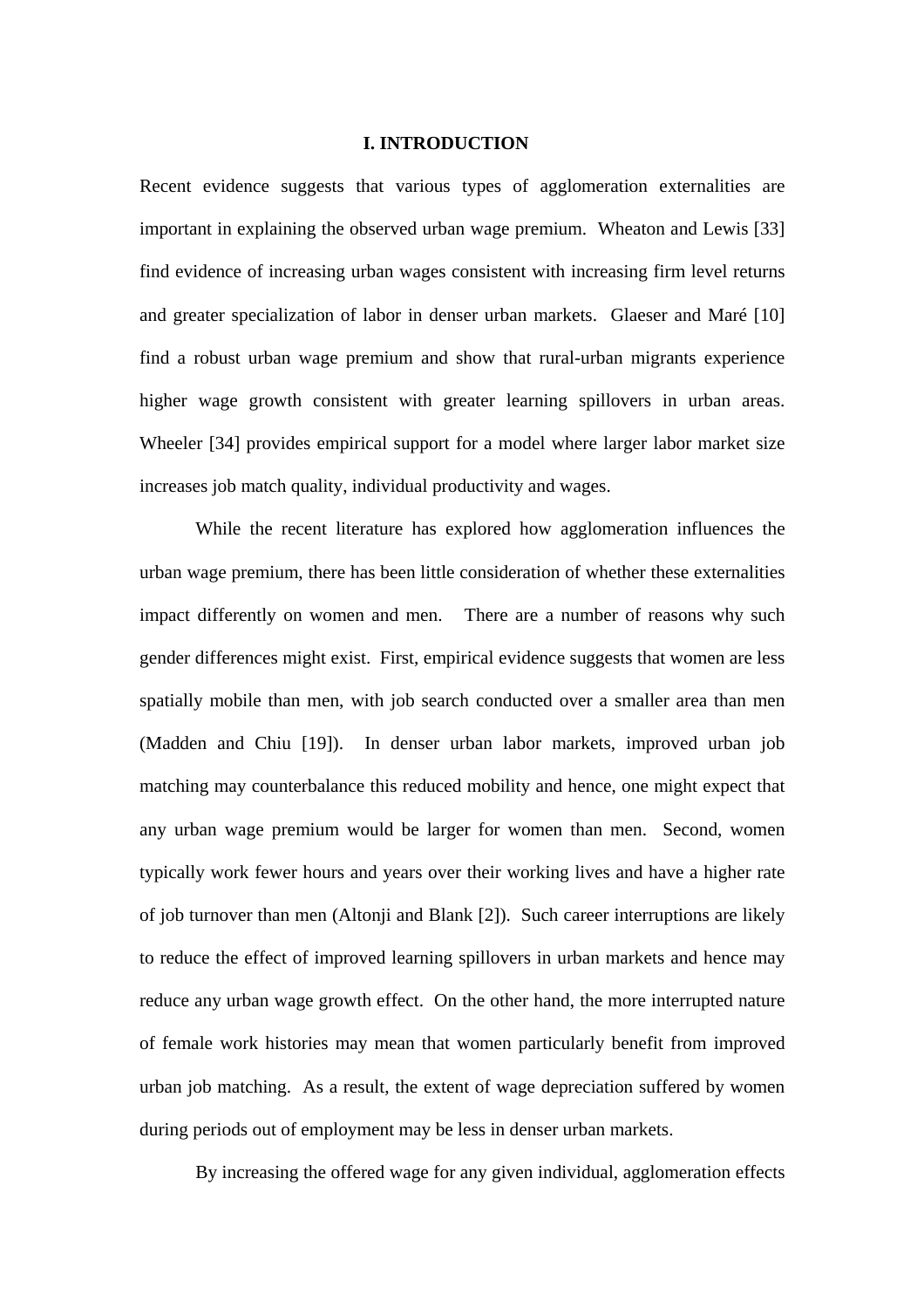on wages should also increase labor market participation. However, other density effects, especially on female participation, are also possible. In particular, population density allows greater provision of certain services, e.g. childcare provision, the availability of which are particularly likely to reduce the reservation wages of women. Indeed, female participation rates in urban areas in developed countries have been consistently higher than those observed in rural areas (Stabler [28]), while the lack of childcare facilities and access to transport are frequently cited as barriers to women accepting employment in rural areas (Porterfield [23], Lichter et al. [17], Monk and Hodge [21]).

This paper explores gender differences in both urban wage and participation premiums using panel data from the United Kingdom. Specifically, using the British Household Panel Survey (BHPS), participation and wage equations are estimated for samples of urban and rural women and men and the extent of any urban premiums calculated. Differences in the structure of wages and participation are considered by testing for urban-rural differences in the impact of explanatory variables for women and men.

Higher urban wages and participation may also reflect living costs, differences in abilities, job characteristics or lower preferences for urban amenity (Roback [26], Hwang et al [14]) Therefore, when trying to identify agglomeration effects it is important to account for observed and unobserved differences in such factors. While many previous studies have been able to control for observed differences, their ability to control for unobserved differences in these factors has often been limited because the appropriate data was cross-sectional only (Wheeler [34], Wheaton and Lewis [33]). However, the availability of panel data does allow the estimation of models accounting for such unobserved differences or heterogeneity. For example Glaeser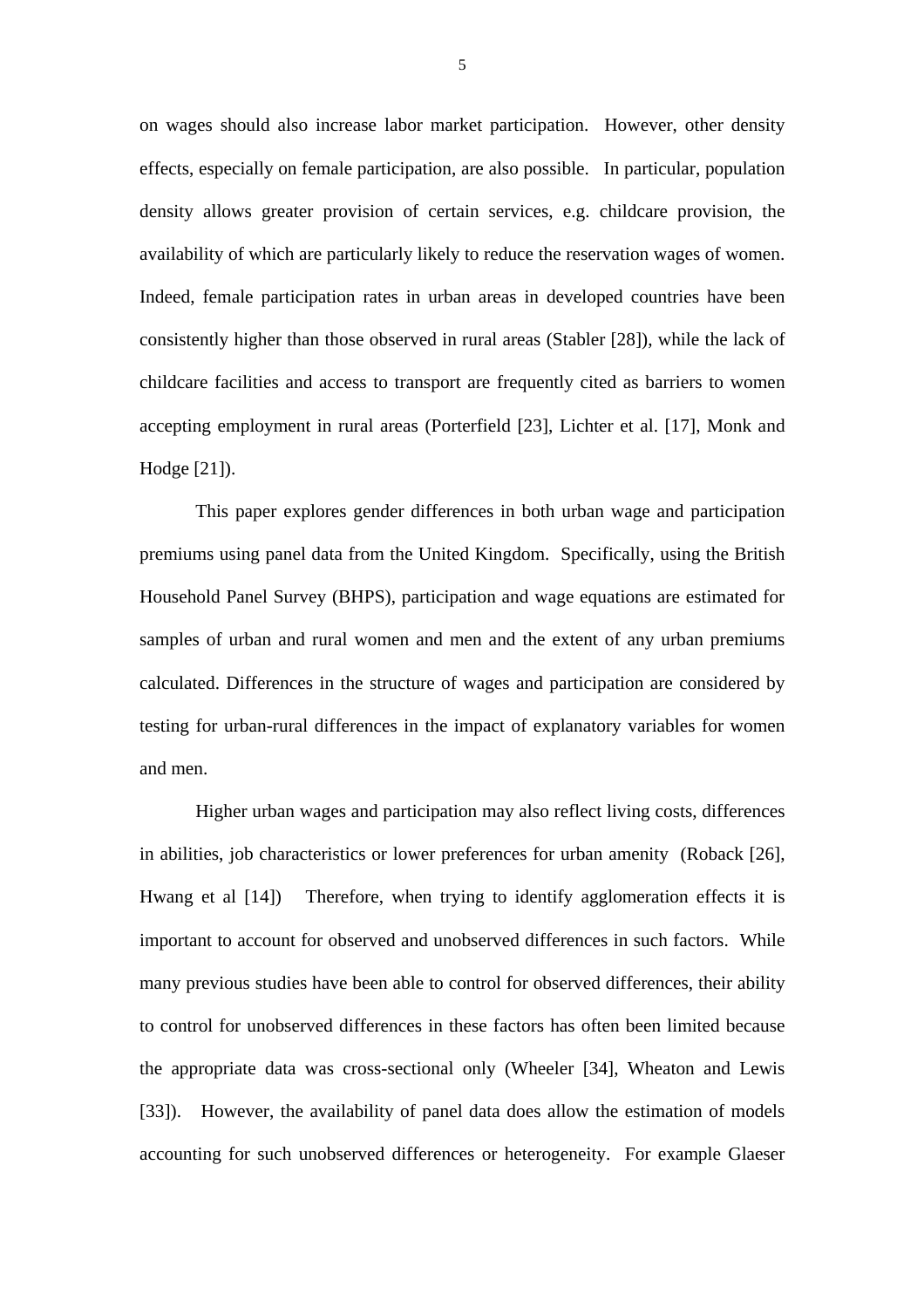and Maré [10] used a fixed effects estimator to identify the male urban wage premium while controlling for unobserved heterogeneity.

This approach is less attractive if sample selection effects are important, as the fixed effects estimator is inconsistent if these effects vary with time (Verbeek and Nijman [32]). Clearly, the interrupted nature of female labor market participation means sample selection effects should be taken into account when considering the female urban wage premium. The fixed effect estimator also relies on urbanrural/rural-urban migrants for identification of the wage premium. This means that it is unsuitable if there are insufficient numbers of such migrants for credible estimation. For similar reasons, in this approach it is particularly difficult to identify urban-rural differences in parameters for explanatory variables such as education where there is little variation over time at the individual level.

Therefore, to account for sample selection and unobserved heterogeneity, while allowing urban-rural differences in the impact of explanatory variables to be identified, the panel sample selection model suggested by Vella and Verbeek [31] and Nijman and Verbeek [22] is estimated. In this model the correlation between unobserved components in the wage and participation equations controls for traditional sample selection effects and unobserved heterogeneity across all individuals. The identification of any urban premiums in this model does not rely on migrants but uses all available wage information.

The main results are as follows. There is evidence of a small but economically significant urban participation premium for women of around 3%. In contrast, there appears to be no economically significant participation premium for men. There is also evidence of gender differences in the structure of the urban wage premium. In particular, urban women experience lower wage depreciation associated with time out

6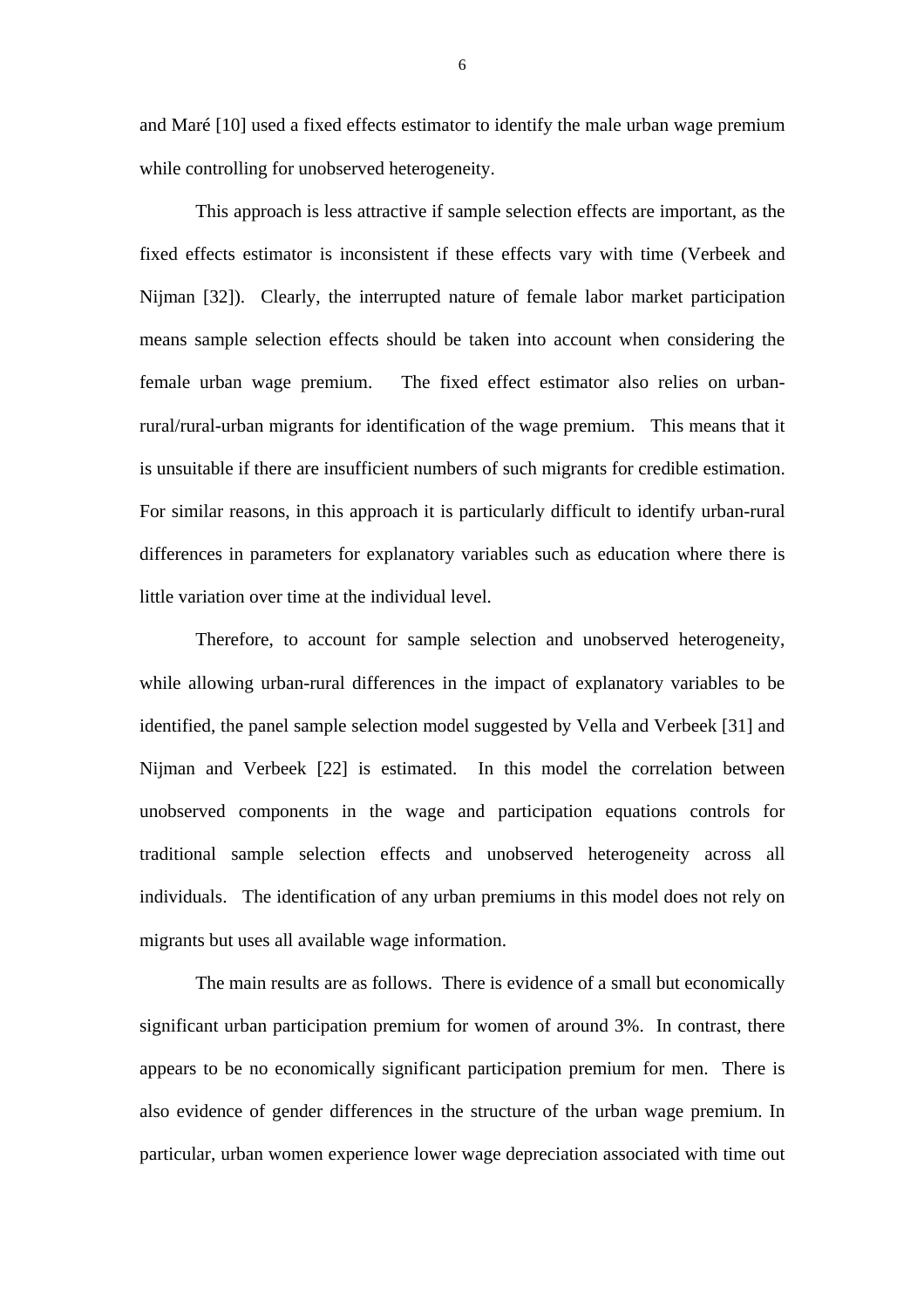of the labor force, but their returns to experience are no higher. In contrast, there is evidence of both lower wage depreciation and higher returns to experience for urban men. The source of the female urban participation premium is difficult to determine. However, the urban wage premiums found are consistent with the hypothesis that those with lower spatial mobility are more disadvantaged in less dense labor markets, with for example, the wage premium substantially lower for single women than for those who are married or cohabiting.

The plan of the paper is as follows. Section II discusses in more detail the source and empirical implications of possible gender differences in agglomeration effects. Section III describes the data, the definitions used and provides some basic descriptive analysis. Section IV discusses the econometric specification, discussion of hypotheses and model estimation. Section V presents the results. Section VI concludes.

#### **II. BACKGROUND**

The various mechanisms through which agglomeration can increase wages (and participation) are likely to affect gender differences in a number of different ways. Arguably, agglomeration externalities that occur primarily at the firm level, are unlikely to induce large gender differentials. For example if urban firms are more productive because of lower set-up or transport costs, or through increased informational spillovers (Krugman [16], Glaeser [8]) there should be no gender differential as long as women and men are equally likely to be found in firms where such effects are important.

 In contrast, agglomeration effects which accrue to the individual are more likely to be associated with gender differences. For example, because of the greater number of contacts between individuals, informal learning is likely to be greater in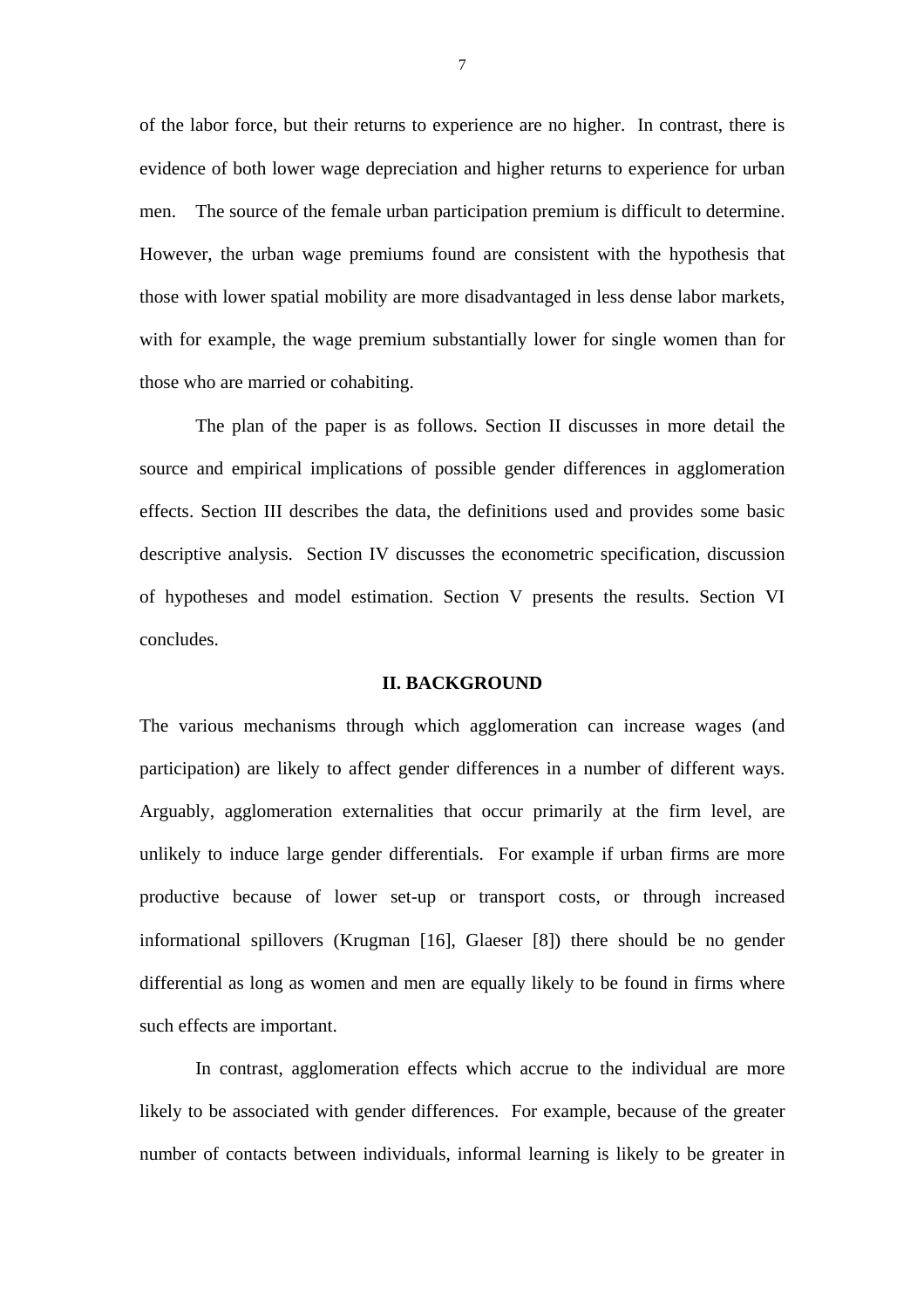urban areas and individual productivity and wages in urban areas may grow faster as a result (Glaeser [9], Rauch [25]). However, women have historically had lower labor market attachment, higher job turnover, and have received less training than men (Altonji and Blank [2]). If learning spillovers increase the rate of human capital formation, the interrupted nature of the typical female work history and lower levels of training mean that urban women are likely to gain less from such spillovers than men and hence wage growth effects may be less evident for women.

On the other hand, women are likely to gain significantly from better job matching in denser markets. Various models predict higher wages and growth if the quality of job matching improves in urban markets. For example, Hesley and Strange [13] illustrate how agglomeration itself can be driven by increasing expected urban match quality, while Wheeler [34] shows how decreasing search costs lead to more productive matches, increased sorting and wages in urban labor markets. Evidence suggests that women are less spatially mobile than men, with job search conducted over a smaller area than men (Madden and Chiu [19]). Hence, denser markets and better job matching may counterbalance this reduced mobility. Further, improved urban job matching should also reduce the wage depreciation associated with periods out of the labor force (Mincer and Ofek [20]). The more interrupted nature of female work patterns should mean that this type of effect will be particularly important for women.

Although the evidence is mixed, a number of authors have argued that returns to education will be higher in denser markets. Possible gender effects in such education differentials are perhaps rather ambiguous. For example, Rauch [25] argues that higher returns to education in urban areas arise because the transmission of ideas is likely to improve with higher levels of human capital. Hence, these spillovers may

8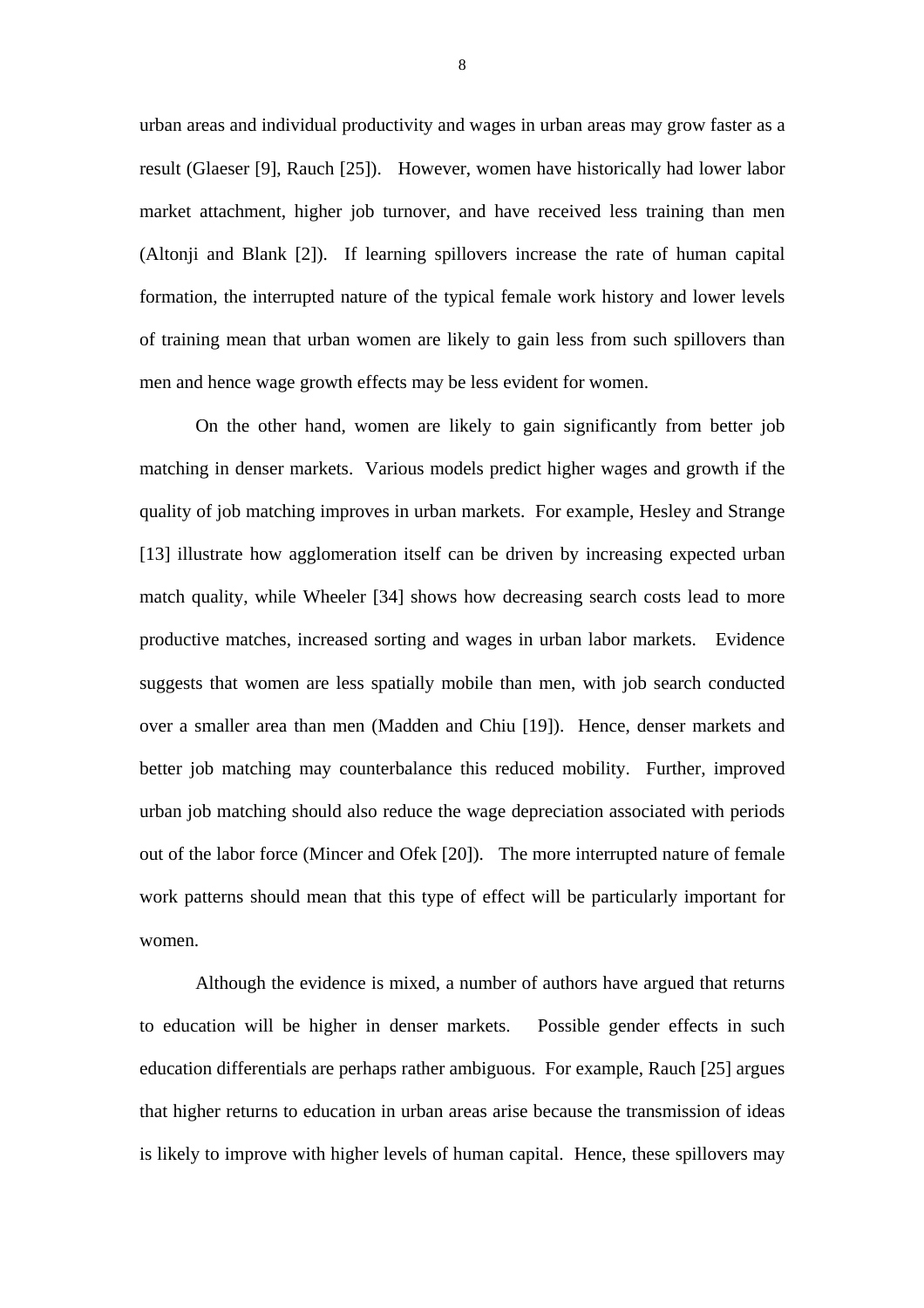be larger in urban areas where average education levels are higher. Such effects, which are external to the individuals, are unlikely to induce gender differences. However, Frank [7] argues that overeducation effects are more likely in less dense markets and that such effects are more likely to affect the 'second' earner in the household, i.e. typically women. In this case, any increase in the return to education associated with denser markets might well be larger for women.

If market size increases wages it should also increase participation for identical individuals. Moreover, if the female urban wage premium is larger, any associated increased participation effect should also be higher for women. Finally, the effect of population density on service provision may also tend to exacerbate any gender difference in the urban participation premium. In particular, in areas of low population density, access to services such as transport, housing and childcare, may be more difficult. If they exist, such barriers to employment are likely to impact differentially on women, increasing their reservation wages and hence further reducing female participation in low density areas (Porterfield [23], Lichter et al [17], Monk and Hodge [21]).

 In summary, the previous discussion suggests a number of general hypotheses concerning the nature of possible gender differences in urban wage and participation premiums. First, if agglomeration effects are only felt at the firm level, the urban wage premium is likely to be similar for both sexes. In contrast, where job matching effects are important, the urban wage premium may be larger for women as denser markets counterbalance the effect of their smaller job search area. Further, the urban wage premium should, as a result, be larger for certain groups whose spatial mobility is likely to be particularly restricted, e.g. married women.

Learning spillover and job matching effects are both likely to be important in

9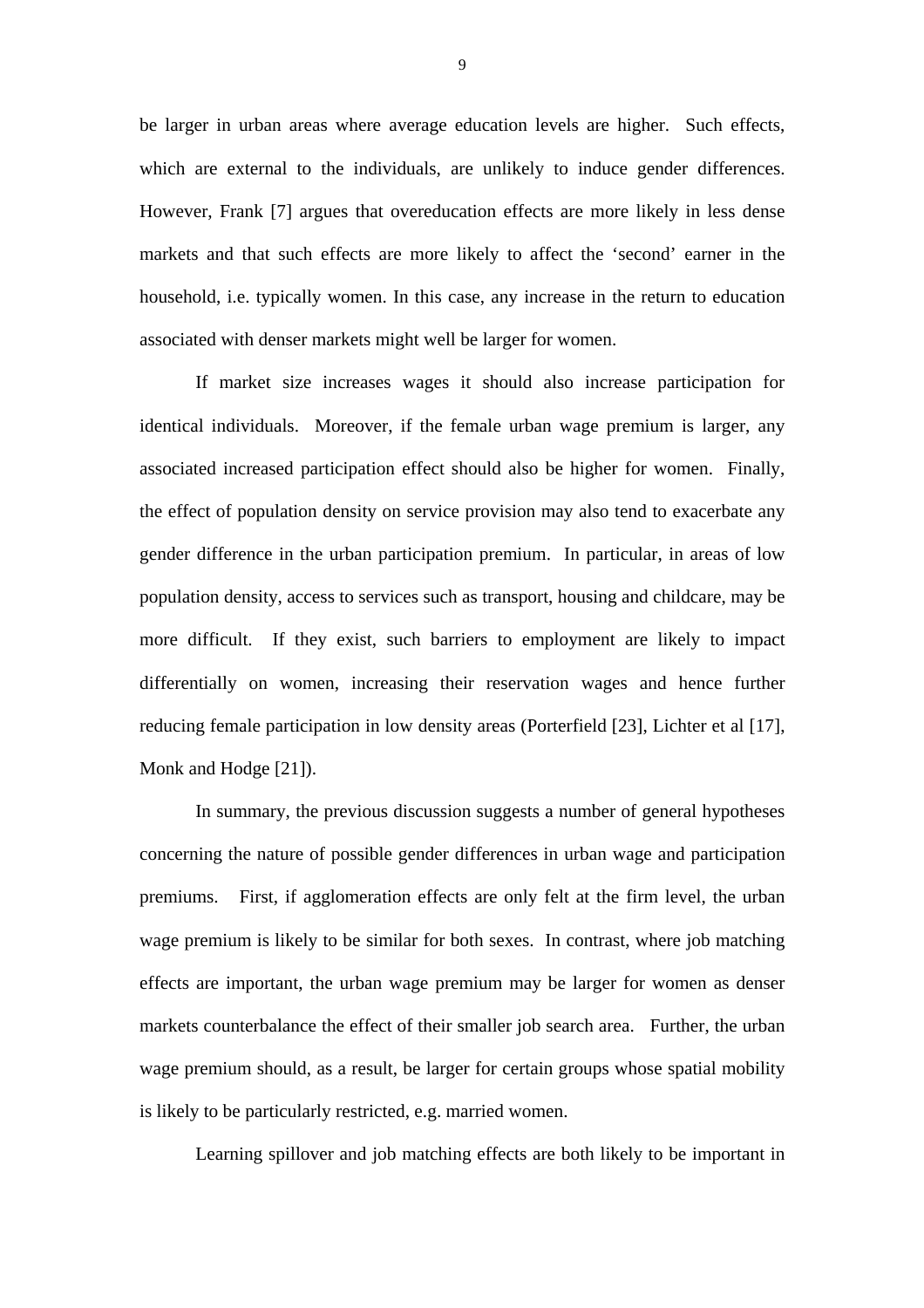the male urban wage premium. However, the interrupted nature of their work histories means that job matching effects, e.g. through lower wage depreciation, are likely to be relatively more important than learning spillover effects for women. In contrast, it is more difficult to make predictions whether, if they exist, higher urban returns to education should vary by gender. Finally, any larger female urban wage premium should also imply a larger urban participation premium for women. This differential may also be exacerbated by higher service provision in denser urban areas.

#### **III. DATA**

The data was drawn from the first eight waves 1991-1998 of the British Household Panel Survey, a longitudinal survey following some 10,000 individuals representative of the British population. The labour market component of the survey has detailed information on individual earnings, hours worked, other individual characteristics and work histories from which standard measures of usual hourly earnings, highest education level attained, total experience and time out of the labour force can be calculated (see the footnote to Table 1 for details on definitions).

Unlike in the United States there is no single accepted definition of what constitutes a (dense) metropolitan area in the UK. However, additional information made available by UK Institute for Social and Economic Research, made it possible to split the sample into urban and rural residents based on place of residence consistent with those definitions used by policy makers. Specifically, in England, Local Authority Districts are classified into Remote Rural, Accessible Rural, Coalfield areas, Urban and Metropolitan (Cabinet Office [4], Tarling et al [29]). For Scotland and Wales, rural Local Authority Districts are identified using the Randall definition, where population density in the district is less than one person per hectare, and then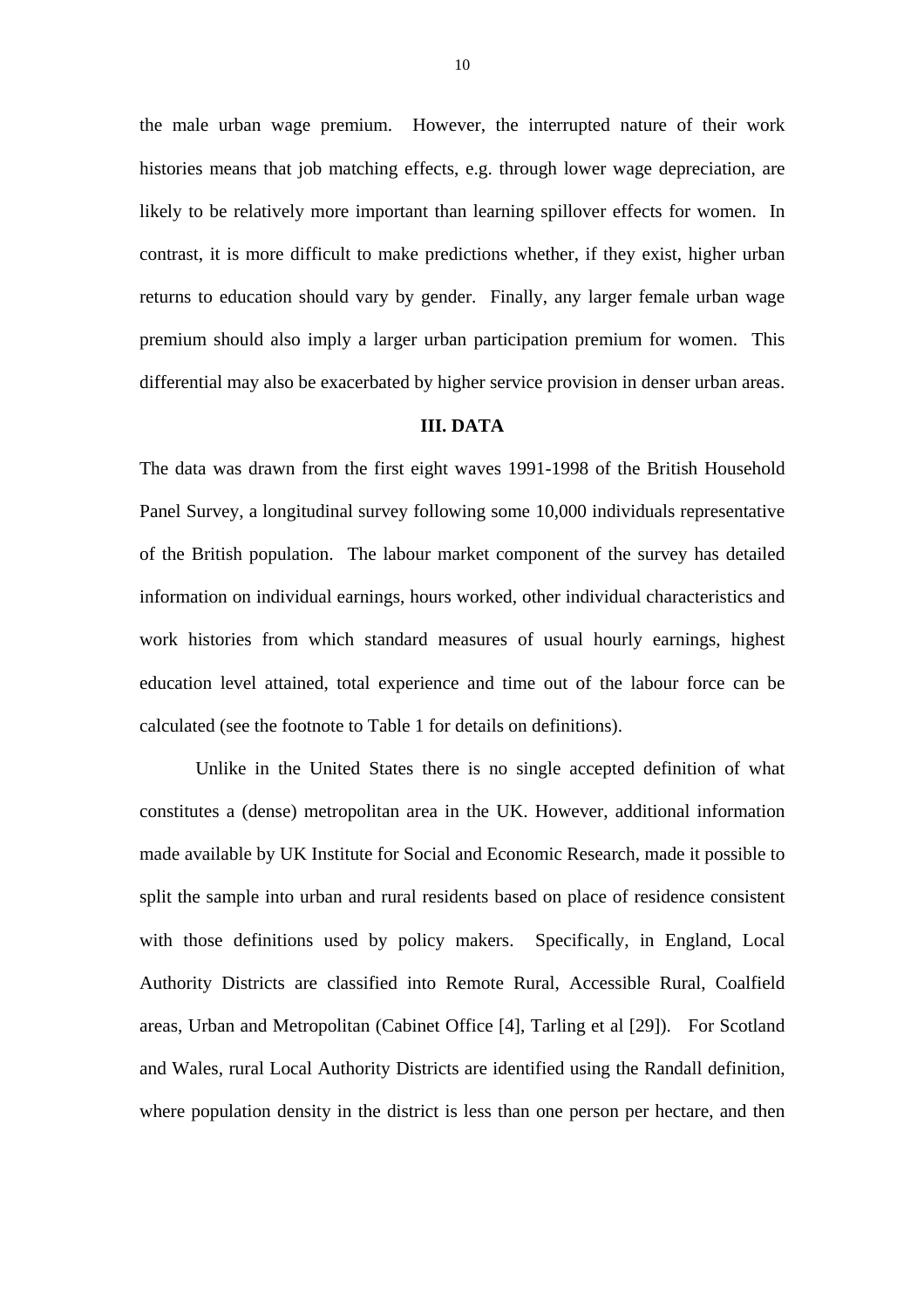rural districts are classified as remote or accessible rural depending on their proximity to urban centers (Scottish Office [27]).

While these definitions do not allow the examination of city size effects, it is argued that the contrast between urban and rural samples can still be exploited to identify agglomeration effects. To ensure those in the rural sample are resident in areas characterized by population scarcity and distance from urban centers (Cabinet Office [4]), it is important to exclude those living in rural areas but within commuting distance to urban centers. Hence, the rural sample consists only of those individuals resident in remoter rural districts only, while the urban sample includes only those resident in districts defined to be urban and metropolitan.

To estimate the sample selection model specified in the next section requires at least three (consecutive) observations for each individual in the sample. To maximize the use of the available data and in particular to ensure adequate rural observations, an unbalanced panel was constructed from the rural and urban samples of individuals interviewed in three or more consecutive waves. For each individual, only information from one set of consecutive interviews was used. Hence, if data was missing in a given wave, only the information from the longest set of consecutive of interviews was included for that individual. This procedure resulted in repeated observations on 2177 women, of which 1040 were observed in all eight waves, and 1626 repeated male observations, with 565 observed in all eight waves. Moves between urban and rural locations are extremely rare in the data, with 71 total moves for women and only 48 total moves for men in either direction.

Table 1 reports key summary statistics for the urban and rural samples by gender. As expected, the Table shows higher urban participation rates and wages for both sexes. The urban-rural differences in participation rates are rather similar for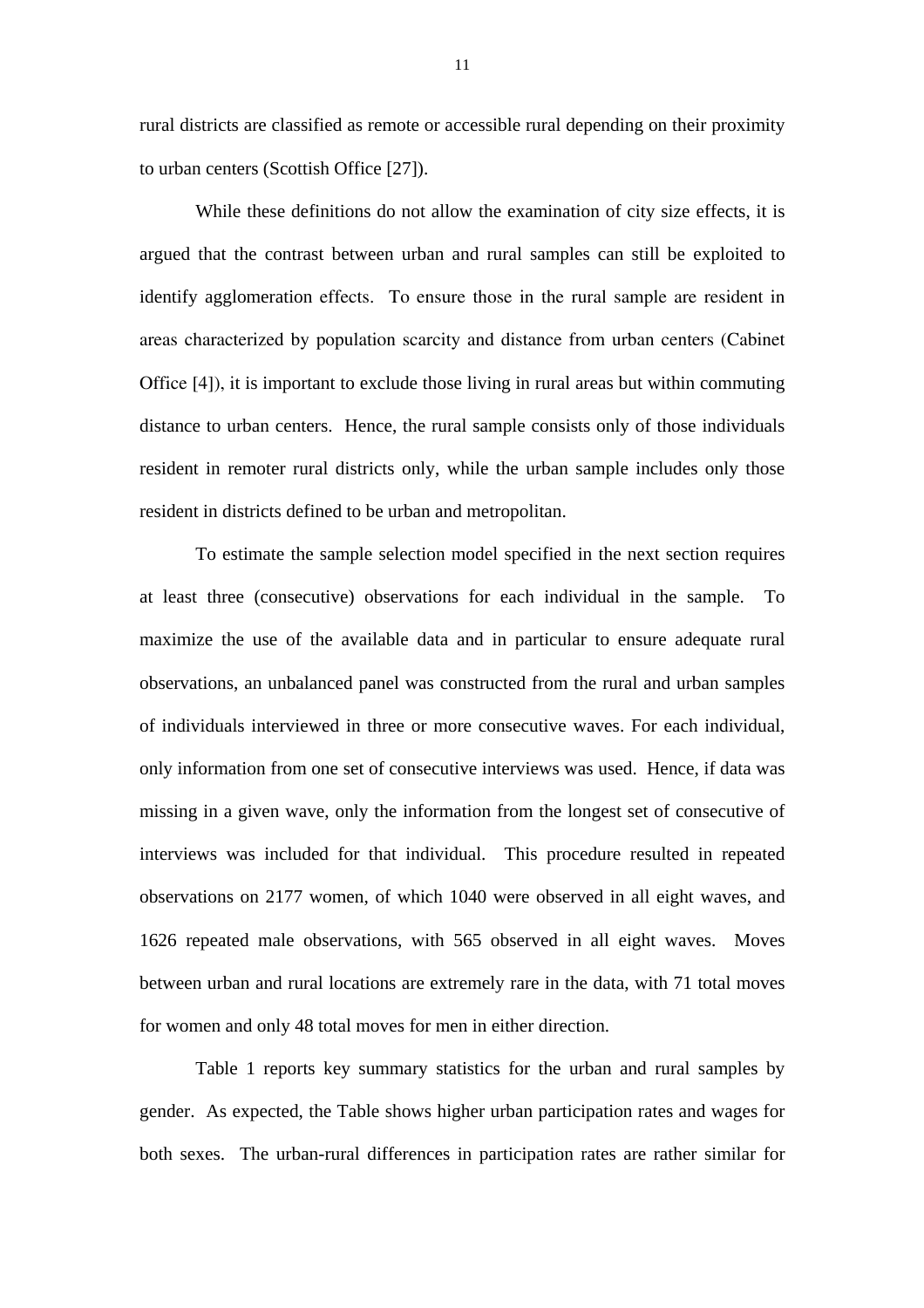women and men, i.e. 4 and 3 percent respectively. However, the female urban wage premium at 15 percent is significantly larger than the male urban-rural difference at 8 percent. Apart from a few exceptions, e.g. a lower proportion of married or cohabiting urban women, a higher proportion of urban men with a degree, most of the characteristics appear similar across the urban and rural samples.

#### **IV. MODEL**

Urban premiums in wages and participation may arise from differences in observed and unobserved individual characteristics or in differences in the impact of given explanatory variables on an individual's wages and participation probability. The following model captures both types of effect. First, consider the offered wage equation

(1) 
$$
w_{ii} = x_{ii}^u \beta^u + x_{ii}^r \beta^r + \alpha_i + e_{ii}, i = 1, ..., N, t = 1, ..., T_i
$$

where  $w_{it}$  represents the potential offered (log) wage of individual *i* in time *t*,  $x_{it}^k$  $(k=u,r)$  is a vector of observed characteristics for the urban  $(u)$  and rural  $(r)$  samples  $(x_{it}^k = 0$  if individual *i* is not part of sample *k*),  $\beta^k$  are returns to these characteristics in the two samples, while  $\alpha_i$  and  $e_i$  are random components. In the model estimated below  $x_{it}^{k}$  contains quadratic functions of each individual's total experience and time out of the labor force, education dummies plus time and regional dummies. Differences in the structure of returns to characteristics across the two samples can be considered in equation (1) by testing whether the parameters  $\beta^k$  are identical. Unobserved heterogeneity across individuals in terms of cost of living, productivity,

<span id="page-11-0"></span><sup>|&</sup>lt;br>|<br>| <sup>1</sup> In the empirical work, separate equations are estimated by gender. For brevity the specification described below does not explicitly distinguish between the sexes.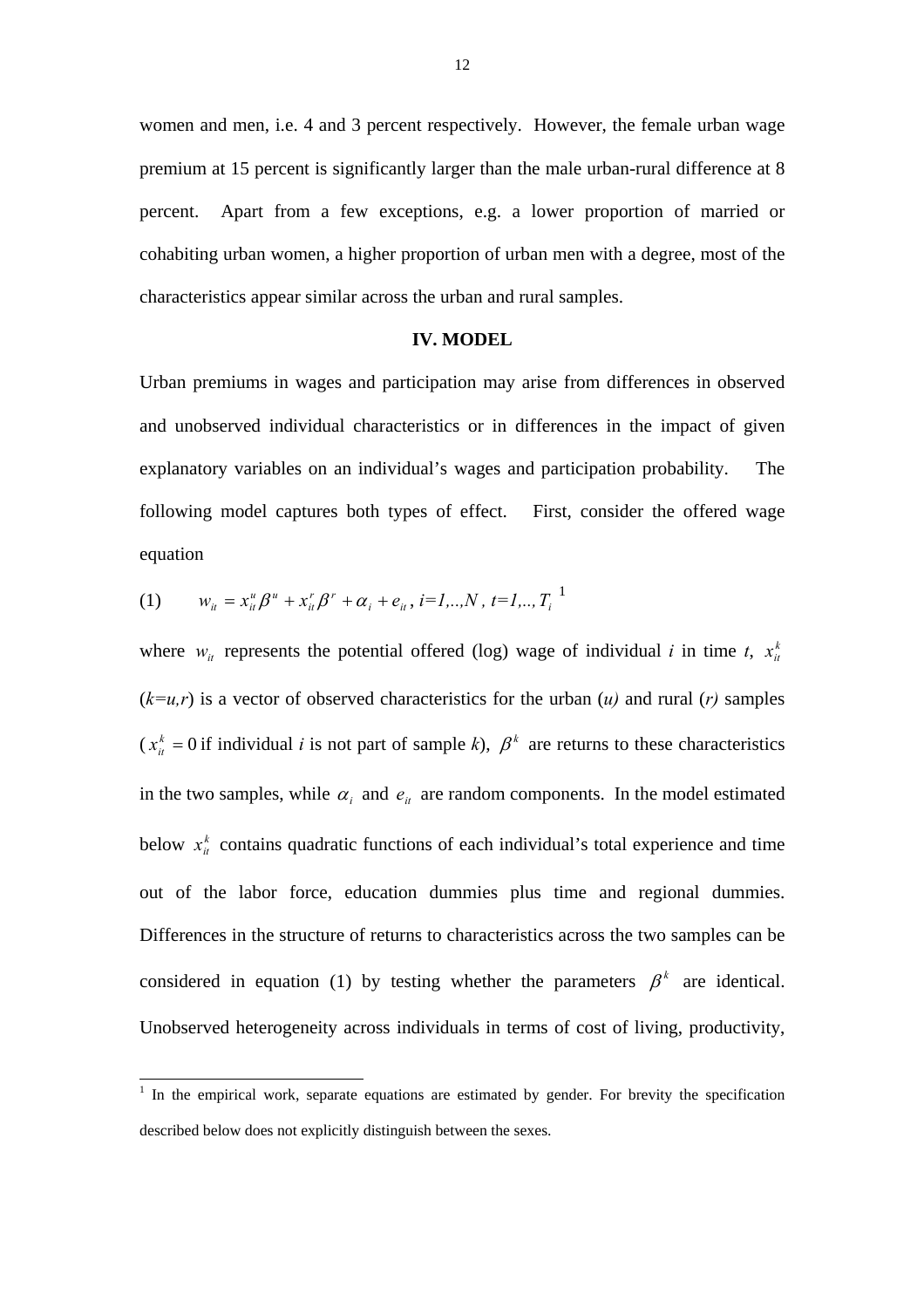preference for amenity and other job characteristics, e.g. industry and occupation, is controlled for by the random effect term  $\alpha_i$ , while  $e_i$  accounts for other time varying random shocks.

Assume, as is standard, that an individual's decision to work is determined by whether the offered wage is above their reservation wage, where both are influenced by observed and unobserved individual characteristics. This implies a standard reduced form model for participation as a function of all the variables affecting both the reservation and offer wage plus any individual unobserved effect. However, there is extensive evidence to suggest that even after accounting for individual heterogeneity, individuals also exhibit a considerable degree of persistence in their labor market state (Heckman [11], Hyslop [15]). This suggests that the reduced form model should also allow for state dependence as follows

(2) 
$$
y_{it}^* = \delta_0^u y_{it-1}^u + \delta_0^r y_{it-1}^r + z_{it}^u \delta_1^u + z_{it}^r \delta_1^u + \theta_i + \eta_{it}
$$

$$
(3) \qquad y_{it} = I(y_{it}^* > 0)
$$

where  $y_{it}$  is equal to one when individual participates in period *t*,  $y_{it}^{*}$  is the latent variable which when positive implies the individual will participate,  $z_{ii}^{k}$  are vectors containing the variables assumed to influence both offered and reservation wages for the urban (*u*) and rural (*r*) samples. The vector  $\delta_1^u$  captures the (net) effects of the variables in the reservation and offered wage functions by location. In the specification below,  $z_i^k$  contains all the explanatory variables used in  $x_i^k$  plus a set of demographic and other variables, including martial status, number and age of children and non-labor income. The extent of state dependence or persistence in participation is captured by the presence of the lagged participation variables  $y_{i-1}^k$  (equal to one if the individual was working in the previous period and resident in location  $k$ ).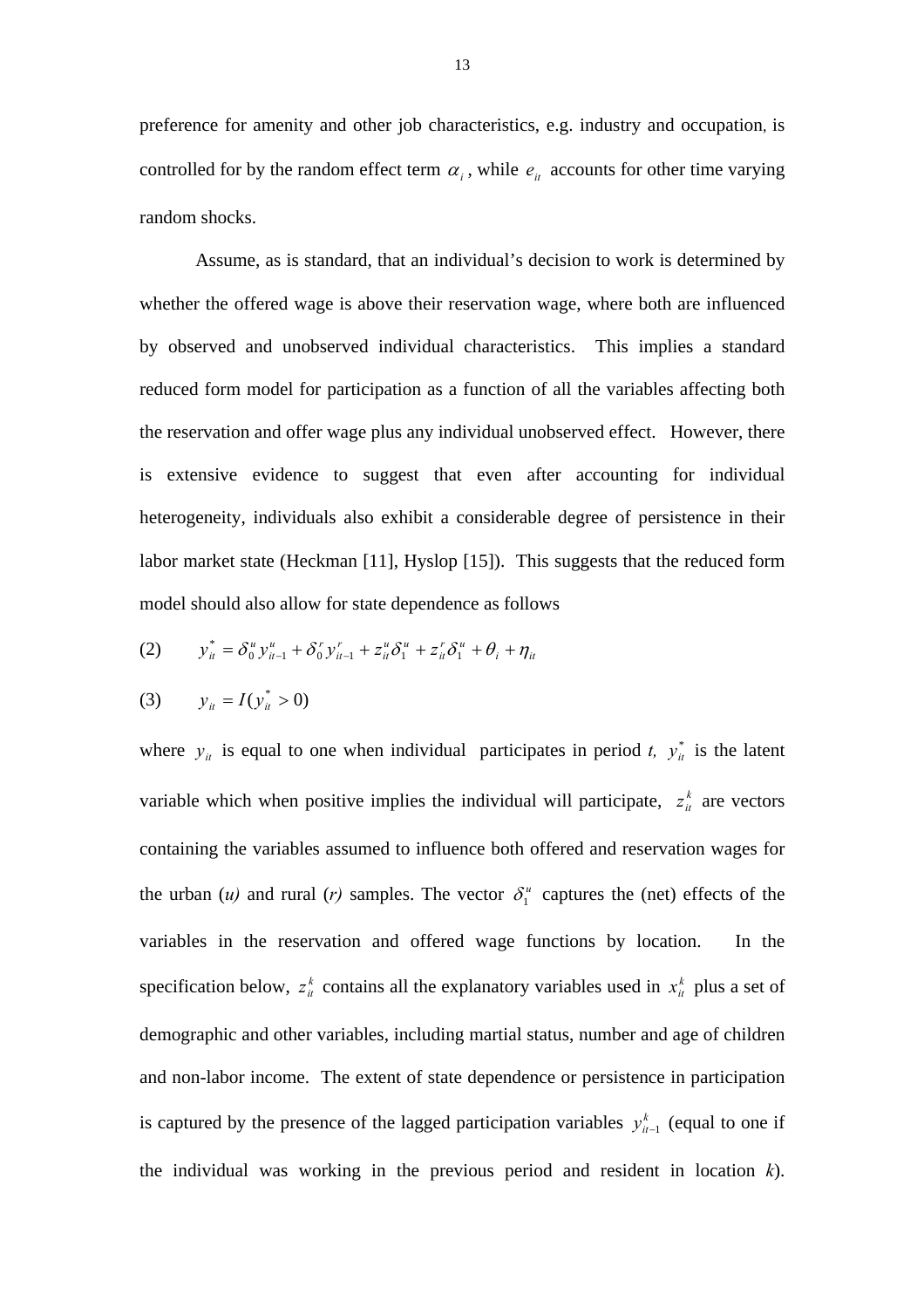Unobserved heterogeneity is captured by  $\theta_i$  while  $\eta_i$  is pure random component.

The model is completed by assuming that the error terms are jointly normally distributed with zero means and constant variances. The sample selection problem induced by the potential correlation between unobserved components in the participation and wage equations can then be incorporated by allowing for non-zero covariances between the random effects in the  $\alpha_i$  and  $\theta_i$ , and between the two shocks  $e_{it}$  and  $\eta_{it}$ . All other covariances between elements of the error terms are assumed  $zero.<sup>2</sup>$  $zero.<sup>2</sup>$  $zero.<sup>2</sup>$ 

## *Testing Urban-Rural Differences*

The sources of possible gender differences in urban wage and participation premiums suggest a number of differences in the urban and rural coefficients in equations (1) and (2). First, as Glaeser and Maré [10] note, firm level agglomeration effects imply an urban wage level effect. Hence, any wage premium for both sexes should disappear once observed and unobserved heterogeneity is controlled for, i.e.  $H_o: \beta^u = \beta^v$ should not be rejected in equation (1). Moreover, if an urban wage premium is observed it should not differ significantly by gender. In contrast, job matching effects should mean any overall urban wage premium is larger for women, and that this premium will be greater in samples where spatial mobility is thought to be lower.

Both learning spillover effects and improved job matching effects should increase urban wage growth. However improved job matching effects may also decrease wage depreciation associated with time out of the labor force. Disentangling these effects is obviously difficult. However, the lack of urban-rural mobility does

<span id="page-13-0"></span><sup>&</sup>lt;sup>2</sup>  $2\degree$  The sample selection model controls for labor market participation but not the potential endogeneity of location. However, informal tests using sub-samples of 'less mobile' individuals, e.g. those with lower education levels, indicate that the results are robust to this limitation.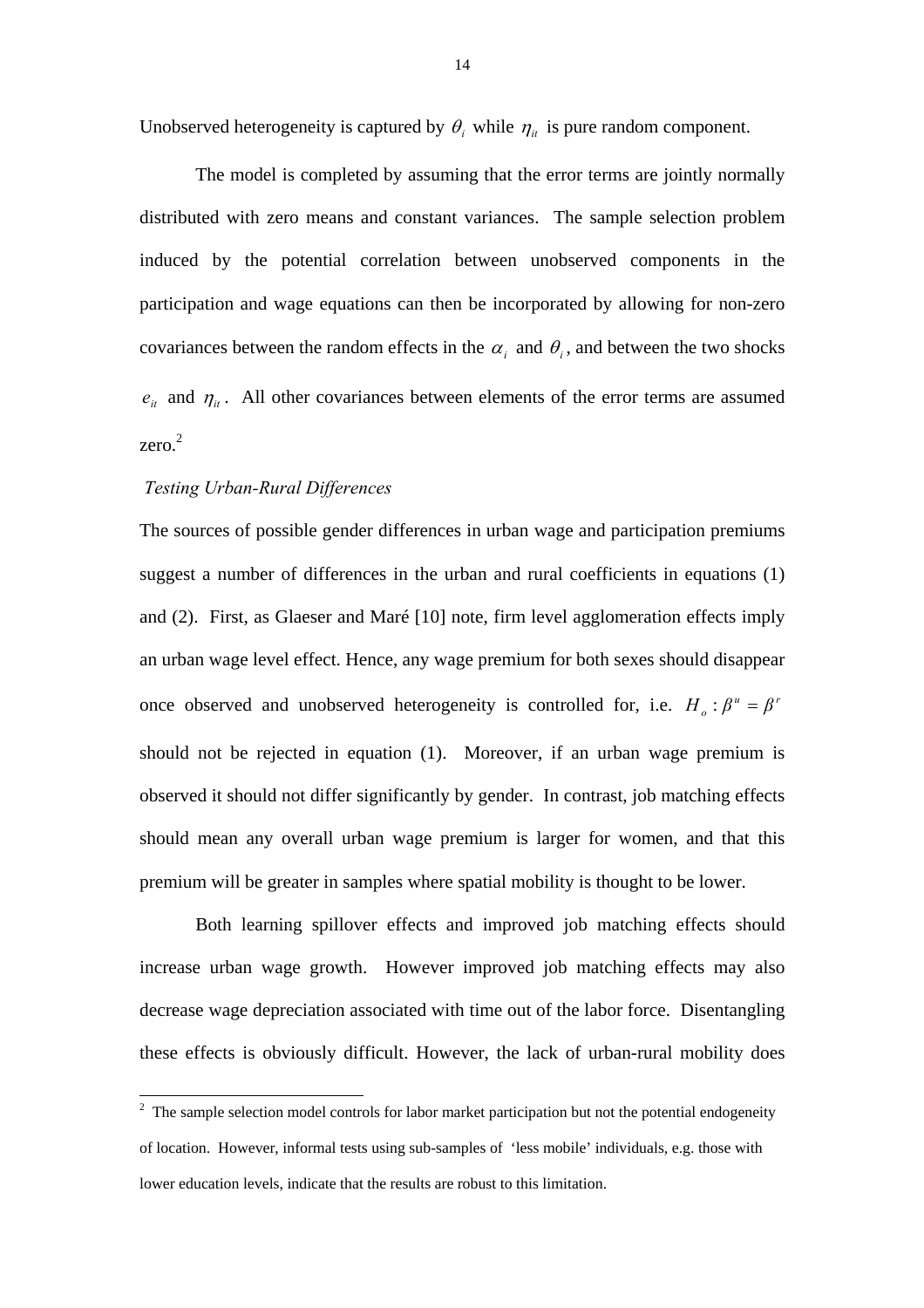suggest that that any urban premium in wage growth and/or reduced wage depreciation should be reasonably reflected in the different estimates of returns to experience and wage losses associated with time out of the labor force. For example, if improved job matching effects are more important for women than learning spillovers, any urban wage growth effect captured through increased returns to experience should be less important than any reduced urban wage depreciation effect.

There are no clearcut predictions as to whether there will be any difference in any urban educational premium by gender. However, any such effects will be captured by differences in the coefficients reflecting returns to education in the wage equation (1).

Any urban impacts on returns to experience, wage depreciation and education will also affect the coefficients in the participation equation. As these variables may also affect the reservation wage, differences in these coefficients are more difficult to interpret directly. However, after accounting for other factors, the impact of a higher female urban wage premium should mean a greater urban female participation effect.

The other hypothesized participation effects that can be captured by equation (3) are also likely to reinforce any higher urban female participation effect. In particular, if population density effects on childcare service provision are important, the consequent increase in reservation wages may be lower for urban women. Hence, the urban coefficients capturing the overall impact of children on participation on women should be less negative than the rural ones.

## *Econometric Implementation*

Estimation of the wage and participation equations poses a number of econometric problems. As specified, the estimation model would need to assume that the random effect  $\theta_i$  is independent of  $z_i$ . This assumption is not tenable for a number of the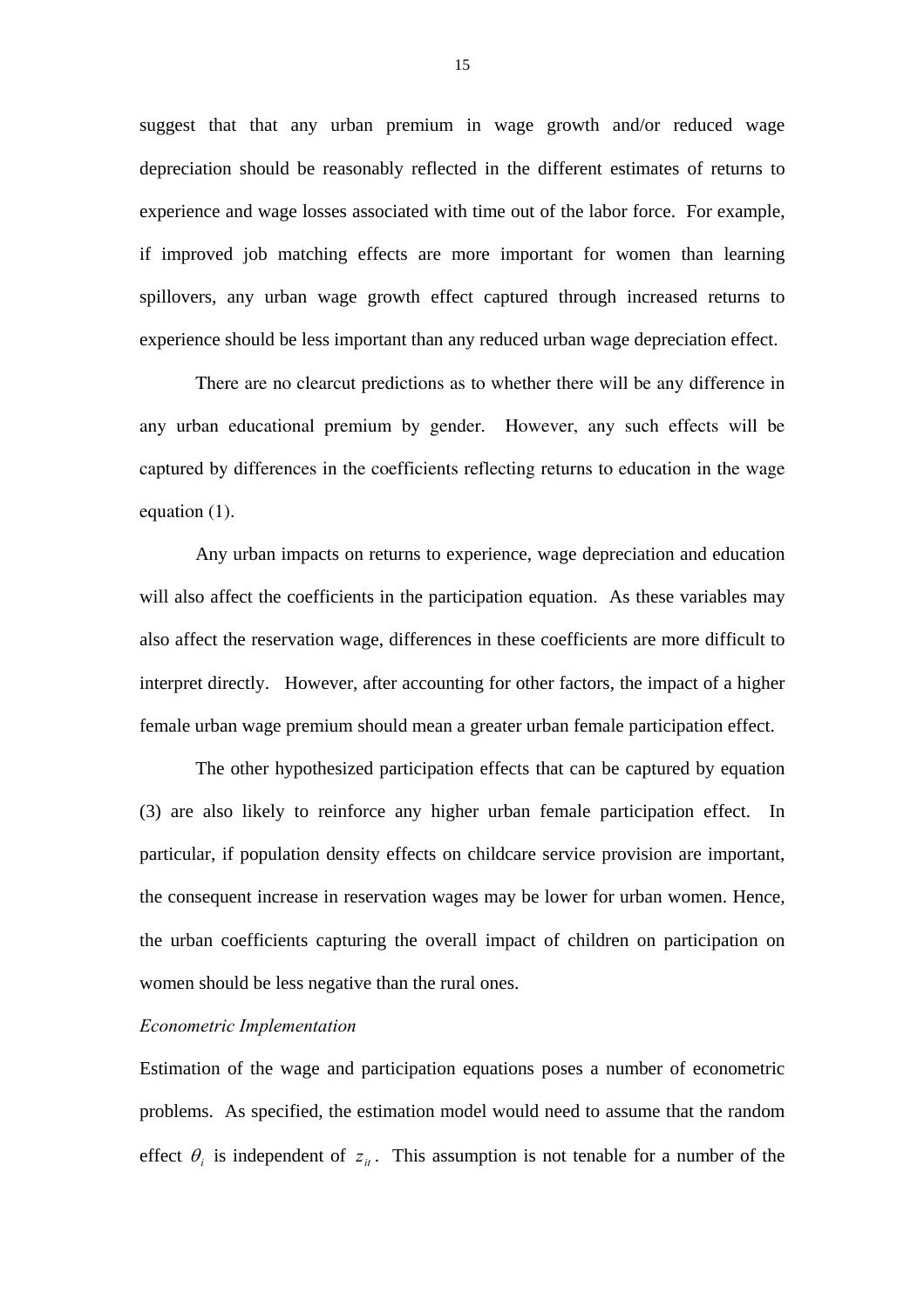explanatory variables. This poses a problem as, if this assumption is violated, the estimated coefficients will not correctly identify the marginal impacts of the time varying independent variables. The standard approach to control for this is to model the random effect  $\theta_i$  as a function of all the independent variables in all time periods (Chamberlain [5]) or, slightly more restrictively, as a simple function of the individual level means of the independent variables (Arulampalam et al [3]). This latter approach is followed here. Hence,

$$
(4) \qquad \theta_i = \bar{z}_i^u \phi^u + \bar{z}_i^r \phi^r + \mu_i
$$

where  $\mu_i$  is assumed independent of  $z_i^k$  and the correlations between the original randomeffect and the regressors may vary by location.<sup>3</sup>

After substitution of (4) in (2), the estimation of the resulting participation and wage equations is undertaken using the two-step procedure suggested by Nijman and Verbeek [22]), and Vella and Verbeek [31]). In the first step, estimates of the parameters in the participation equation (2) are obtained from a dynamic Random Effects probit. One additional problem is that the presence of unobserved heterogeneity  $\mu_i$  in conjunction with lagged participation  $y_{i-1}$  induces an initial conditions problem, where the initial observation  $y_{i0}$  will be correlated with the unobserved random effect and hence maximum likelihood will produce inconsistent estimates. This is addressed using the suggestion of Heckman [12], where a reduced form equation is specified for the initial period, where the error term from this equation is assumed correlated to the unobserved random effects.

<span id="page-15-0"></span><sup>&</sup>lt;sup>2</sup><br>3  $3$  One problem of this approach is that significant collinearity problems may be induced between the additional regressors and the original independent variables. Hence, in the empirical work only a subset of the independent variables are used, i.e. those with sufficient variation within the panel.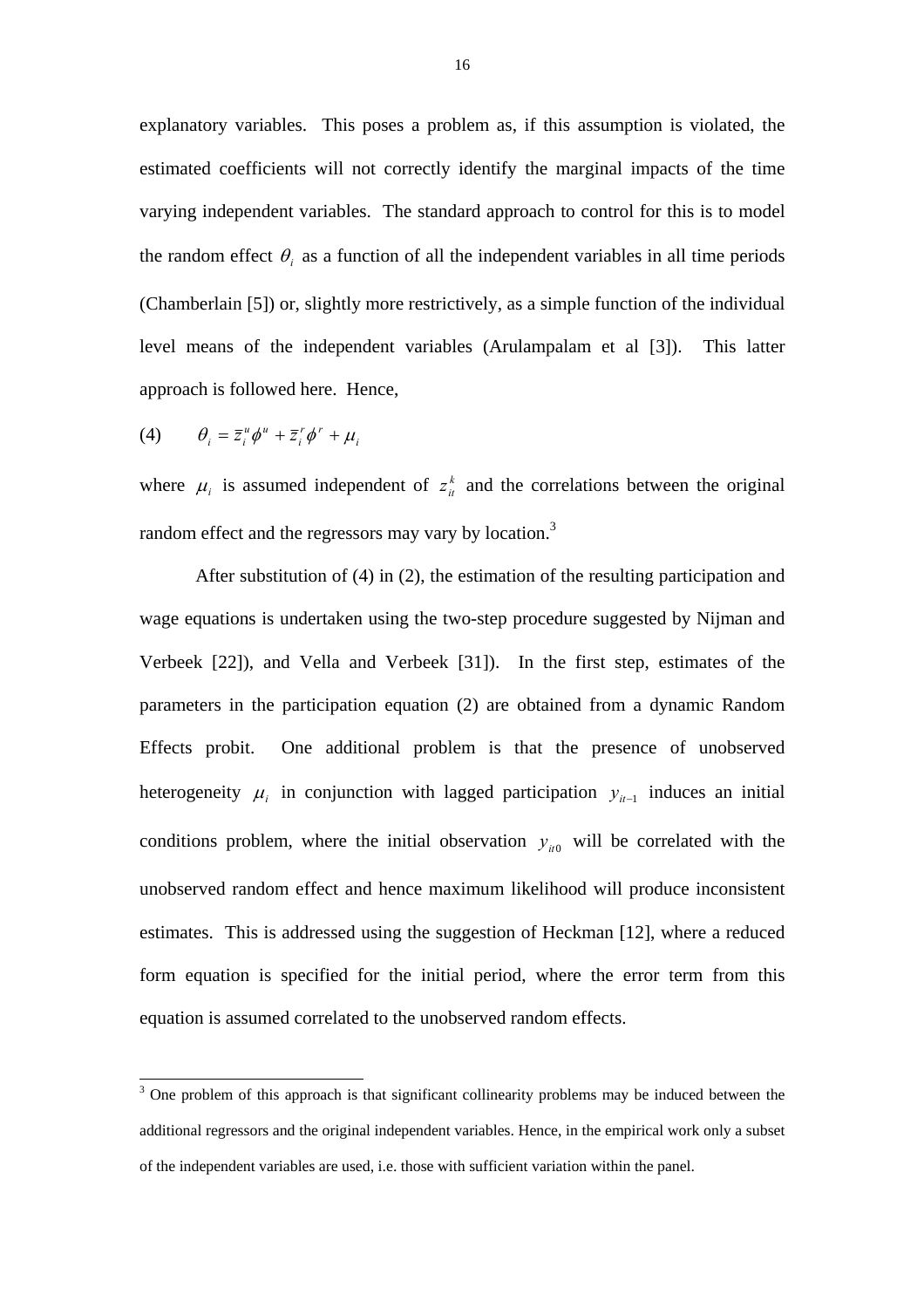(5)  $y_{it0} = z_{it0} \lambda + \varepsilon_{oi}$ 

where  $z_{it0}$  is a vector of strictly exogenous variables,  $\epsilon_{oi}$  is the error term, where this error and the random effect  $\mu_i$  are correlated.

The second step of the estimation procedure is an extension of the standard Heckman approach dealing with sample selection. Consider the conditional expectation of equation (1), conditional on the  $y_i$ , the vector of all participation states observed for individual *i*,

(6) 
$$
E(w_{it} | y_i) = x_{it}^u \beta^u + x_{it}^r \beta^r + E(\alpha_i | y_i) + E(e_{it} | y_i).
$$

As the errors are assumed to be drawn from a multivariate normal distribution, the conditional expectations  $E(\alpha_i | y_i)$  and  $E(e_i | y_i)$  are linear functions of the covariances  $\sigma_{\alpha\mu}$  and  $\sigma_{e\eta}$ . Specifically, Verbeek and Nijman [32] show that

(7) 
$$
E[\alpha_i | y_i] = \sigma_{\alpha\mu} \left[ \frac{1}{\sigma_{\eta}^2 + T_i \sigma_{\mu}^2} \sum_{s=1}^T a_{is} E[\mu_i + \eta_{is} | y_i] \right]
$$

(8) 
$$
E[e_{it} | y_i] = \sigma_{e\eta} \left[ \frac{1}{\sigma_{\eta}^2} \left( E[\mu_i + \eta_{it} | y_i] - \frac{1}{\sigma_{\eta}^2 + T_i \sigma_{\mu}^2} \sum_{s=1}^T a_{is} E[\mu_i + \eta_{is} | y_i] \right) \right]
$$

where  $T_i = \sum_{s=1}^T a_{is}$  is the number of periods an individual is observed  $(T = \max_i(T_i)$ ,  $a_{is} = 1$  if *i* observed in period *s*, *0* otherwise), and  $\sigma_{\alpha\mu}$   $\sigma_{\epsilon\eta}$  are the covariances between the random effects and error terms respectively. It can be shown that the bracketed terms on the right hand side of (7) and (8) are functions of the parameters in the participation equation only. Hence, as in the standard Heckman case, once estimates of the participation parameters have been obtained, estimates of these correction terms can be obtained via numerical integration. Then equation (6) can be estimated including the two correction terms using OLS, where standard errors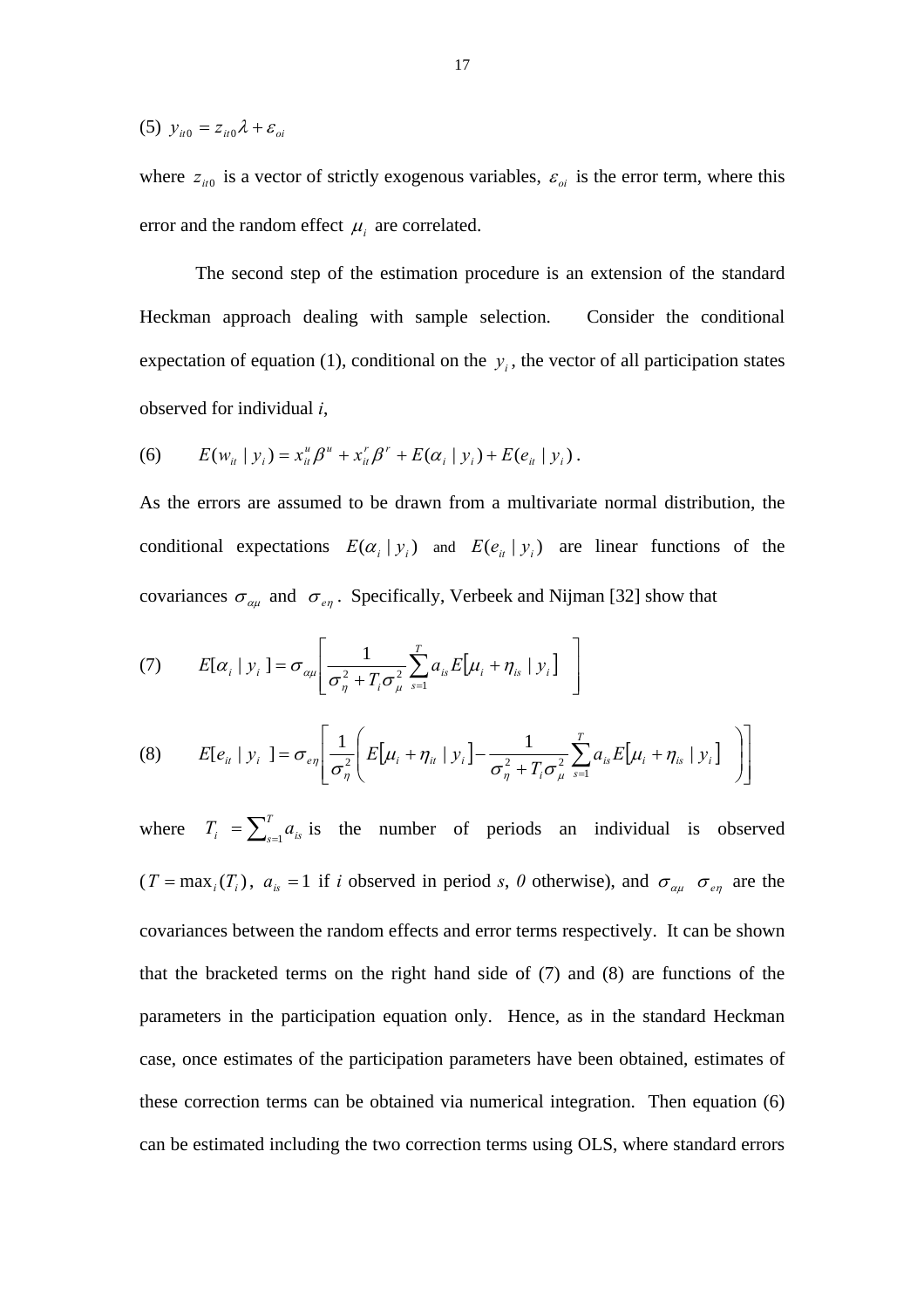are adjusted to allow for the estimated nature of the correction terms. The coefficients provide estimates of  $\sigma_{\alpha\mu}$  and  $\sigma_{e\eta}$ , and therefore the significance of these two coefficients provides a test for the importance of sample selection effects.

In principle, the error assumptions identify all the parameters in the offered wage equation as the selection terms are non-linear functions of the exogenous variables. However as Vella [30] notes, the degree of the non-linearity in the selection terms may be limited given the actual range of values of the regressors. Hence, further exclusion restrictions are desirable. Here, a number of variables are excluded from the wage equation, namely, the demographic variables and non-labor income, plus the lagged participation value. It is often argued that household demographic variables should be included to capture unobserved motivational factors. Here such factors are controlled for by the unobserved heterogeneity. Even without these restrictions, the wage regression coefficients can be identified by the exclusion of the lagged participation variable. [4](#page-17-0)

#### **V. RESULTS**

## *Participation*

The results of the estimation of the participation equation for women and men are reported in Tables 2 and 3 respectively. For comparative purposes each Table also reports (in Columns 1 and 2) the results from a simple static Random Effects probit with no adjustment for potential correlations between the regressors and the random effect. The urban and rural estimates from the full dynamic model (equations (2)-(4)) are reported in columns 3 and 4 respectively. Hence, comparing across the two specifications shows the impact on the participation estimates of allowing for

<span id="page-17-0"></span> <sup>4</sup> <sup>4</sup> Experimentation showed that the results are robust to a variety of exclusion restrictions. As an illustration of this a wage equation using alternative exclusion restrictions is reported in the Appendix.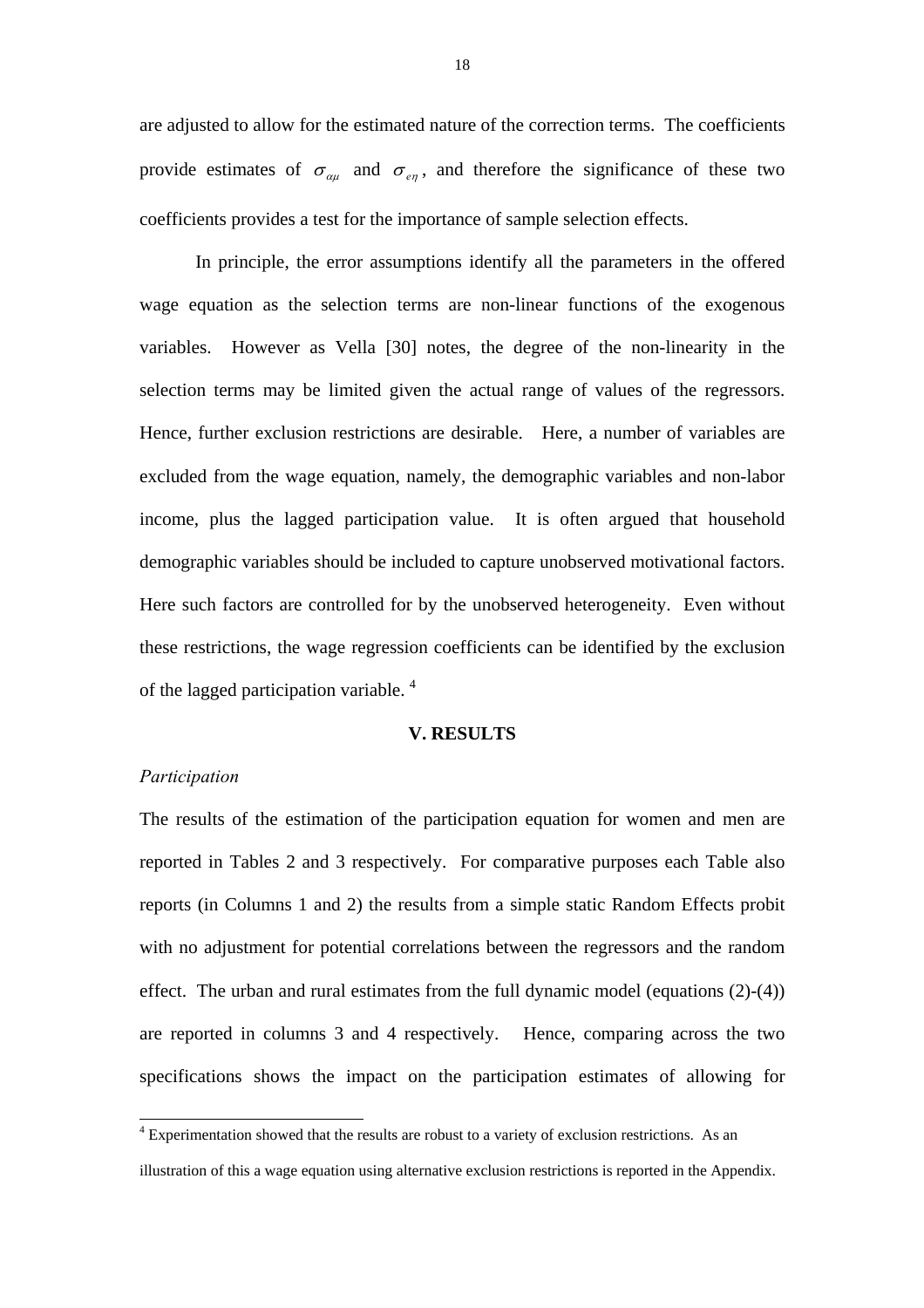dynamics and correlations between regressors and the random effects. For brevity in all cases, the estimated coefficients on the regional and wave dummies are not reported. In the dynamic participation equation, the initial conditions equation estimates and the adjustment for correlated errors given by equation (4) are also omitted. Unless otherwise indicated, the standard error is given in brackets below each estimated coefficient.

The second section of Tables 2 and 3 reports the value of the inter-temporal correlation coefficient for the participation equations. The correlation coefficient  $\hat{\rho}$  is typically interpreted as the proportion of the variance unexplained by the regressors in the Random Effects probit and accounted for by variation between individuals (Arulampalam et al [3]). The associated standard error indicates whether taking account of unobserved heterogeneity in the participation equation is important. Consistent with previous studies, this correlation is significant for all specifications in both Tables 2 and 3.

In the final panel of the Tables, a number of estimation evaluation measures are reported. For all estimations, the hypothesis that all coefficients are zero is strongly rejected. Further, consistent with the existence of urban density effects, the hypotheses that all the urban and rural coefficients are identical  $(H_o: \delta_0^u = \delta_0^r, \delta_1^u = \delta_1^r)$  is rejected at 5 percent significance for all cases, except for the dynamic model in the female sample. Here, this hypothesis is rejected at 10 percent significance (p-value 0.056).

Finally, the urban participation premium is reported at bottom of each Table. This is derived for each of the estimations as follows. First, the urban and rural coefficient estimates are applied to the urban sample separately to generate two sets of individual participation probability predictions. The urban participation premium is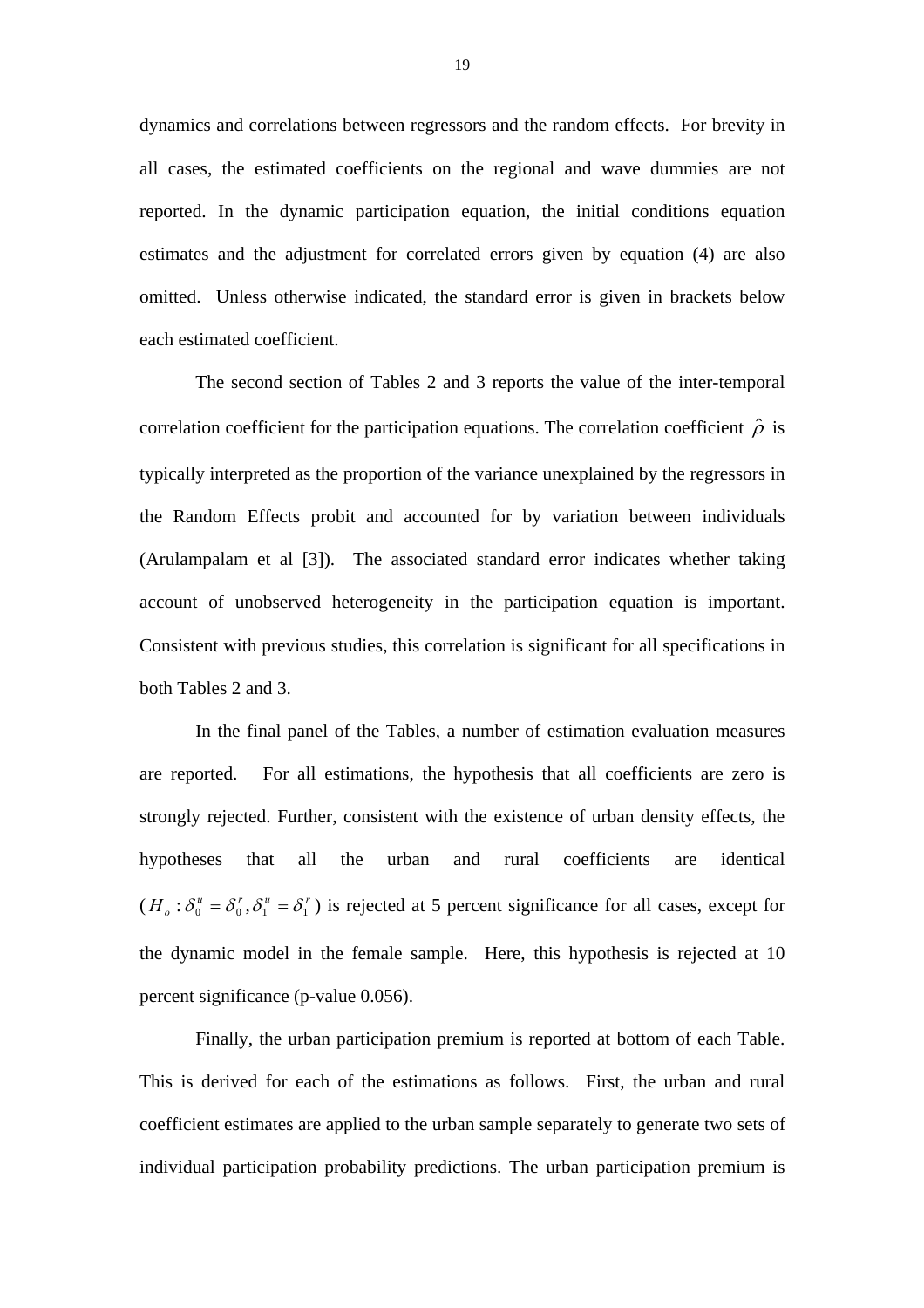the difference between the average of the predictions obtained using the urban coefficients and the average obtained using the rural coefficients. Formally, the average predicted probability from a random effects estimation represents the (conditional) probability that a randomly chosen individual will be observed participating (Arulampalam, et al [3]). This premium can therefore be interpreted as the increase in the probability that a randomly chosen individual will participate if located in an urban area rather than a rural one. As predicted, the implied urban participation premium for women is positive (0.028-0.031) and larger than for men. Indeed, for men the 'premium' is either negative (-0.0007) or extremely small (0.008).

Turning to the coefficients for women presented in Table 2. For the urban women estimates (columns 1 and 3), most are broadly in line with prior expectations. In both the static and dynamic specifications, the participation probability is strongly positively associated with education level, and negatively associated with time out of the labor force, pre-school children and non-labor income. In the dynamic specification, the coefficient on the lagged participation variable is positive and significant. The inclusion of this variable substantially decreases the proportion of the unexplained variance attributed to individual heterogeneity. A number of the estimated coefficients also change substantially between the static and dynamic specification. For example, the marginal impact of total actual experience is now apparently negative (although insignificant), the education coefficients now exhibit a more distinct pattern, with increasing education associated more clearly with increasing participation probability, while the marginal negative impact of young children is much reduced. This latter result is consistent with the probability of women having children being correlated with preferences for not working. The majority of the rural coefficients are of same sign as the urban ones, with the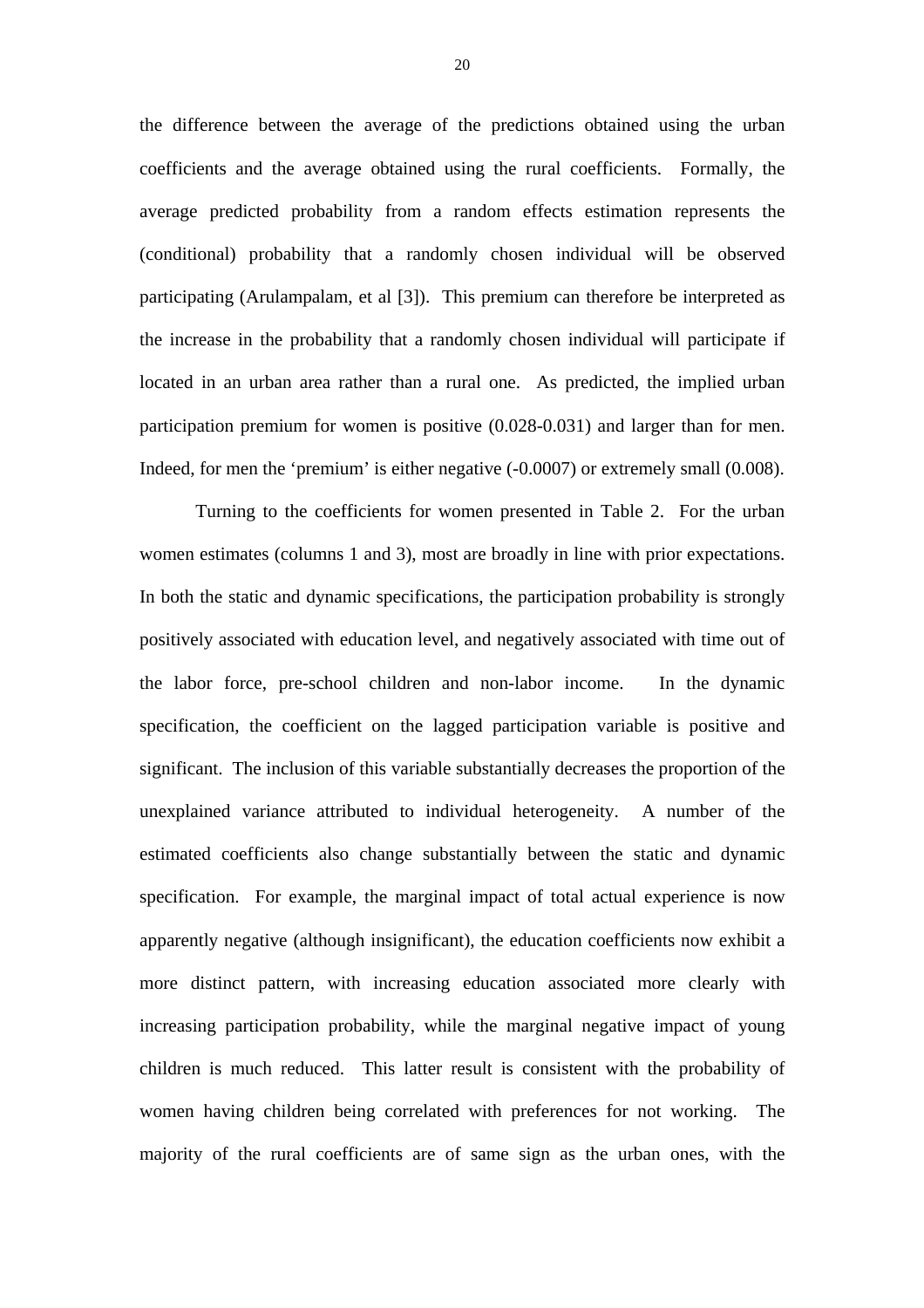education coefficients being a notable exception. However, unsurprisingly given the smaller underlying sample many of these coefficients are less well determined.

 The coefficients on education, experience and time out of the labor force capture the effects of these variables on both offered and reservation wages. Hence, clearcut conclusions in terms of urban density effects are difficult to draw from any urban-rural differences for these variables. However, the main source of the rejection of the hypothesis that all the urban and rural coefficients are identical does appear to arise from the education variables. Two of the education variables are individually significantly different in both specifications, while the joint Wald test of equality of all education coefficients across the urban and rural samples is rejected in both the static and dynamic specifications. (p-values 0.004 and 0.028 respectively). Overall the urban-rural differences in the experience variables and time out of the labor force do not exhibit clear differences across the urban and rural sample. While the impact of all experience and time out of the labor force variables is statistically different across the two samples (p-value 0.020), this difference is not apparent in the dynamic specification.

Because these variables appear in the participation model only, stronger interpretations are possible if urban-rural differences in the impact of children are observed. For example, the marginal coefficients on young children are less negative for urban women in both specifications (consistent with lower urban reservation wages from better childcare provision). However, in neither the static or dynamic specification are these differences statistically significant, while the urban-rural differences in the coefficients on older children do not conform to this hypothesis.

The Table 3 estimates for the male sample follow a rather similar pattern to the female sample. Both urban and rural estimates generally follow prior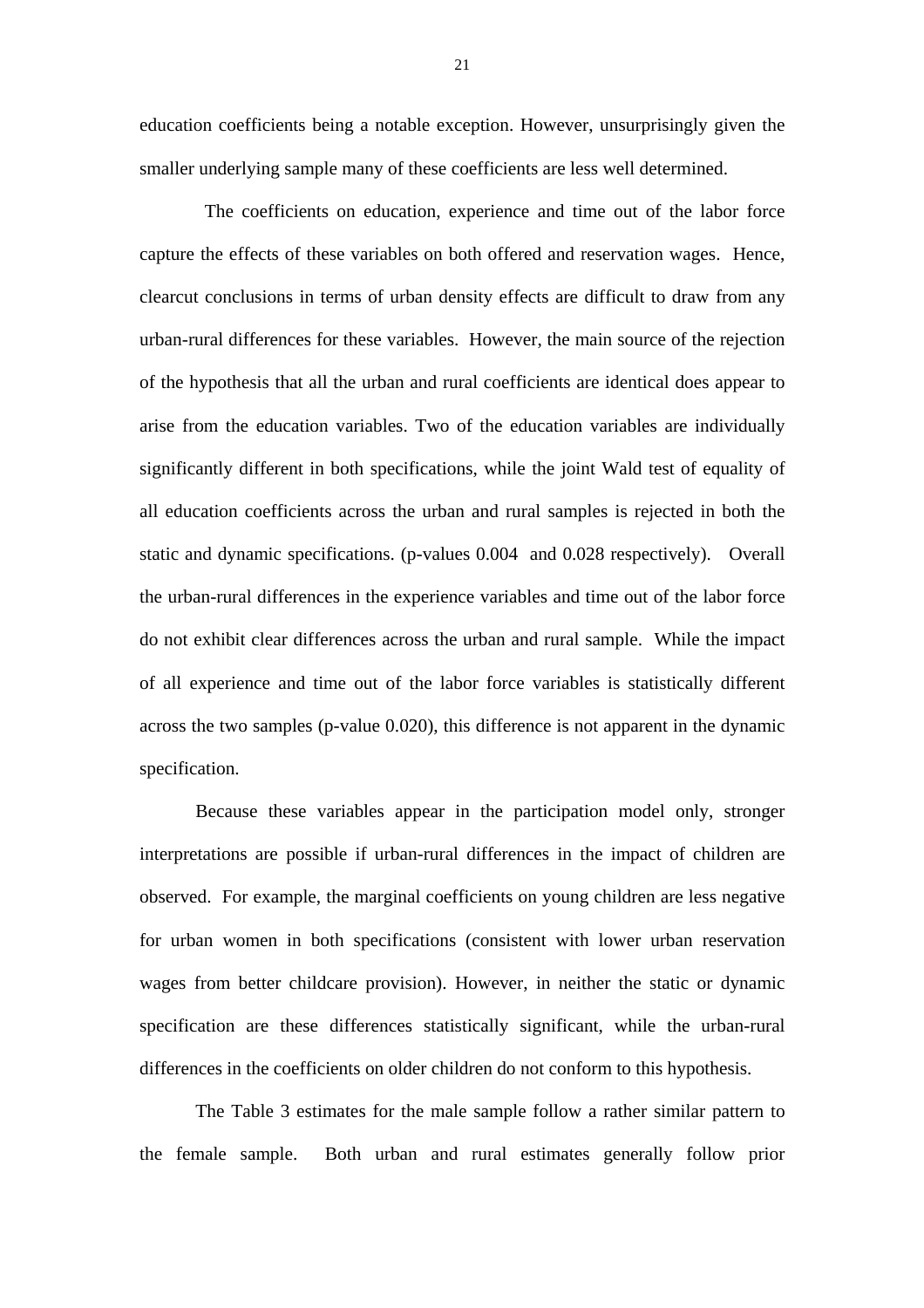expectations. Relative to the static model, the full dynamic specification with correlated regressors reduces the correlation coefficient  $\hat{\rho}$ , while none of the variables reflecting number of children is statistically significant in this latter specification. Both urban and rural coefficients on the lagged participation variable are positive. In this case the urban coefficient is less than the rural one but this difference is not statistically significant.

Although difficult to interpret in terms of urban density effects because they are net effects, the overall rejection of equality of the urban and rural coefficients does appear to arise from differing impacts of the experience and out of the labor force variables. In the static specification, the equality of urban-rural coefficients of both the experience variables and the out of the labor force variables is rejected (p-values 0.08 and 0.001 respectively). In the dynamic specification, although there are no individually significant differences, the test that both coefficients on the out of the labor force variables are equal across the samples is still rejected at 10 percent (pvalue 0.08). In contrast to women, there is little evidence of urban education effects. Although the coefficient on one of the education dummies is significantly different in the dynamic case, the joint test that all education coefficients are identical cannot be rejected in either specification.

#### *Wages*

Tables 4 and 5 present the Sample Selection model wage equation estimates for women and men. To provide an indication of the sensitivity of the results to the underlying assumptions used to identify this model, OLS and Fixed Effects wage equation results are also reported in these Tables. In particular, the OLS results provide a simple way to judge the effects of allowing for sample selection and unobserved heterogeneity using the Sample Selection model. In contrast, the Fixed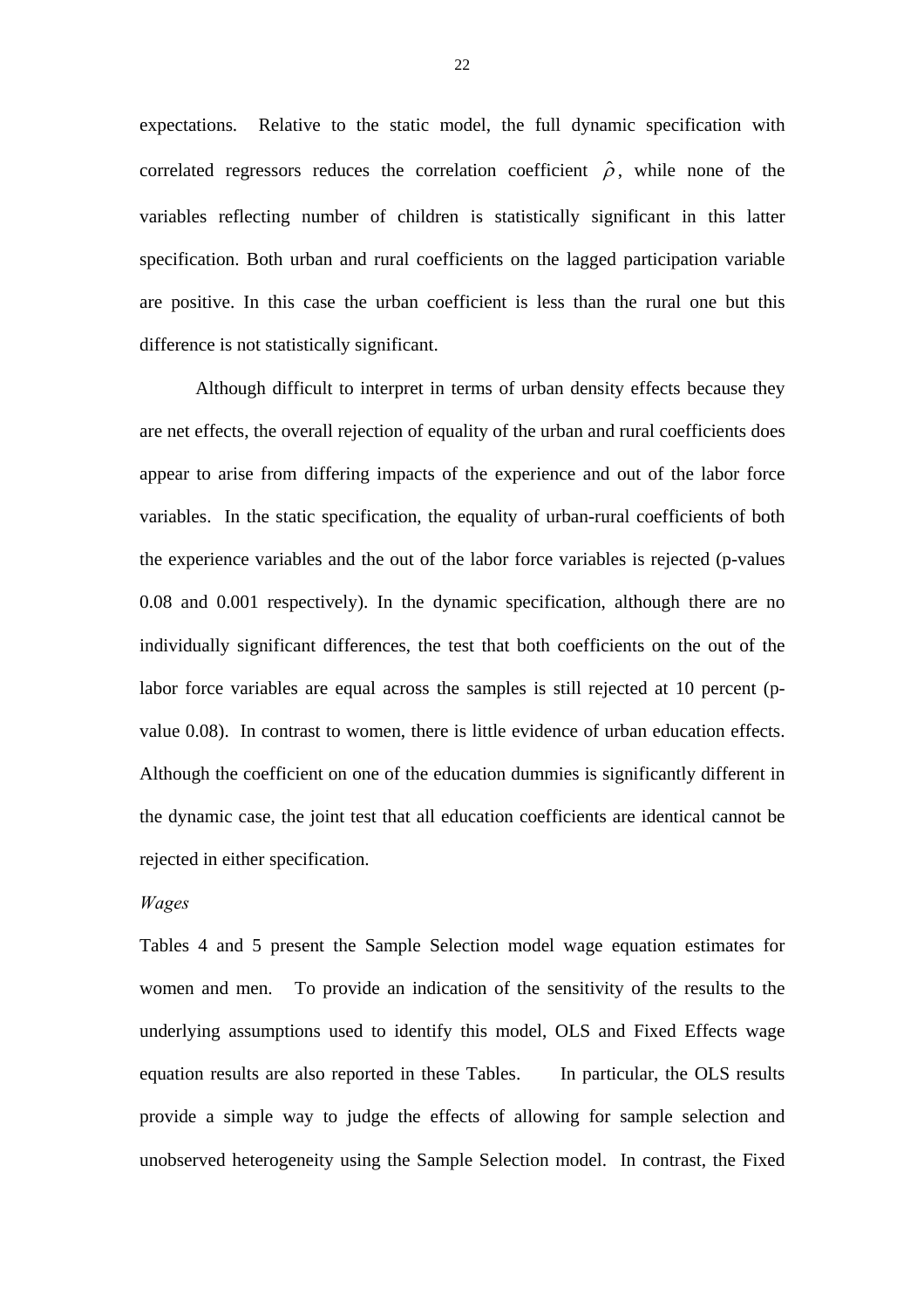Effects model accounts for unobserved heterogeneity but not all types of sample selection and relies on migrants to identify the urban effects.

There are two additional coefficients in the Sample Selection model associated with the two selection terms generated using the dynamic Random Effects Probit results in Tables 2 and 3. These coefficients provide estimates of the covariance between the random effects,  $\sigma_{\alpha\mu}$  and the covariance between the random shocks  $\sigma_{e\eta}$ <sup>[5](#page-22-0)</sup>. The results indicate that sample selection is important for men and women. For both samples the estimate of  $\sigma_{\alpha\mu}$  is positive, although it is only significant for women, while the estimates of  $\sigma_{e\eta}$  are negative and significant at 5% for both sexes.<sup>6</sup>

In the bottom panel of the Tables, a number of estimation evaluation measures are reported. The tests that all coefficients are zero are strongly rejected in all specifications for both women and men. The test of equality between all the urban and rural coefficients ( $H_o: \beta^u = \beta^r$ ) is also clearly rejected in the OLS and Sample Selection models in both Table 4 and 5. However, the results for the Fixed Effects estimator are more ambiguous with little evidence to support the rejection of this hypothesis for women (p-value 0.129), while the test is rejected at the 10 percent level only for men.

Finally, the implied urban wage premium is given for all specifications.

<span id="page-22-0"></span> <sup>5</sup> <sup>5</sup> Unobserved heterogeneity is accounted for in the wage equation in the Sample Selection model if the covariance between the random effects in the wage and participation equations is non-zero.

<span id="page-22-1"></span><sup>&</sup>lt;sup>6</sup> As the covariance between the two time-varying components of the participation and wage equation must be zero for the fixed effects estimator to be consistent, the significance of the second time varying selection term provides some evidence, conditional on the sample selection model's identifying assumptions, to suggest that the fixed effects estimator may not be appropriate in this case.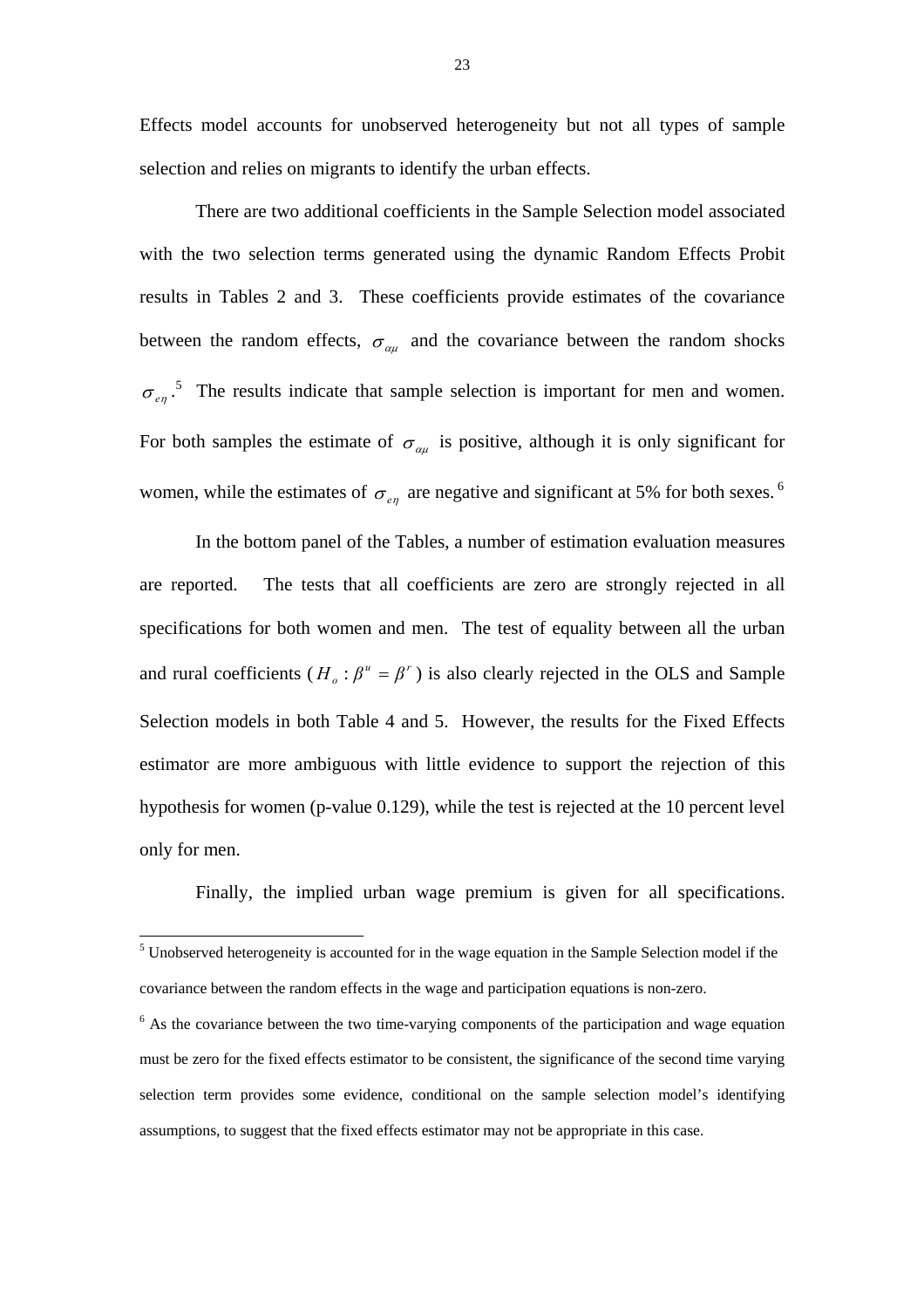These are calculated by applying the urban and rural coefficient estimates separately to the urban sample to generate two sets of individual predicted offer wages. The urban wage premium reported is the difference between the average of the offer wage predictions obtained using the urban estimates and the average obtained using the rural estimates.

As with previous evidence by Glaeser and Maré [10], a positive urban wage premium remains for both women and men after controlling for both observed and unobserved heterogeneity. Although firm level agglomeration effects imply an urban premium in wage levels, the unobserved heterogeneity, which allows each individual's intercept to differ, should purge the observed premium of such effects. Hence, as an urban premium remains in both the Fixed Effects and Sample Selection models, this suggests that the premium is not simply a firm level effect. Further, in all specifications the female urban wage premium is significantly larger than that for men, consistent with the hypothesis that improved job matching in denser urban areas is important in explaining higher urban wages.

 Turning to the coefficient estimates in Table 4 and 5. The OLS and Sample Selection models provide similar results that are consistent with prior expectations. For both men and women, the results for these models indicate that wages increase with experience and education level but decline with time out of the labor force. Consistent with previous evidence (Light and Ureta [18]), they also suggest that returns to experience and that wage depreciation are lower for women. Returns to education below degree level also appear lower for women. In contrast, the estimated coefficients for the Fixed Effects model are often poorly determined, particularly for variables such as education level where there is little time variation within individuals. For example, the coefficients on the education variables do not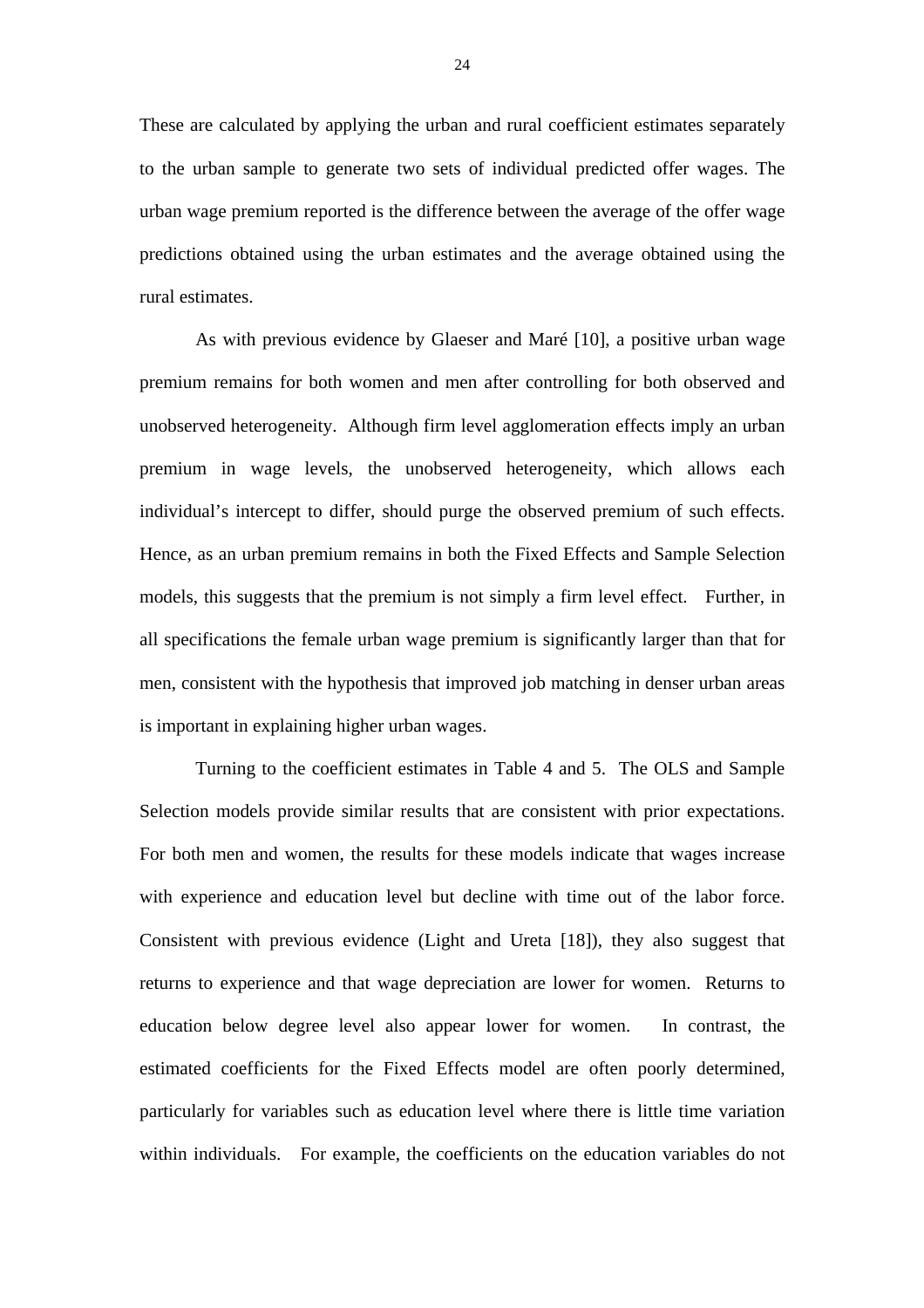follow the expected pattern for either men or women, while only three of the sixteen education coefficients estimated are significant. In addition, although the estimated coefficients have the expected signs neither time out of the labor force or its square are found to have a significant effect on wages for women in this model.

 In the OLS and Sample Selection results, the source of urban-rural differences in wages are well determined and – apart from results for the education variables consistent with prior hypotheses on potential gender differences. For women, the estimates in Table 4 are similar across OLS and Sample Selection models. They both indicate significant reduced wage depreciation in the urban sample consistent with improved job matching with the urban coefficients on time out of the labor force and time out of the labor force squared around half the rural estimates. Further, the joint test of urban-rural equality of the two out of the labor force coefficients is rejected in both specifications (p-values  $\leq 0.001$ ). On the other hand there is no evidence of higher urban returns to experience or to education. Indeed, with respect to returns to education, there is some evidence that the returns to lower range qualifications are in fact higher in the rural sample. In contrast, the results for the Fixed Effects model suggests that the lack of migrants in the data mean it is difficult to identify the source of any urban wage premium using this approach. For example, only one of the differences between an individual urban and rural estimate is statistically significant, i.e. the effect of A-Levels.

 The OLS and Sample Selection results for men in Table 5 indicate that urban wage depreciation associated with time out of the labor force is lower consistent with improved urban job matching. However, urban returns to experience for men are also significantly higher consistent with the existence of improved informal spillover effects. Joint tests of the experience variables and the out of the labor force variables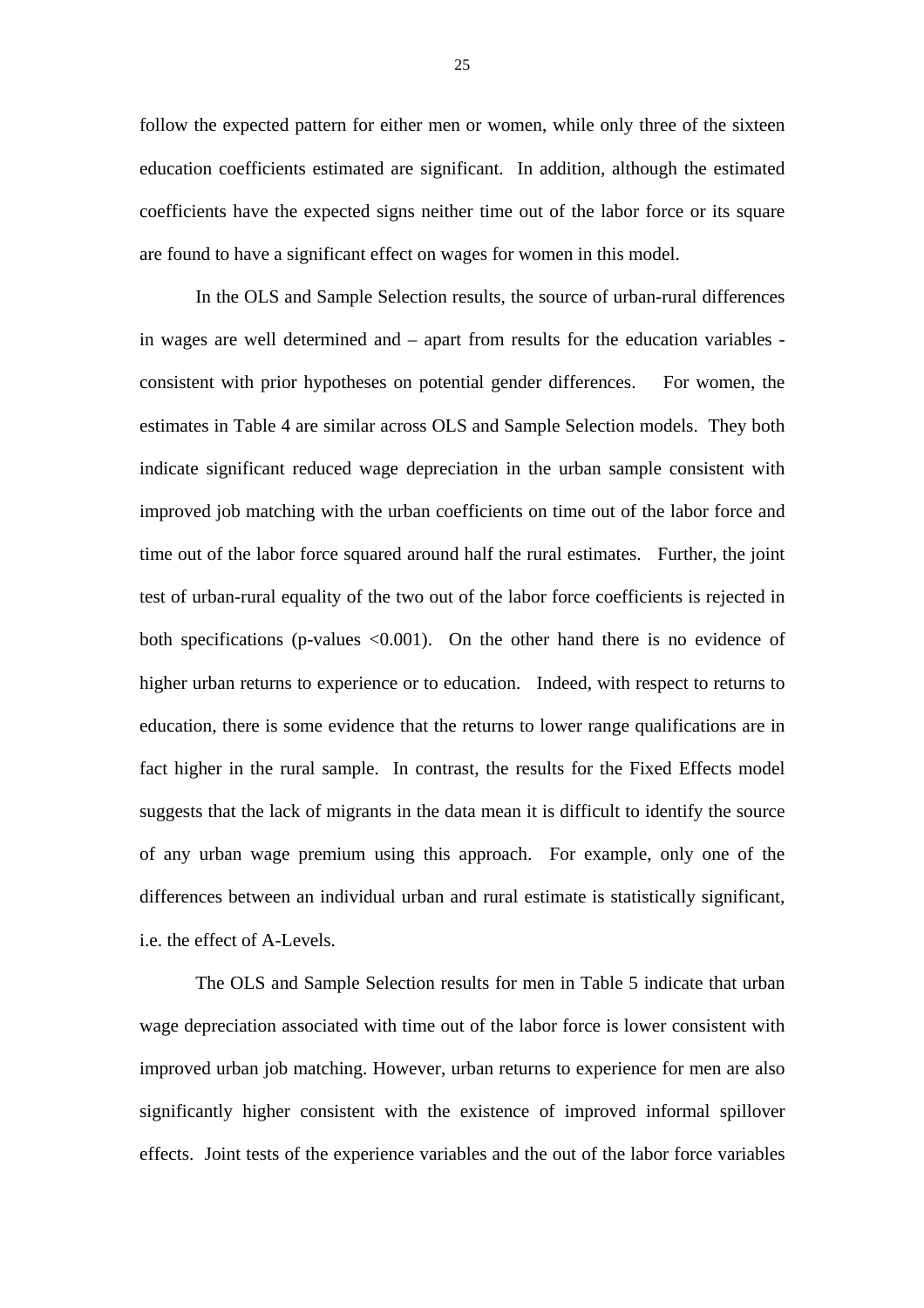strongly reject the hypotheses that these coefficients are identical across urban and rural samples in either the OLS or Sample Selection specification (p-values 0.024 and 0.013 respectively). As for women, there is no evidence of higher urban returns to education. The results for the Fixed Effects model also indicate higher urban returns to experience for men. However in this case, no significant urban-rural differences are found in the effect of time out of the labor force.

## *Model Evaluation*

The ability of the Sample Selection model to identify the urban wage premium and control for selection and unobserved heterogeneity depends on a number of assumptions, e.g. joint normality of errors, independence between the error components and regressors in the wage equation, non-zero correlations between unobserved heterogeneity in participation and wage equations etc. One apparent cause for concern is that, although the results indicate significant sample selection effects for men and women, the estimated coefficients from the sample selection model appear very close to the original OLS values. Testing this formally using a Hausman test confirms that the hypothesis of equality of the two sets of coefficients cannot be rejected for men. For women there is evidence of significant differences in the coefficients (p-value  $\leq 0.01$ ), although in absolute terms these are rather small.

This suggests that either the Sample Selection model does not account adequately for selection and unobserved heterogeneity, or that simply the biases associated with using OLS are limited in this particular case. To further explore the effectiveness and validity of the Sample Selection model, the results are examined in two additional ways. First, informal evidence on the strength of the selection effects is considered. Second, as model misspecification induced by assumptions violations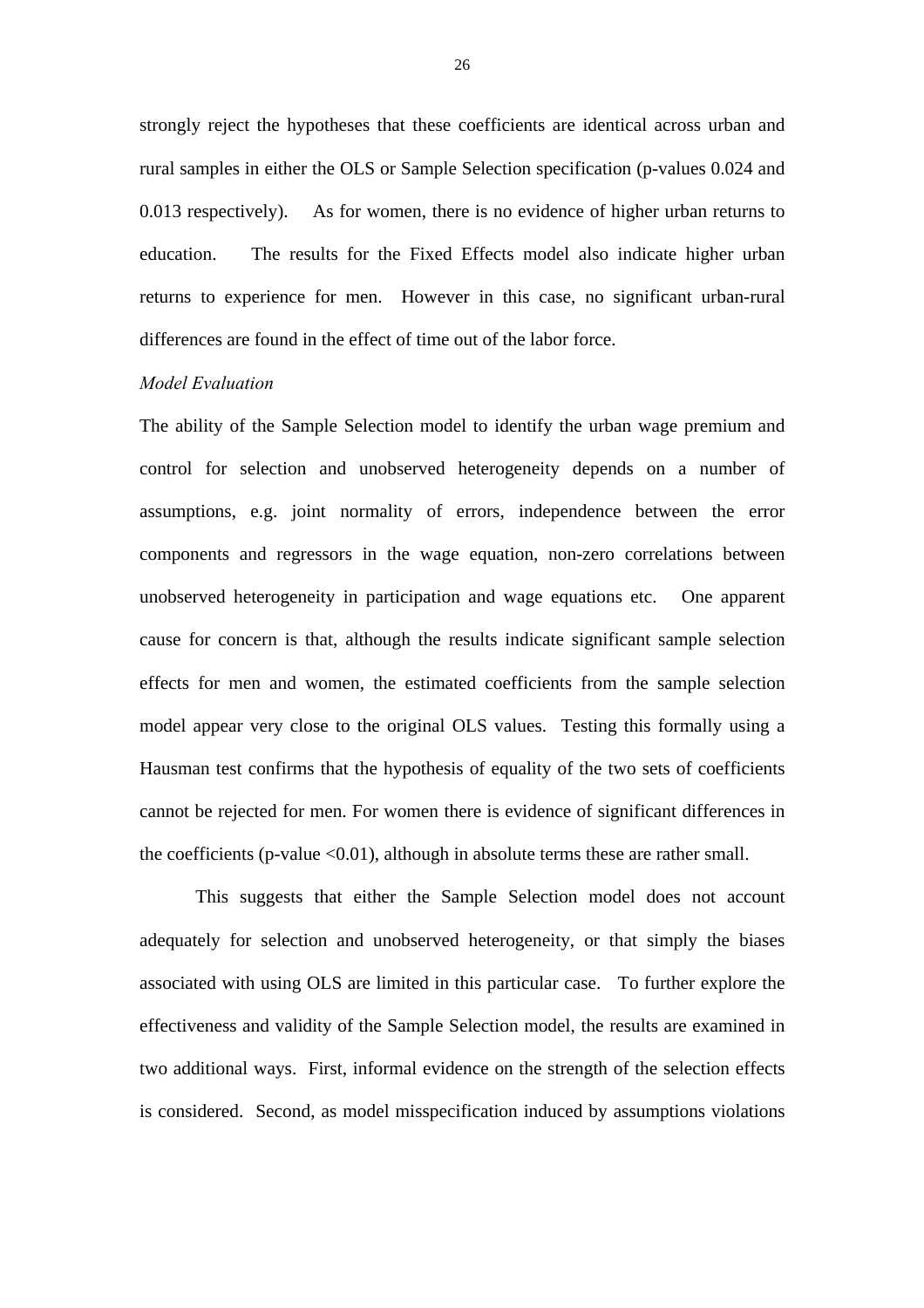should be reflected in the wage residuals, these are also used to test overall model validity.

In the simpler Heckman selection model, evidence from Monte Carlo studies indicates that the bias associated with using OLS when selection is present increases with the extent of censoring and the absolute magnitude of the correlation between the errors in the selection and primary equation (Puhani [24]; Zuehlke and Zeman [35]). Verbeek and Nijman [32] also present Monte Carlo evidence which suggests that the biases from not accounting for selection in the panel sample selection case increase with the absolute value of the correlations between  $\alpha_i$  and  $\mu_i$ , and between  $e_{it}$  and  $\eta_{\mu}$ .

From Table 1, the degree of censoring in the male wage sample is relative low, (14 and 17 percent for the urban and rural sub-samples respectively). Hence, in this case the difference between the Sample Selection model and OLS estimates might be expected to be small even when selection is relevant. For women, the extent of censoring in the wage sample is larger (29 and 34 percent for the urban and rural subsamples respectively), and hence a priori significant bias in the OLS estimates appears more probable, with the extent of this bias likely to depend on the correlations between the error components in selection and primary equation. Indicative estimates of the upper bounds of these correlations can be obtained from the Sample Selection model results as follows. First, estimates of the variance of  $\mu_i$  and  $\eta_i$  can be calculated from the Random Effects Probit results (under the normalization  $var(\mu_i) + var(\eta_{i}) = 1$ , while the wage equation coefficients on the two sample selection terms provide direct estimates of the error component covariances. Finally, estimates of the conditional variances of  $\alpha_i$  and  $e_i$  which, under the assumption of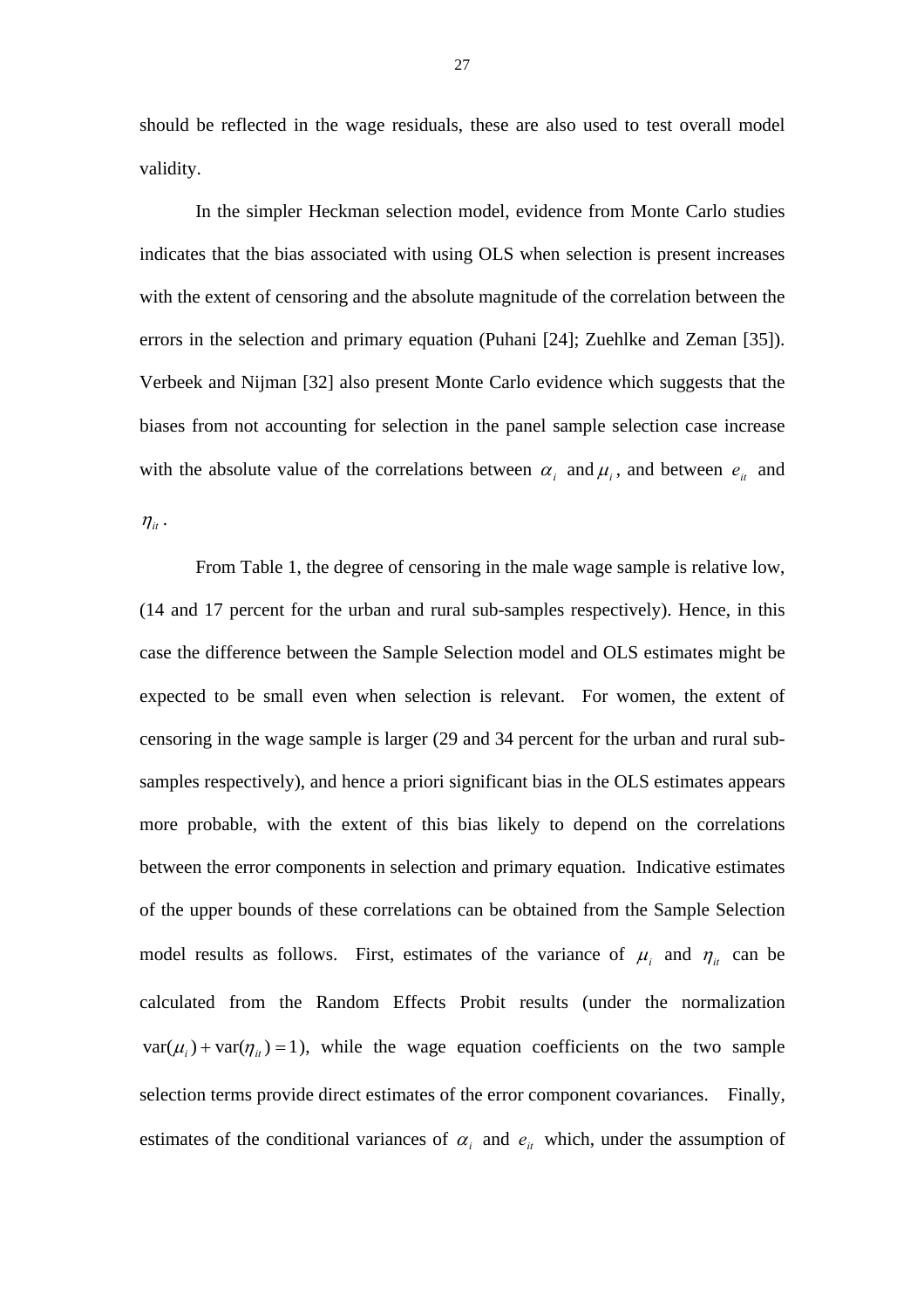homoskedactity, are less than their unconditional values, can be obtained using appropriately defined residuals from the wage equation. Using this method, the estimates of upper bound for the correlation between  $\alpha_i$  and  $\mu_i$  are 0.13 for women and 0.05 for men, and between  $e_{it}$  and  $\eta_{it}$  are -0.18 for women and -0.33 for men. At least for women, the estimated upper bound correlations are towards the lower values used in the Monte Carlo Studies where the extent of bias associated with OLS is relatively small (Puhani [24]). While this evidence is only indicative, it does provide one possible explanation for the small observed differences between the Sample Selection and OLS estimates. That is, for men the low rate of censoring in the wage equation is a probable reason for the limited differences, while for women, the relatively low correlations between the unobserved error components may be limiting the extent of the underlying bias in the OLS results.

The three estimation approaches used, i.e. OLS, Fixed Effects, and Sample Selection, also provide specific predictions about the behavior of the wage residuals. In particular, because OLS does not take account of unobserved heterogeneity, the unadjusted residuals from the OLS wage regressions should be strongly correlated for individuals. In contrast, if the time varying sample selection effects are not important, Fixed Effects should control effectively for unobserved heterogeneity and the residuals in this model should be uncorrelated at the individual level. Similarly, if the Sample Selection model does control effectively for unobserved heterogeneity through the correlation between the unobserved effects in the participation and wage equations, the unadjusted residuals from the Sample Selection wage regressions should also be uncorrelated at the individual level.

The residuals  $(\hat{u}_{ii})$  from each of the six wage estimations in Tables 4 and 5 are analyzed using techniques applied when examining the covariance of earnings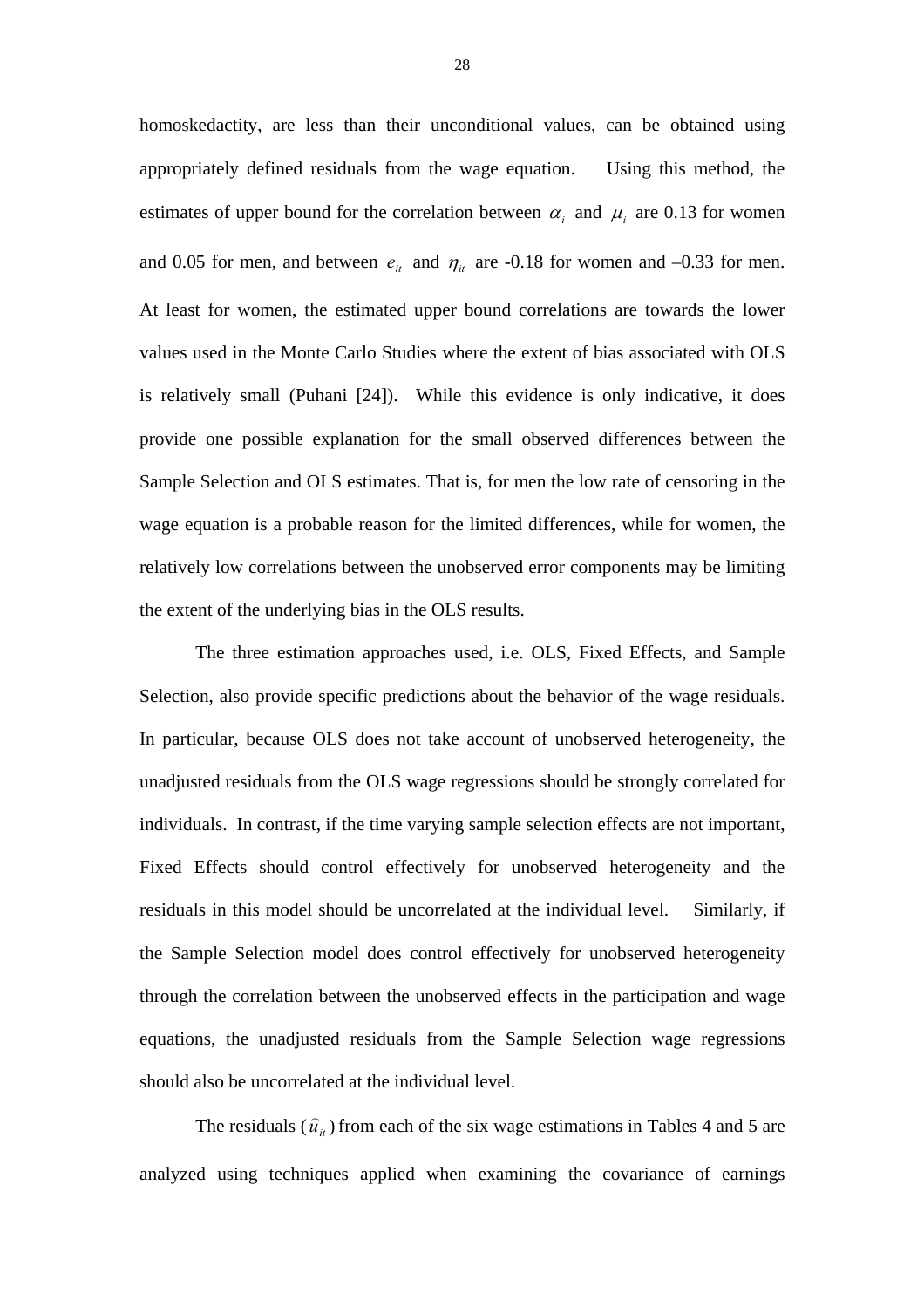(Dickens [6], Abowd and Card [1]). First, within individual residual covariances are calculated and an estimate of the residual covariance matrix obtained. Second, from these matrices the average covariances by lag length are calculated. These are reported in Table 6 for each wage regression. Zero correlation in the residuals would mean that each of these covariances should not be statistically significant.

Overall the results from Table 6 do not suggest serious underlying misspecification in the Sample Selection model. Furthermore, they indicate that this model is more effective in eliminating correlation in the residuals in both the female and male wage estimations than either OLS or Fixed Effects approaches. The reported OLS residual covariances are large and all strongly statistically significant for both sexes. Although somewhat smaller than for the OLS estimation, all residual covariances beyond one lag remain statistically significant for both sexes in the Fixed Effects results. In contrast, the covariances from the Sample Selection model are generally smaller, with only one individual covariance remaining statistically significant in each case.

## *Spatial Mobility and Urban Participation-Wage Premiums*

The results reported in Table 3-5 provide evidence that urban participation and wage premiums are larger for women and that the structure of urban-rural differences in returns to experience and time out of the labor force differ by gender. If the source of these differences is improved urban job matching effects, we would expect that the urban premium will be greater for groups where spatial mobility is thought particularly restricted.

To explore this Table 7 reports the urban participation and wage premiums for a sub-sample thought a priori likely to be less spatially mobile, i.e. married and cohabiting individuals, and a sub-sample thought to be more mobile, i.e. unmarried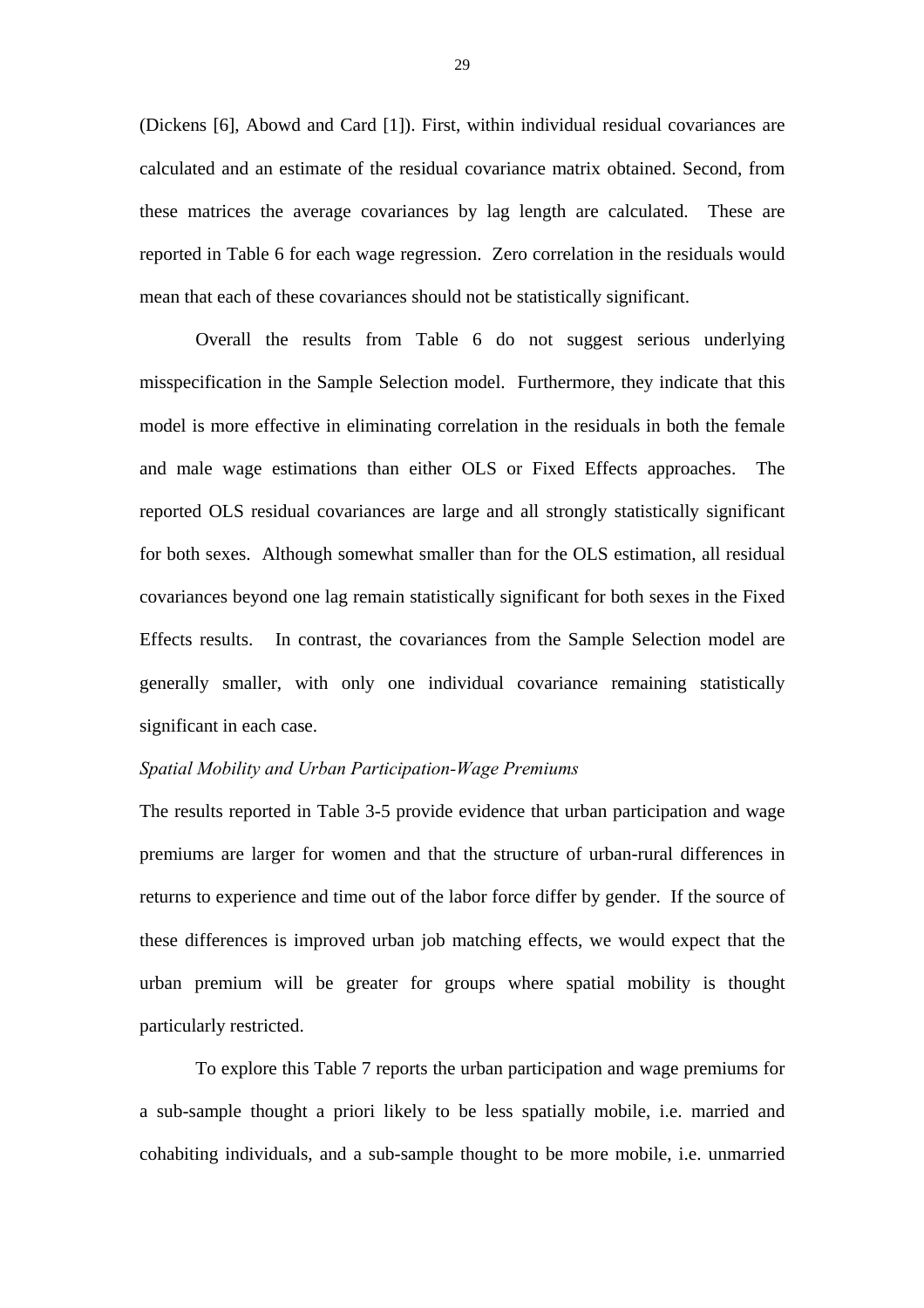individuals. The results for the urban characteristics (columns 1 and 3) are calculated in the same way to the premiums presented in Tables 3-5, i.e. the urban and rural estimates are applied to the urban sample to provide two sets of predictions, with the urban premium equal to the average predicted value using the urban coefficients minus the average using the rural coefficients. In addition, the urban premiums obtained when the urban and rural coefficients are applied to the rural samples of men and women are also reported. Each set of results reported in columns 1 to 4 is based on the estimation of a separate dynamic Random Effects participation probit and Sample Selection model wage regression for the appropriate sub-sample. Similarly, the urban premiums calculated from the Fixed Effects wage regressions (columns 5 and 6) are also results from separate regressions for each sub-sample. To provide a general indication as to the robustness of the urban premiums reported, the standard error of each urban premium is presented. In addition, the result of the joint test that all urban and rural coefficients are identical in the model used to generate the predictions is also reported for each case.

 The participation results provide little support for the hypothesis that the observed urban premium arises from differences in spatial mobility. For women, the hypothesis that there are no urban-rural differences in the coefficients used to generate the results in Table 3 cannot be rejected for either sub-sample, while the calculated premiums are larger for those thought to be less spatially constrained, i.e. unmarried women. For men, the urban participation premiums are larger for the samples of married men but remain small.

 In contrast, the urban wage premium results from the Sample Selection Model do provide further evidence that the urban-rural gender differences observed in Tables 4 and 5 are driven by differences in spatial mobility. First, the urban-rural differences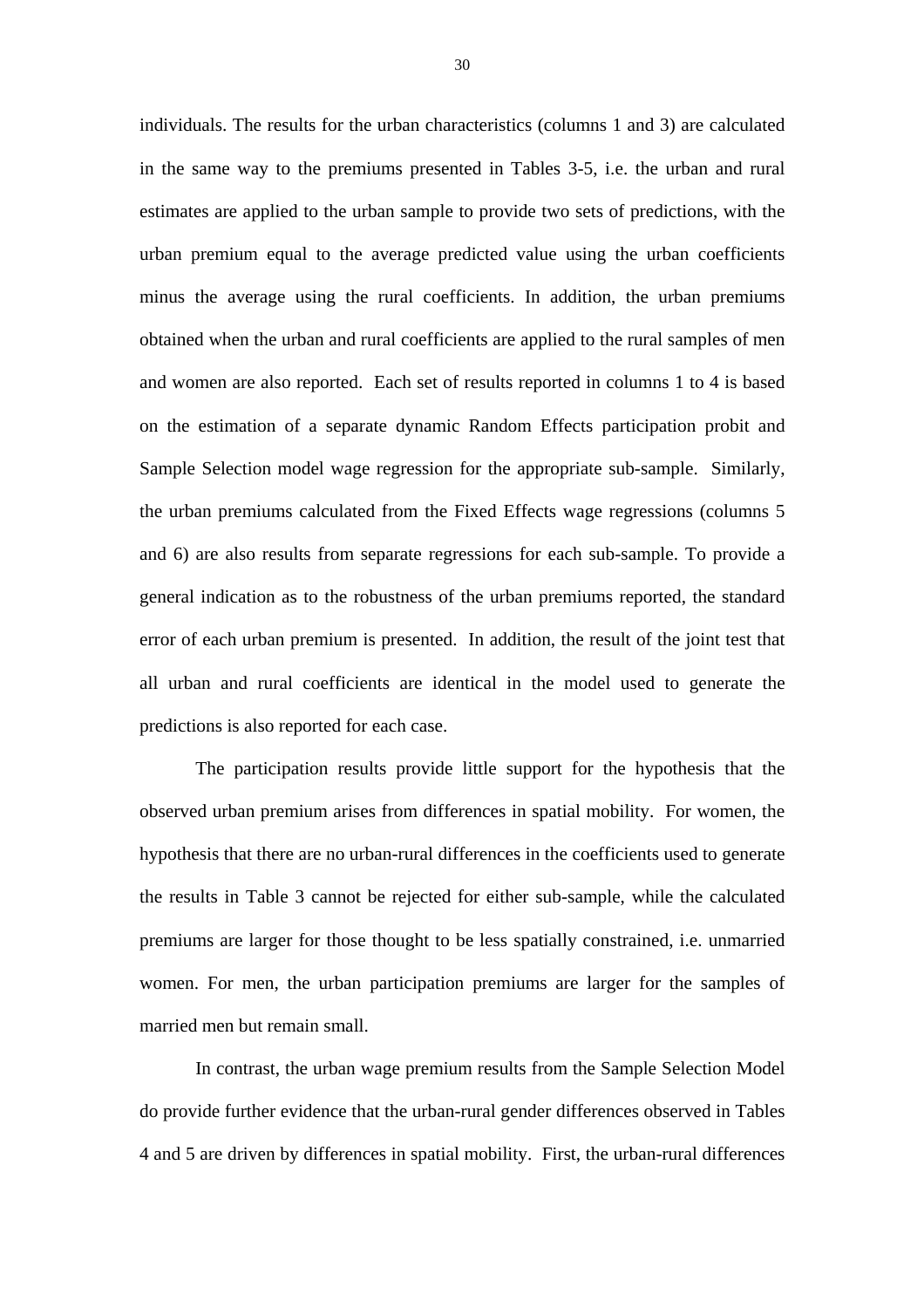in estimated coefficients underlying the calculated premiums appear robust, with the hypothesis that the urban and rural coefficients are identical rejected (at 5 % significance) in all cases. Second, the urban wage premium varies as predicted. So although the urban wage premium does not disappear for single women, it is substantially lower than for the married/cohabiting sample. For example, when the characteristics of rural single women are used the premium falls to 0.011 but rises to 0.082 for the sample of rural married women. Similarly, the wage premium is larger for married than single men.

 The urban wage premium results based on the Fixed Effects estimations again underline the identification problems associated with this model, with the estimations failing in the sub-samples of single women and men. Further, none of the reported the results for women is based on an estimation where the differences in urban and rural coefficients are statistically significant, while for men, the urban premiums across the sample of all men and the married sample exhibit considerable instability.

#### **VI. SUMMARY AND CONCLUSIONS**

This paper has considered the extent of gender differences in both the urban wage and participation premiums using panel data from the United Kingdom. Specifically, participation and wage equations were estimated for urban and rural women and men using a panel sample selection model, which controlled for observed and unobserved heterogeneity. As the identification of the wage component of the model requires a number of relatively strong assumptions, e.g. joint normality of errors, the wage equation results were also compared with both OLS and Fixed Effects estimations. These comparisons showed that the Sample Selection estimator does provide an effective way in which to control for unobserved heterogeneity and sample selection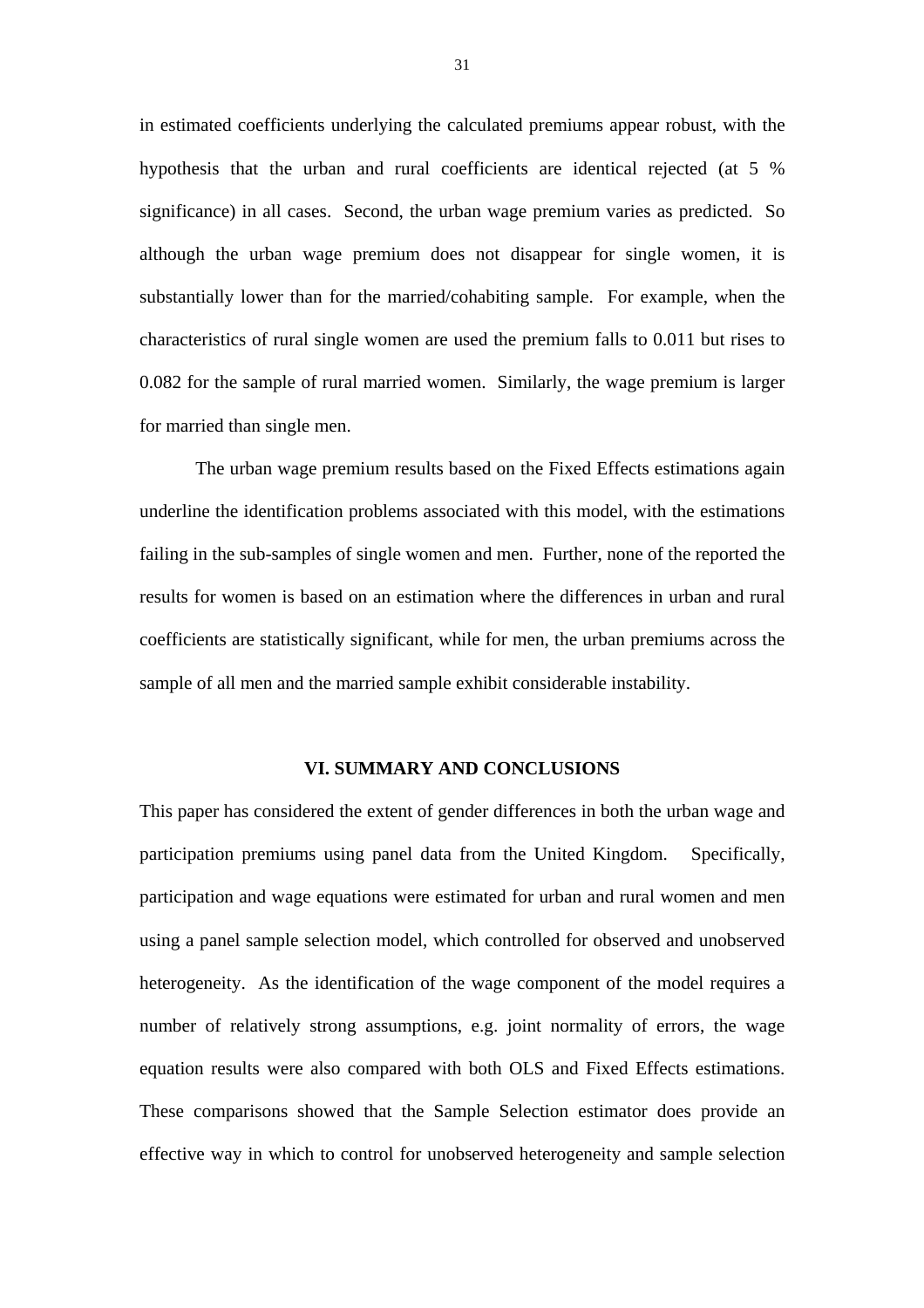in cases where identification problems reduce the usefulness of Fixed Effects estimator.

From the results, there is evidence of a small but economically significant urban participation premium for women. In contrast, there appears to be no economically significant participation premium for men. However, for both women and men there is evidence that participation structure differs in urban areas, although specific urban density effects are difficult to identify.

In contrast, the wage regressions do suggest that urban density effects induce gender differences in wages. Even after controlling for observed and unobserved heterogeneity, the urban premium is larger for women. Further, consistent with hypothesis that higher urban market density counteracts the effects of lower spatial mobility, the urban wage premium for women was substantially larger for those who were married or cohabiting relative to those who were single.

Finally, while there is no evidence of higher urban returns to experience, wage depreciation for women is appreciably lower in the urban sample. In contrast, both higher returns to experience and lower wage depreciation help explain the male urban wage premium. While not conclusive, these results do suggest that improved urban job matching effects are relatively more important in the female urban wage premium than learning spillover effects.

The results indicate a number of possible questions for further research. The urban-rural categorization used here is necessarily rather broad. Are there different effects if a finer scale is available, e.g. are there city size effects? Also, the tests of the impact of higher service provision on participation applied are rather indirect. Can measures be found which would allow such effects to be tested more fully, e.g. effects of differences in public transport provision?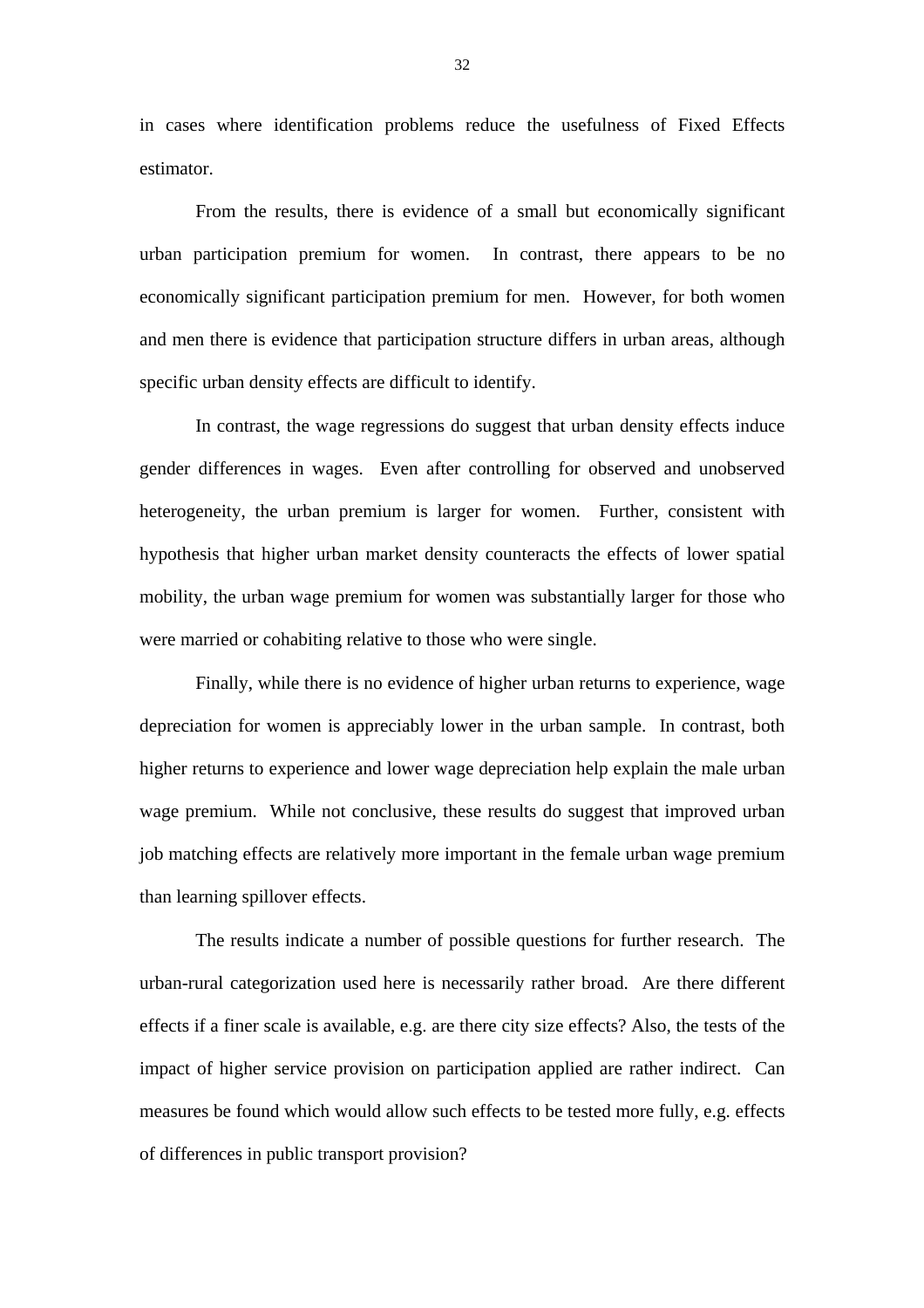#### **REFERENCES**

- [1] J. Abowd, D. Card, The Covariance Structure of Earnings and Hours Changes, Econometrica 57 (1989) 411-445.
- [2] J.G. Altonji, R. Blank, Race and Gender in the Labor Market, in: O.C. Ashenfelter and D. Card (Eds.) Handbook of Labor Economics, Vol. 3, North Holland, Amsterdam, 1999, pp. 3144-3260.
- [3] W. Arulampalam, A. Booth, M. Taylor, Unemployment persistence, Oxford Economic Papers 52 (2000) 24-54.
- [4] Cabinet Office, Rural Economies*.* Report of the Performance and Innovation Unit. HMSO, London 1999.
- [5] G. Chamberlain, Panel Data, in: Z.Griliches and Intriligator (Eds.), M. Handbook of Econometrics Vol. 2, North Holland, Amsterdam, 1984, pp.1247-1318.
- [6] R. Dickens, The Evolution of Individual Male Earnings in Great Britain: 1975-95, Economic Journal 110 (2000) 27-49.
- [7] R. Frank, Why Women earn less: The Theory and Estimation of Differential Overqualification, American Economic Review 68 (1978) 360-373.
- [8] E. Glaeser, Are Cities Dying, Journal of Economic Perspectives 12 (1998) 139- 160.
- [9] E. Glaeser, Learning in Cities, Journal of Urban Economics 46 (1999) 254-277.
- [10] E. Glaeser, D Maré, D Cities and Skills, Journal of Labor Economics 19 (2001) 316-342.
- [11] J. Heckman, Heterogeneity and state dependence, in: S.Rosen (Ed.) Studies in Labor Markets, Chicago Press Chicago, 1981, pp.91-139.
- [12] J. Heckman, The incidental parameters problem and the problem of initial conditions in estimating a discrete-time-discrete-data stochastic process, in: C.F.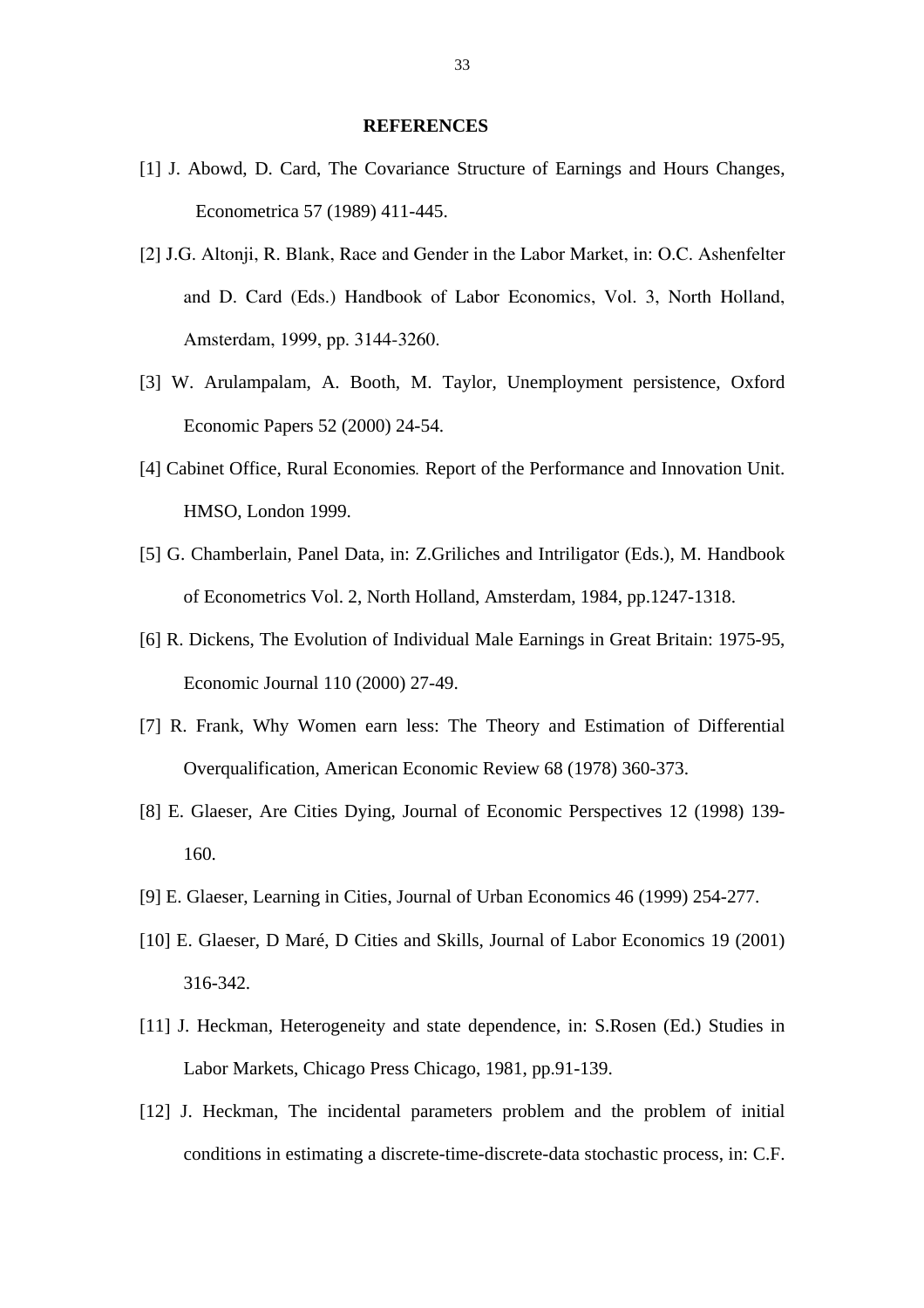Manski, D., McFadden (Eds.), Structural Analysis of Discrete Data with Econometric Applications. MIT Press, Cambridge MA, 1981, pp.114-78.

- [13] R. Hesley, W. Strange, Matching and agglomeration economies in a system of cities, Regional Science and Urban Economics 20 (1990) 189-212.
- [14] H. Hwang, W. Reed, C. Hubbard, Compensating Wage Differentials and Unobserved Productivity, Journal of Political Economy 100 (1992) 835-858.
- [15] D. Hyslop, State dependence, serial correlation and heterogeneity in intertemporal labor force participation of married women, Econometrica 67 (1999) 1255-1294.
- [16] P. Krugman, Geography and Trade, MIT Press, Cambridge MA, 1991.
- [17] D. Lichter, G. Johnson, D. McLaughlin, Changing linkages between work and poverty in Rural America, Rural Sociology 59 (1994) 395-415.
- [18] A. Light, M. Ureta, Early-Career Work Experience and Gender Wage Differentials, Journal of Labor Economics 13 (1995) 121-154.
- [19] J. Madden, L. Chiu, The Wage Effects of Residential Location and Commuting Constraints on Employed Married-women, Urban Studies 27 (1990) 353-369*.*
- [20] J. Mincer, H. Ofek, Interrupted work careers: Depreciation and Restoration of Human Capital*,* Journal of Human Resources 17 (1982) 1-24.
- [21] S. Monk, I Hodge, Labour markets and employment opportunities in rural Britain Sociologia Ruralis*,* 35 (1995) 153-172.
- [22] T. Nijman, M. Verbeek, Nonresponse in panel data: The impact on estimates of a life cycle consumption function, Journal of Applied Econometrics 7 (1992) 243- 157.
- [23] S. Porterfield, On the precipice of reform: welfare spell durations for rural female headed families, American Journal Agricultural Economics 80 (1998) 994-999.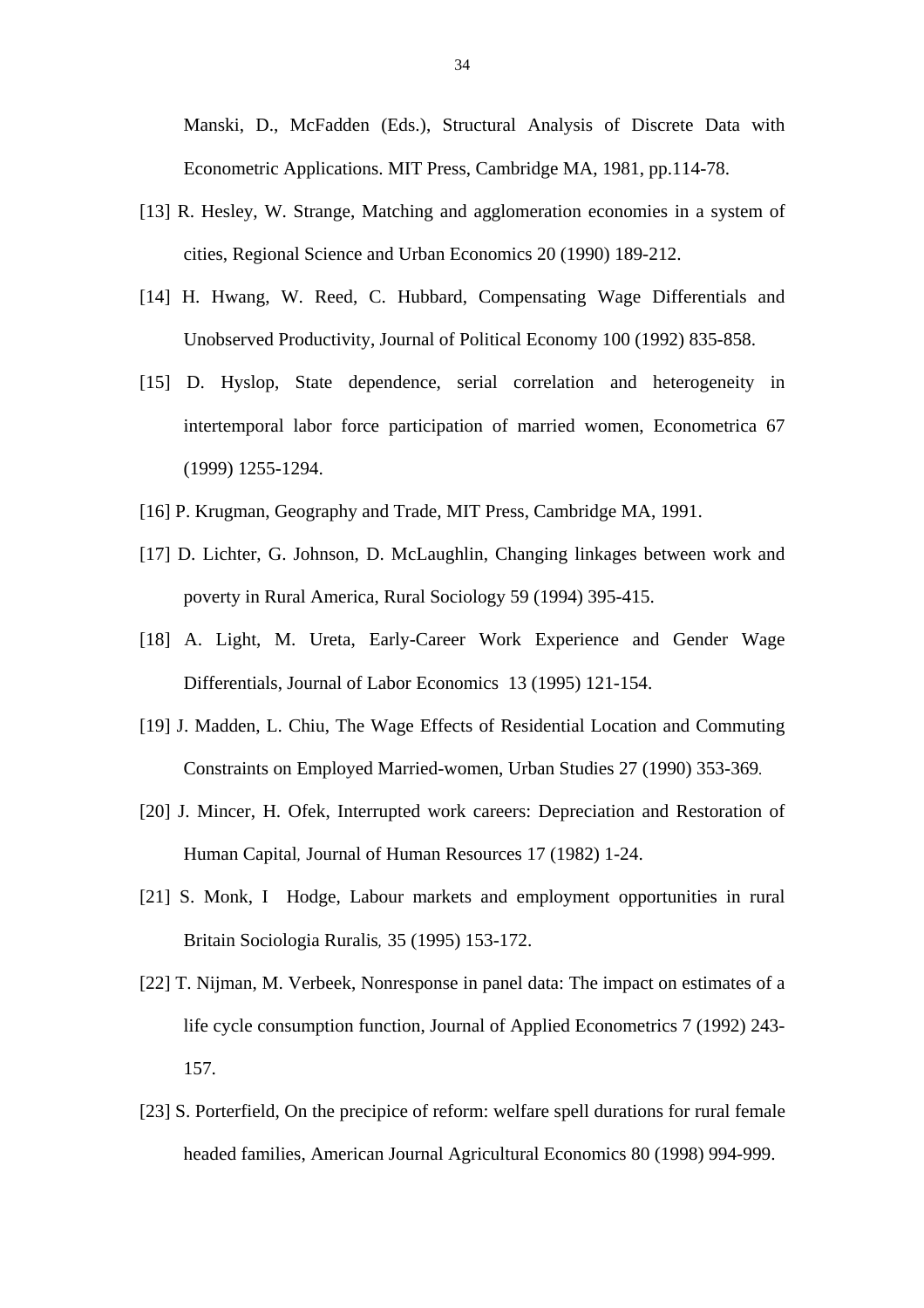- [24] P.A. Puhani, The Heckman Correction for Sample Selection and its Critique, Journal of Economic Surveys 14 (2000) 53-67.
- [25] J. Rauch, Productivity Gains from Geographic Concentration of Human Capital: Evidence from the Cities, Journal of Urban Economics 34 (1993) 380-400.
- [26] J. Roback, Wages, Rents, and the Quality of Life, Journal of Political Economy 90 (1982) 1257-78.
- [27] Scottish Office, Towards a development strategy for Rural Scotland. A discussion paper. Scottish Office, Edinburgh 1997.
- [28] J. Stabler, Rural America: a challenge to regional scientists, Annals of Regional Science 33 (1999) 1-14.
- [29] R. Tarling, J. Rhodes, J. North, G. Broom, The Economy and Rural England, Rural Development Commission, London 1993.
- [30] F. Vella, Estimating Models with Sample Selection Bias: A Survey, Journal of Human Resources 33 (1998) 127-169.
- [31] F. Vella, M Verbeek, Two-step estimation of panel data models with censored endogenous variables and selection bias, Journal of Econometrics*,* 90 (1999) 239-263.
- [32] M. Verbeek, T. Nijman, Testing for selectivity bias in panel data models, International Economic Review 33 (1992) 681-703.
- [33] W.C. Wheaton, M.J. Lewis, Urban wages and labor market agglomeration, Journal of Urban Economics 51 (2002) 542-562.
- [34] C.H. Wheeler, Search, Sorting and Urban Agglomeration, Journal of Labor Economics 19 (2001) 879-899.
- [35] T.W. Zuehlke, A.R. Zeman, A Comparison of Two-stage Estimators of Censored Regression Models, Review of Economics and Statistics 73 (1991) 185-188.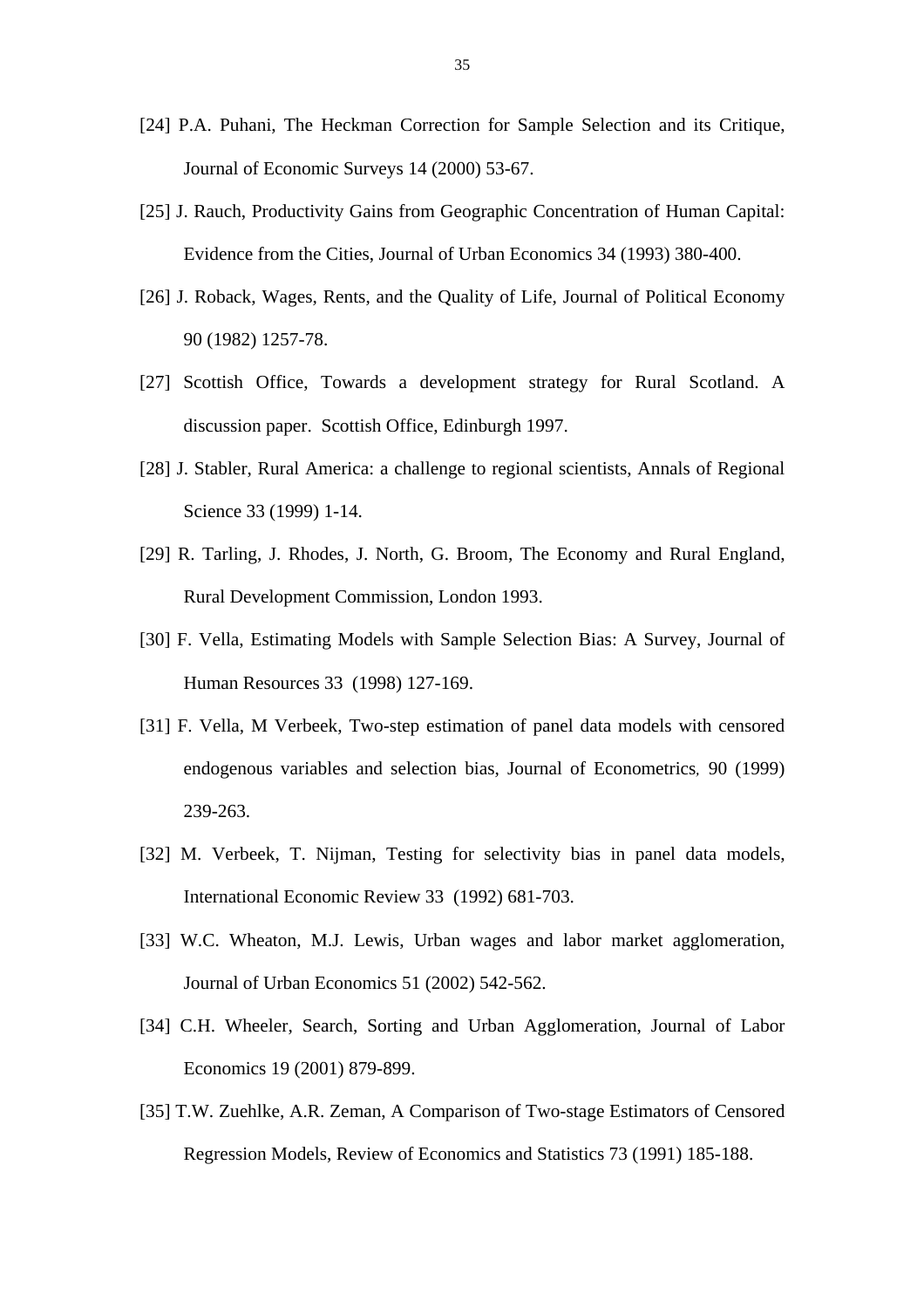|                                         | Women |       | Men   |       |  |
|-----------------------------------------|-------|-------|-------|-------|--|
|                                         | Urban | Rural | Urban | Rural |  |
| Working                                 | 0.71  | 0.66  | 0.86  | 0.83  |  |
| $Log_e(wage)^*$                         | 1.58  | 1.43  | 1.83  | 1.75  |  |
| Work Experience                         |       |       |       |       |  |
| Total actual experience (years)         | 14.40 | 14.43 | 18.18 | 19.55 |  |
| Total time out of labor force (years)   | 7.03  | 7.93  | 2.15  | 2.17  |  |
| <b>Highest Education Level Attained</b> |       |       |       |       |  |
| O-levels or equivalent                  | 0.37  | 0.38  | 0.28  | 0.28  |  |
| A-levels or equivalents                 | 0.10  | 0.12  | 0.14  | 0.11  |  |
| Nursing or other higher qualifications  | 0.17  | 0.17  | 0.23  | 0.30  |  |
| Degree plus                             | 0.13  | 0.11  | 0.17  | 0.11  |  |
| Children                                |       |       |       |       |  |
| Number Children $<$ 5 years of age      | 0.23  | 0.24  | 0.19  | 0.21  |  |
| Number Children $5-11$ years of age     | 0.38  | 0.40  | 0.31  | 0.34  |  |
| Number Children 12–16 years of age      | 0.21  | 0.19  | 0.17  | 0.21  |  |
| <b>Other</b>                            |       |       |       |       |  |
| Married or cohabiting                   | 0.73  | 0.81  | 0.71  | 0.74  |  |
| Non-labor income £000                   | 3.14  | 3.35  | 2.73  | 2.95  |  |
| <b>Total Individuals</b>                | 1918  | 259   | 1430  | 196   |  |
| <b>Total Observations</b>               | 11968 | 1717  | 8533  | 1213  |  |

## **Table 1: Summary Statistics: Means**

\* *Wages* are usual monthly labor earnings divided by usual hours worked with an adjustment factor of 1.5 for overtime hours. *Total Experience* is years in full or part-time employment constructed from the work history files. *Out of the labor force* is years unemployed or out of the labor force constructed from the work history files. *O-levels* (and equivalent) are national examinations taken in up to 10 subjects by students normally at the end of compulsory schooling at 16. *A-levels* are national examinations typically taken in up to 3 subjects by students aged 18. Results from both types of examinations are graded and are used as the basis for acceptance at College or University.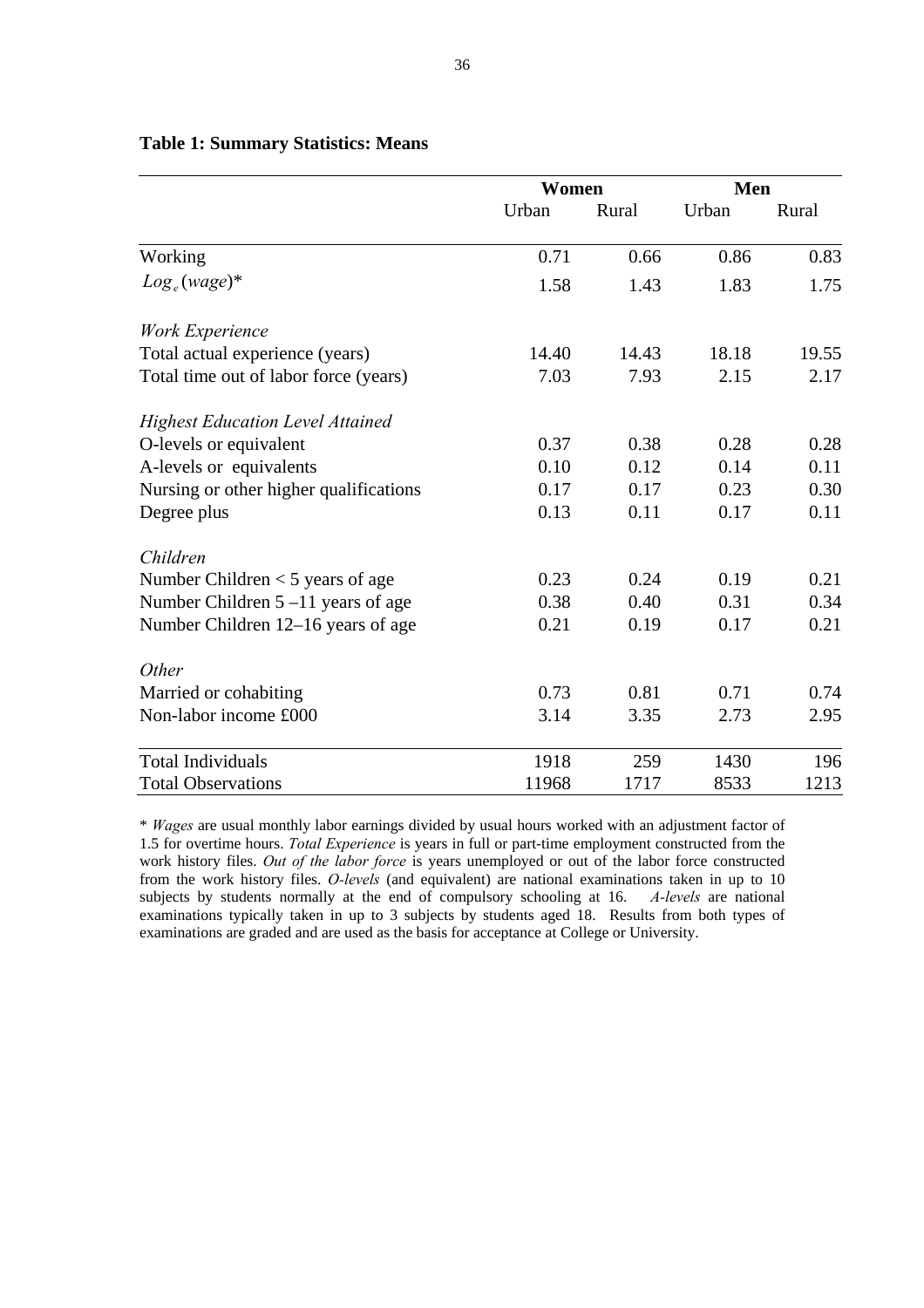|                                                 |            |                     | <b>Static</b>    | <b>Dynamic</b>      |                     |  |
|-------------------------------------------------|------------|---------------------|------------------|---------------------|---------------------|--|
|                                                 |            | <b>Urban</b>        | <b>Rural</b>     | <b>Urban</b>        | <b>Rural</b>        |  |
| Constant                                        |            | 0.608               | 0.941            | 0.088               | 0.418               |  |
|                                                 |            | (0.172)             | (0.396)          | (0.224)             | (0.437)             |  |
| Lagged working                                  |            |                     |                  | 1.150               | 1.139               |  |
|                                                 |            |                     |                  | (0.066)             | (0.146)             |  |
| Experience                                      |            | 0.236               | 0.229            | $-0.004$            | $-0.056$            |  |
|                                                 |            | (0.014)             | (0.029)          | (0.044)             | (0.071)             |  |
| Experience squared                              |            | $-0.0052$           | $-0.0060$        | $-0.002$            | $-0.003$            |  |
|                                                 |            | (0.0004)            | (0.0008)         | (0.0003)            | (0.001)             |  |
| Out of labor force                              |            | $-0.207$            | $-0.155$         | $-0.200$            | $-0.263$            |  |
|                                                 |            | (0.015)             | (0.042)          | (0.049)             | (0.085)             |  |
| Out of labor force squared                      |            | 0.0024              | $-0.0003$        | 0.001               | $-0.001$            |  |
|                                                 |            | (0.0006)            | (0.0019)         | (0.0005)            | (0.002)             |  |
| O-level                                         | $\ast\ast$ | 0.270               | $-0.618$         | $***$<br>0.394      | $-0.322$            |  |
|                                                 |            | (0.096)             | (0.267)          | (0.092)             | (0.227)             |  |
| A-level                                         |            | 0.773               | 0.213            | 0.531               | 0.187               |  |
|                                                 |            | (0.134)             | (0.357)          | (0.132)             | (0.324)             |  |
| Nursing etc                                     | $\ast\ast$ | 0.776               | $-0.155$         | $***$<br>0.673      | $-0.006$            |  |
|                                                 |            | (0.115)             | (0.294)          | (0.115)             | (0.283)             |  |
| Degree plus                                     |            | 0.700               | 0.483            | 0.712               | 0.672               |  |
|                                                 |            | (0.131)             | (0.36)           | (0.132)             | (0.391)             |  |
| No. Children $<$ 5 years old                    |            | $-1.293$            | $-1.352$         | $-0.555$            | $-0.609$            |  |
|                                                 |            | (0.053)             | (0.131)          | (0.064)             | (0.17)              |  |
| No. Children 5-<12 years old                    |            | $-0.174$            | $-0.172$         | 0.115               | $-0.008$            |  |
|                                                 |            | (0.041)             | (0.093)          | (0.064)             | (0.16)              |  |
| No. Children 12-16 years old                    |            | 0.117               | 0.299            | 0.105               | 0.303               |  |
| Married                                         |            | (0.063)<br>0.024    | (0.141)<br>0.216 | (0.089)<br>0.060    | (0.205)             |  |
|                                                 |            |                     | (0.18)           |                     | 0.290               |  |
| Non labor income                                |            | (0.067)<br>$-0.029$ | $-0.034$         | (0.069)<br>$-0.009$ | (0.184)<br>$-0.014$ |  |
|                                                 |            | (0.001)             | (0.008)          | (0.003)             | (0.010)             |  |
|                                                 |            |                     | 0.729            |                     | 0.486               |  |
| $\hat{\rho}$                                    |            |                     | (0.012)          |                     | (0.037)             |  |
|                                                 |            |                     |                  |                     |                     |  |
| Ho: All Coefficients zero $\chi^2$ (p-value)    |            | 5414.3              | (< 0.001)        | 3199.6              | (< 0.001)           |  |
| Log Likelihood                                  |            | $-3466.8$           |                  | $-4054.7$           |                     |  |
| Ho: Urban=rural coefficients $\chi^2$ (p-value) |            | 36.9                | (< 0.001)        | 22.0                | (0.056)             |  |
| <b>Urban Participation Premium</b>              |            | 0.031               |                  | 0.028               |                     |  |

## **Table 2: Female Participation Estimates**

Equations estimated as Random Effects Probit. Standard Errors in brackets. Starred coefficients represent significant urban-rural differences in individual coefficients (\*\* 5%,\*10%) . All regressions included regional and wave dummies. For the Dynamic equation a separate equation adjusts for initial conditions while average experience, time out of the labor force, number of children by age and nonlabor income are included to control for potential correlations between random effects and regressors. The initial conditions equation included, own and spouse education level, own and spouse age, number and age of children, plus social class of mother and father as regressors.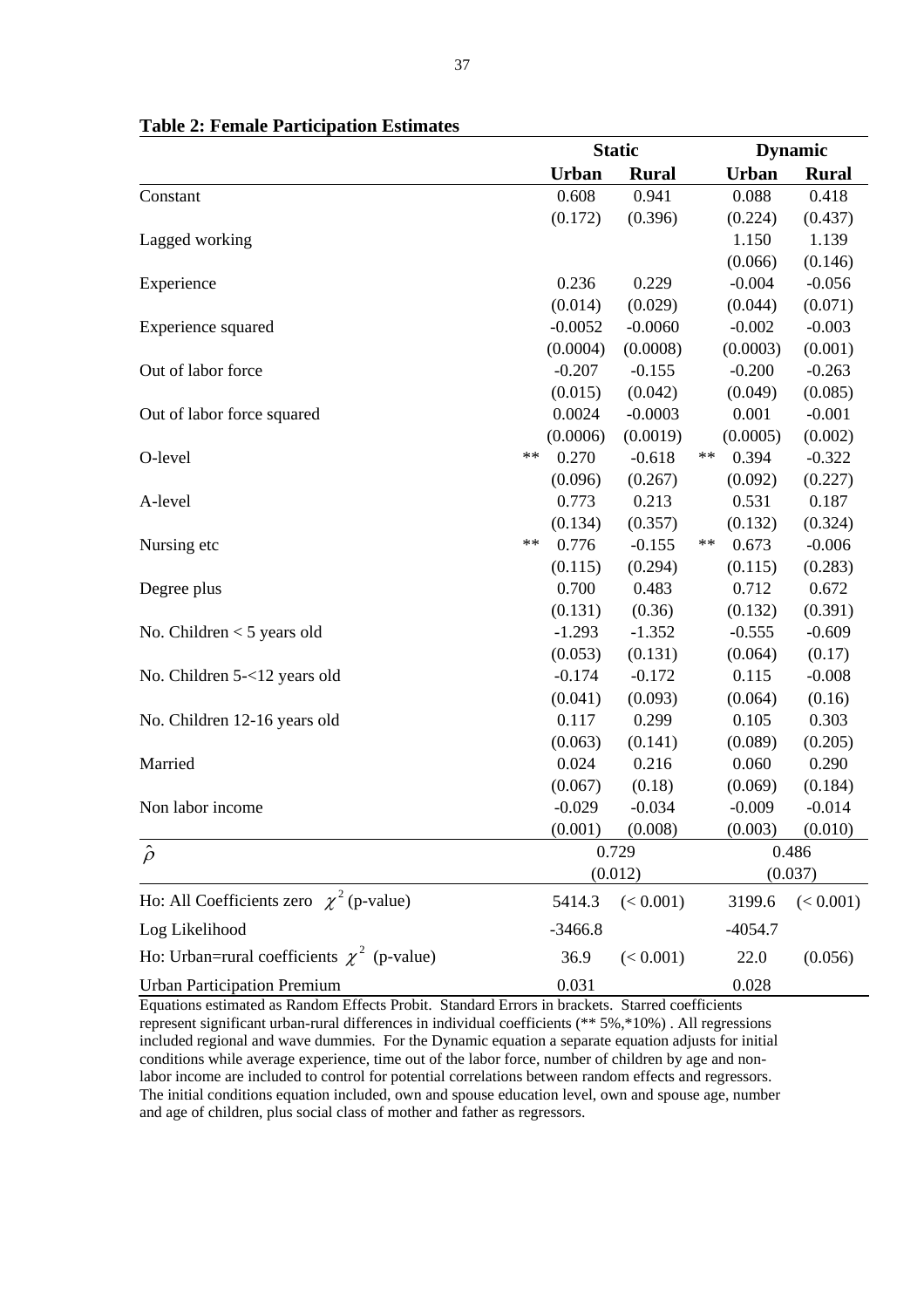|                                                 |      |                  | <b>Static</b> | <b>Dynamic</b>  |              |  |
|-------------------------------------------------|------|------------------|---------------|-----------------|--------------|--|
|                                                 |      | <b>Urban</b>     | <b>Rural</b>  | <b>Urban</b>    | <b>Rural</b> |  |
| Constant                                        |      | 2.570            | 1.915         | 0.070           | 0.403        |  |
|                                                 |      | (0.251)          | (0.631)       | (0.262)         | (0.613)      |  |
| Lagged working                                  |      |                  |               | 1.194           | 1.521        |  |
|                                                 |      |                  |               | (0.107)         | (0.266)      |  |
| Experience                                      |      | 0.094            | 0.192         | $-0.155$        | $-0.194$     |  |
|                                                 |      | (0.017)          | (0.047)       | (0.056)         | (0.173)      |  |
| Experience squared                              |      | $-0.0026$        | $-0.0044$     | $-0.0012$       | $-0.0020$    |  |
|                                                 |      | (0.0004)         | (0.0011)      | (0.0003)        | (0.0011)     |  |
| Out of labor force                              |      | $-0.617$         | $-0.690$      | $-0.485$        | $-0.263$     |  |
|                                                 |      | (0.035)          | (0.101)       | (0.072)         | (0.177)      |  |
| Out of labor force squared                      |      | 0.0226           | 0.0329        | 0.0082          | 0.0135       |  |
|                                                 |      | (0.0016)         | (0.0054)      | (0.0013)        | (0.0052)     |  |
| O-level                                         | $**$ | 0.676            | 0.495         | 0.526           | 0.078        |  |
|                                                 |      | (0.146)          | (0.494)       | (0.135)         | (0.426)      |  |
| A-level                                         |      | 1.128            | 1.089         | 0.731           | 0.144        |  |
|                                                 |      | (0.185)          | (0.59)        | (0.166)         | (0.47)       |  |
| Nursing etc                                     | $**$ | 1.157            | 1.409         | 0.734           | 0.257        |  |
|                                                 |      | (0.172)          | (0.543)       | (0.148)         | (0.462)      |  |
| Degree plus                                     |      | 1.522            | 0.851         | $\ast$<br>1.150 | 0.045        |  |
|                                                 |      | (0.198)          | (0.687)       | (0.172)         | (0.556)      |  |
| No. Children $<$ 5 years old                    |      | $-0.198$         | $-0.439$      | $-0.113$        | $-0.144$     |  |
|                                                 |      | (0.106)          | (0.305)       | (0.147)         | (0.528)      |  |
| No. Children 5-<12 years old                    |      | $-0.069$         | $-0.200$      | 0.005           | $-0.083$     |  |
|                                                 |      | (0.076)          | (0.2)         | (0.107)         | (0.24)       |  |
| No. Children 12-16 years old                    |      | $-0.184$         | $-0.445$      | $-0.021$        | $-0.302$     |  |
|                                                 |      | (0.099)          | (0.345)       | (0.121)         | (0.322)      |  |
| Married                                         |      | $-0.078$         | 0.134         | 0.144           | 0.262        |  |
|                                                 | ∗    | (0.113)          | (0.423)       | (0.104)         | (0.354)      |  |
| Non labor income                                |      | $-0.061$         | $-0.134$      | $-0.010$        | $-0.047$     |  |
|                                                 |      | (0.003)          | (0.018)       | (0.006)         | (0.024)      |  |
| $\hat{\rho}$                                    |      | 0.787<br>(0.016) |               |                 | 0.433        |  |
|                                                 |      |                  |               |                 | (0.057)      |  |
| Ho: All Coefficients zero $\chi^2$ (p-value)    |      | 4277.7           | (< 0.001)     | 2576.1          | (< 0.001)    |  |
| Log Likelihood                                  |      | $-1650.1$        |               | $-2095.9$       |              |  |
| Ho: Urban=rural coefficients $\chi^2$ (p-value) |      | 51.5             | (< 0.001)     | 23.0            | (0.042)      |  |
| <b>Urban Participation Premium</b>              |      | $-0.0007$        |               | 0.008           |              |  |

## **Table 3: Male Participation Estimates**

Equations estimated as Random Effects Probit. Standard Errors in brackets. Starred coefficients represent significant urban-rural differences in individual coefficients (\*\* 5%,\*10%) . All regressions included regional and wave dummies. For the Dynamic equation a separate equation adjusts for initial conditions while average experience, time out of the labor force, number of children by age and nonlabor income are included to control for potential correlations between random effects and regressors. The initial conditions equation included, own and spouse education level, own and spouse age, number and age of children, plus social class of mother and father as regressors.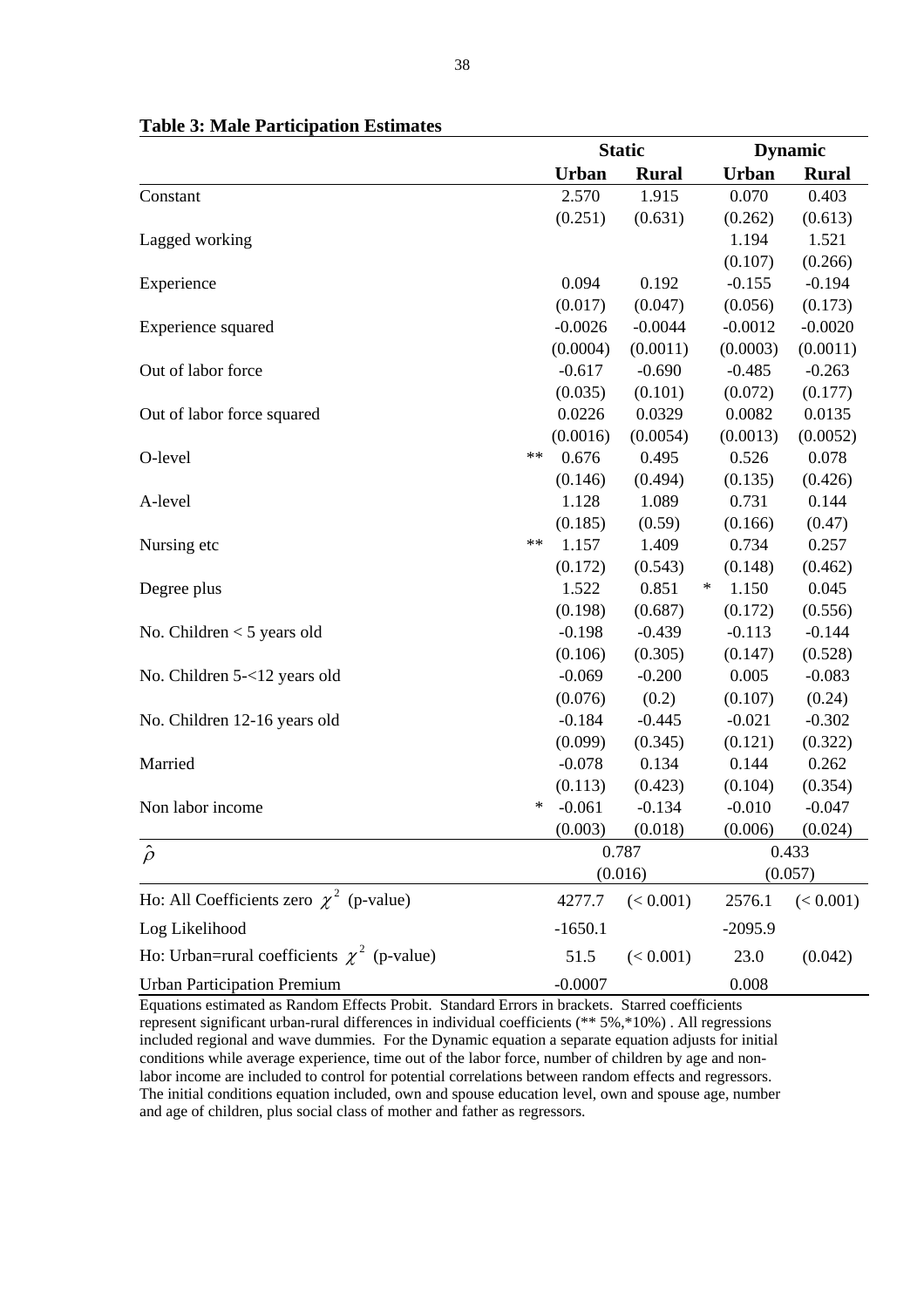## **Table 4: Female Wage Equation Estimates**

| Dependent Variable $Log_e(wage)$                 |                   |              | <b>Women</b>   |                      |                         |              |  |
|--------------------------------------------------|-------------------|--------------|----------------|----------------------|-------------------------|--------------|--|
|                                                  |                   | <b>OLS</b>   |                | <b>Fixed Effects</b> | <b>Sample Selection</b> |              |  |
|                                                  | <b>Urban</b>      | <b>Rural</b> | <b>Urban</b>   | <b>Rural</b>         | <b>Urban</b>            | <b>Rural</b> |  |
| Constant                                         | 1.228             | 1.141        | $-0.136$       |                      | 1.240                   | 1.168        |  |
|                                                  | (0.031)           | (0.077)      | (0.157)        |                      | (0.034)                 | (0.078)      |  |
| Experience                                       | 0.035             | 0.034        | 0.063          | 0.068                | 0.034                   | 0.032        |  |
|                                                  | (0.002)           | (0.006)      | (0.029)        | (0.031)              | (0.002)                 | (0.006)      |  |
| Experience squared                               | $-0.0007$         | $-0.0007$    | $-0.001$       | $-0.001$             | $-0.0007$               | $-0.0007$    |  |
|                                                  | (0.0001)          | (0.0002)     | (0.0001)       | (0.0003)             | (0.0001)                | (0.0002)     |  |
| Out of labor force                               | $***$<br>$-0.027$ | $-0.054$     | $-0.012$       | $-0.033$             | $***$<br>$-0.027$       | $-0.055$     |  |
|                                                  | (0.003)           | (0.008)      | (0.035)        | (0.041)              | (0.003)                 | (0.008)      |  |
| Out of labor force squared                       | $***$<br>0.0004   | 0.0024       | 0.0001         | 0.001                | $***$<br>0.0004         | 0.0024       |  |
|                                                  | (0.0001)          | (0.0004)     | (0.001)        | (0.002)              | (0.0001)                | (0.0004)     |  |
| O-level                                          | $***$<br>0.137    | 0.247        | 0.002          | $-0.144$             | $\ast$<br>0.139         | 0.243        |  |
|                                                  | (0.017)           | (0.05)       | (0.046)        | (0.133)              | (0.017)                 | (0.051)      |  |
| A-level                                          | 0.250<br>$\ast$   | 0.387        | ∗<br>$-0.0003$ | $-0.254$             | 0.256                   | 0.377        |  |
|                                                  | (0.022)           | (0.072)      | (0.051)        | (0.127)              | (0.023)                 | (0.073)      |  |
| Nursing etc                                      | 0.347             | 0.346        | 0.038          | $-0.160$             | 0.352                   | 0.344        |  |
|                                                  | (0.021)           | (0.066)      | (0.045)        | (0.117)              | (0.021)                 | (0.066)      |  |
| Degree plus                                      | 0.817             | 0.866        | 0.072          | 0.061                | 0.821                   | 0.868        |  |
|                                                  | (0.022)           | (0.073)      | (0.070)        | (0.149)              | (0.023)                 | (0.074)      |  |
| $\hat{\sigma}_{\alpha\theta}$                    |                   |              |                |                      |                         | 0.038        |  |
|                                                  |                   |              |                |                      |                         | (0.009)      |  |
| $\hat{\sigma}_{_{e\eta}}$                        |                   |              |                |                      |                         | $-0.054$     |  |
|                                                  |                   |              |                |                      |                         | (0.016)      |  |
| Ho: All coefficients zero<br>$\chi^2$ (p-value)  | 90294.4           | (< 0.001)    | 297.3          | (< 0.001)            | 89095.8                 | (< 0.001)    |  |
| $\chi^2$ (p-value)<br>Ho: Zero autocorrelation   | 501.5             | (< 0.001)    | 338.6          | (< 0.001)            | 87.03                   | (< 0.001)    |  |
| Ho: Urban= Rural coefficients $\chi^2$ (p-value) | 41.5              | (< 0.001)    | 13.86          | (0.129)              | 42.4                    | (< 0.001)    |  |
| Urban Wage Premium                               | 0.063             |              | 0.053          |                      | 0.064                   |              |  |

Standard Errors (in brackets) are robust to autocorrelation and heteroskedasticity. In the sample selection model they are adjusted for the two-step estimation process. Starred coefficients represent significant urban-rural differences in individual coefficients (\*\* 5%,\*10%). All regressions include a common set of regional and wave dummies.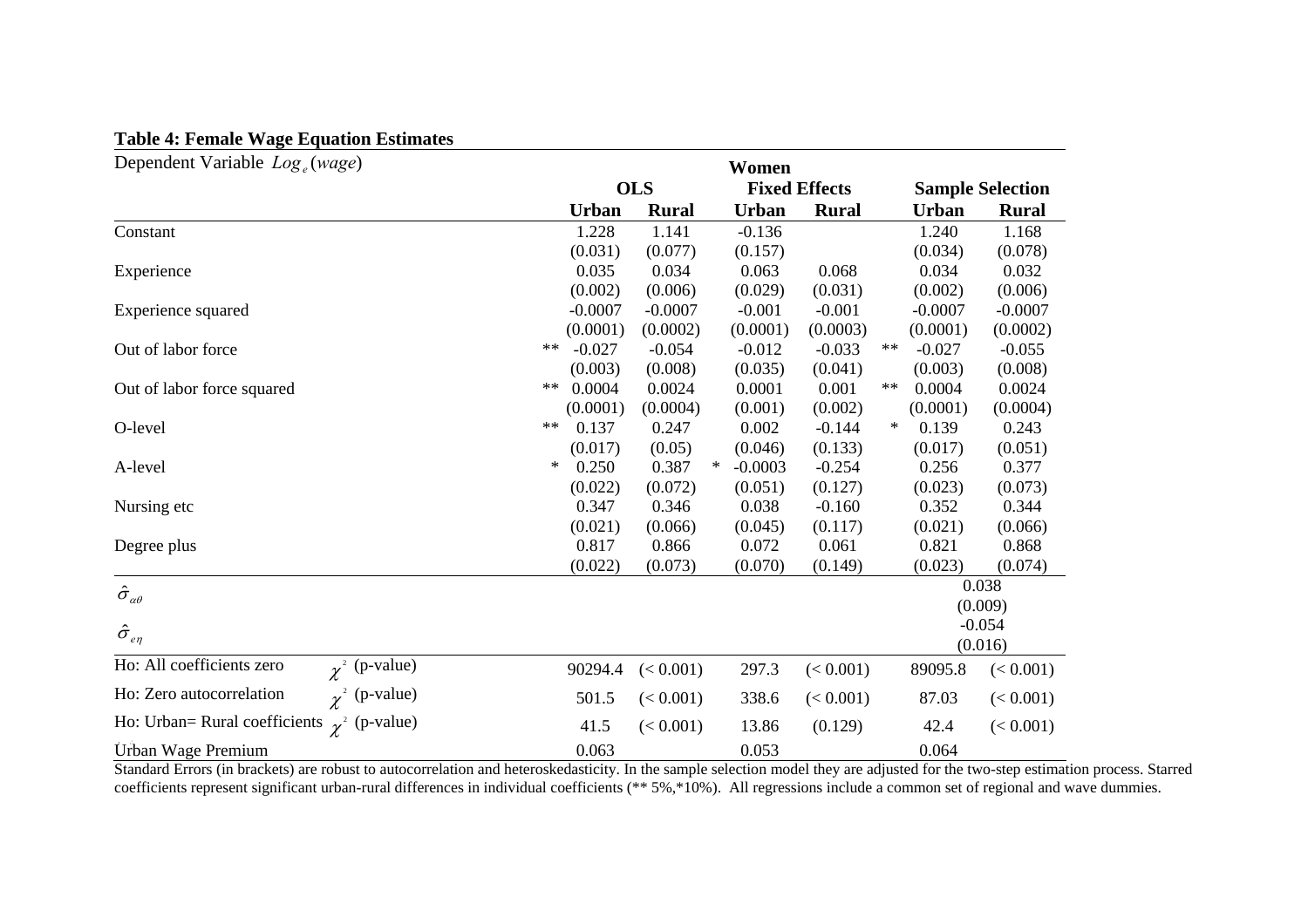## **Table 5: Male Wage Equation Estimates**

| Dependent Variable $Log_e(wage)$ |                    |            |                   |                   | Men   |                     |                      |       |                   |                         |
|----------------------------------|--------------------|------------|-------------------|-------------------|-------|---------------------|----------------------|-------|-------------------|-------------------------|
|                                  |                    |            |                   | <b>OLS</b>        |       |                     | <b>Fixed Effects</b> |       |                   | <b>Sample Selection</b> |
|                                  |                    |            | Urban             | <b>Rural</b>      |       | <b>Urban</b>        | <b>Rural</b>         |       | <b>Urban</b>      | <b>Rural</b>            |
| Constant                         |                    |            | 1.251             | 1.360             |       | $-0.112$            |                      |       | 1.273             | 1.373                   |
|                                  |                    |            | (0.036)           | (0.08)            |       | (0.140)             |                      |       | (0.039)           | (0.08)                  |
| Experience                       |                    | $\ast\ast$ | 0.040             | 0.023             | $***$ | 0.076               | 0.051                | $***$ | 0.039             | 0.022                   |
|                                  |                    |            | (0.003)           | (0.006)           |       | (0.023)             | (0.024)              |       | (0.003)           | (0.006)                 |
| Experience squared               |                    | $***$      | $-0.0007$         | $-0.0003$         | $***$ | $-0.001$            | 0.000                | $***$ | $-0.0007$         | $-0.0003$               |
|                                  |                    |            | (0.0001)          | (0.0001)          |       | (0.0001)            | (0.0002)             |       | (0.0001)          | (0.0001)                |
| Out of labor force               |                    | $\ast\ast$ | $-0.056$          | $-0.100$          |       | $-0.106$            | $-0.157$             | $***$ | $-0.050$          | $-0.097$                |
|                                  |                    | $**$       | (0.006)           | (0.015)           |       | (0.034)             | (0.052)              |       | (0.007)           | (0.015)                 |
| Out of labor force squared       |                    |            | 0.0026            | 0.0049            |       | 0.009               | 0.012                | $***$ | 0.0023            | 0.0050                  |
|                                  |                    | $**$       | (0.0005)<br>0.224 | (0.0009)<br>0.198 |       | (0.003)             | (0.005)              |       | (0.0005)<br>0.219 | (0.0009)                |
| O-level                          |                    |            | (0.021)           | (0.054)           |       | $-0.031$<br>(0.048) | $-0.010$<br>(0.110)  |       | (0.022)           | 0.201<br>(0.054)        |
| A-level                          |                    | $\ast$     | 0.321             | 0.438             |       | $-0.035$            | 0.110                |       | 0.314             | 0.432                   |
|                                  |                    |            | (0.025)           | (0.073)           |       | (0.053)             | (0.111)              |       | (0.026)           | (0.073)                 |
| Nursing etc                      |                    |            | 0.449             | 0.477             |       | 0.023               | 0.098                |       | 0.443             | 0.475                   |
|                                  |                    |            | (0.023)           | (0.056)           |       | (0.045)             | (0.090)              |       | (0.024)           | (0.056)                 |
| Degree plus                      |                    |            | 0.828             | 0.822             |       | 0.179               | 0.228                |       | 0.817             | 0.818                   |
|                                  |                    |            | (0.026)           | (0.077)           |       | (0.076)             | (0.131)              |       | (0.027)           | (0.077)                 |
| $\hat{\sigma}_{\alpha\theta}$    |                    |            |                   |                   |       |                     |                      |       |                   | 0.015                   |
|                                  |                    |            |                   |                   |       |                     |                      |       |                   | (0.013)                 |
| $\hat{\sigma}_{_{e\eta}}$        |                    |            |                   |                   |       |                     |                      |       |                   | $-0.104$                |
|                                  |                    |            |                   |                   |       |                     |                      |       |                   | (0.033)                 |
| Ho: All coefficients zero        | $\chi^2$ (p-value) |            | 91063.0           | (< 0.001)         |       | 413.7               | (< 0.001)            |       | 91730.3           | (< 0.001)               |
| Ho: Zero autocorrelation         | $\chi^2$ (p-value) |            | 533.4             | (< 0.001)         |       | 363.0               | (< 0.001)            |       | 30.1              | (0.090)                 |
| Ho: Urban= Rural coefficients    | $\chi^2$ (p-value) |            | 24.2              | (0.004)           |       | 16.0                | (0.066)              |       | 24.7              | (0.003)                 |
| Urban Wage Premium               |                    |            | 0.037             |                   |       | 0.034               |                      |       | 0.038             |                         |

Standard Errors (in brackets) are robust to autocorrelation and heteroskedasticity. In the sample selection model they are adjusted for the two-step estimation process. Starred coefficients represent significant urban-rural differences in individual coefficients (\*\* 5%,\*10%). All regressions include a common set of regional and wave dummies.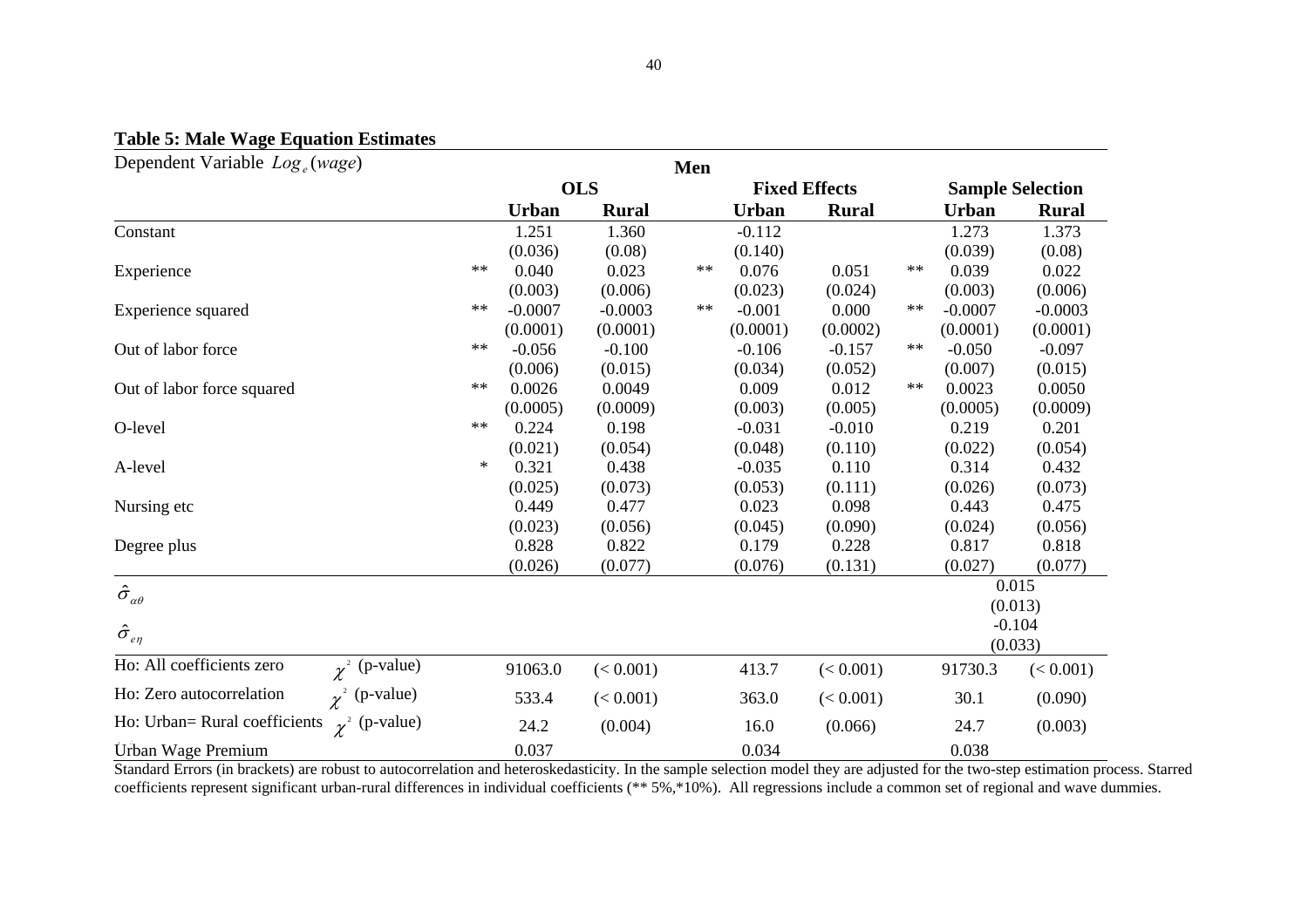|                                             |            | Women                          |                                   |            | Men                            |                                   |  |
|---------------------------------------------|------------|--------------------------------|-----------------------------------|------------|--------------------------------|-----------------------------------|--|
| Covariance                                  | <b>OLS</b> | <b>Fixed</b><br><b>Effects</b> | <b>Sample</b><br><b>Selection</b> | <b>OLS</b> | <b>Fixed</b><br><b>Effects</b> | <b>Sample</b><br><b>Selection</b> |  |
| $cov(\hat{u}_{it}, \hat{u}_{it-1})$         | 0.124      | $-0.001$                       | 0.005                             | 0.136      | $-0.003$                       | 0.006                             |  |
|                                             | (0.009)    | (0.003)                        | (0.004)                           | (0.009)    | (0.003)                        | (0.005)                           |  |
| $cov(\hat{u}_{it}, \hat{u}_{it-2})$         | 0.112      | $-0.008$                       | 0.002                             | 0.128      | $-0.006$                       | $-0.001$                          |  |
|                                             | (0.008)    | (0.003)                        | (0.004)                           | (0.009)    | (0.002)                        | (0.005)                           |  |
| $cov(\widehat{u}_{it}, \widehat{u}_{it-3})$ | 0.104      | $-0.014$                       | $-0.002$                          | 0.121      | $-0.011$                       | 0.002                             |  |
|                                             | (0.008)    | (0.003)                        | (0.005)                           | (0.009)    | (0.003)                        | (0.006)                           |  |
| $cov(\widehat{u}_{it}, \widehat{u}_{it-4})$ | 0.098      | $-0.017$                       | 0.008                             | 0.114      | $-0.014$                       | 0.007                             |  |
|                                             | (0.008)    | (0.003)                        | (0.006)                           | (0.009)    | (0.002)                        | (0.007)                           |  |
| $cov(\widehat{u}_{it}, \widehat{u}_{it-5})$ | 0.089      | $-0.023$                       | 0.005                             | 0.113      | $-0.014$                       | 0.018                             |  |
|                                             | (0.008)    | (0.004)                        | (0.006)                           | (0.009)    | (0.002)                        | (0.007)                           |  |
| $cov(\widehat{u}_{it}, \widehat{u}_{it-6})$ | 0.094      | $-0.014$                       | 0.025                             | 0.112      | $-0.012$                       | 0.004                             |  |
|                                             | (0.008)    | (0.003)                        | (0.008)                           | (0.01)     | (0.002)                        | (0.009)                           |  |

**Table 6: Wage Equation Residual Covariances** 

Standard Errors in brackets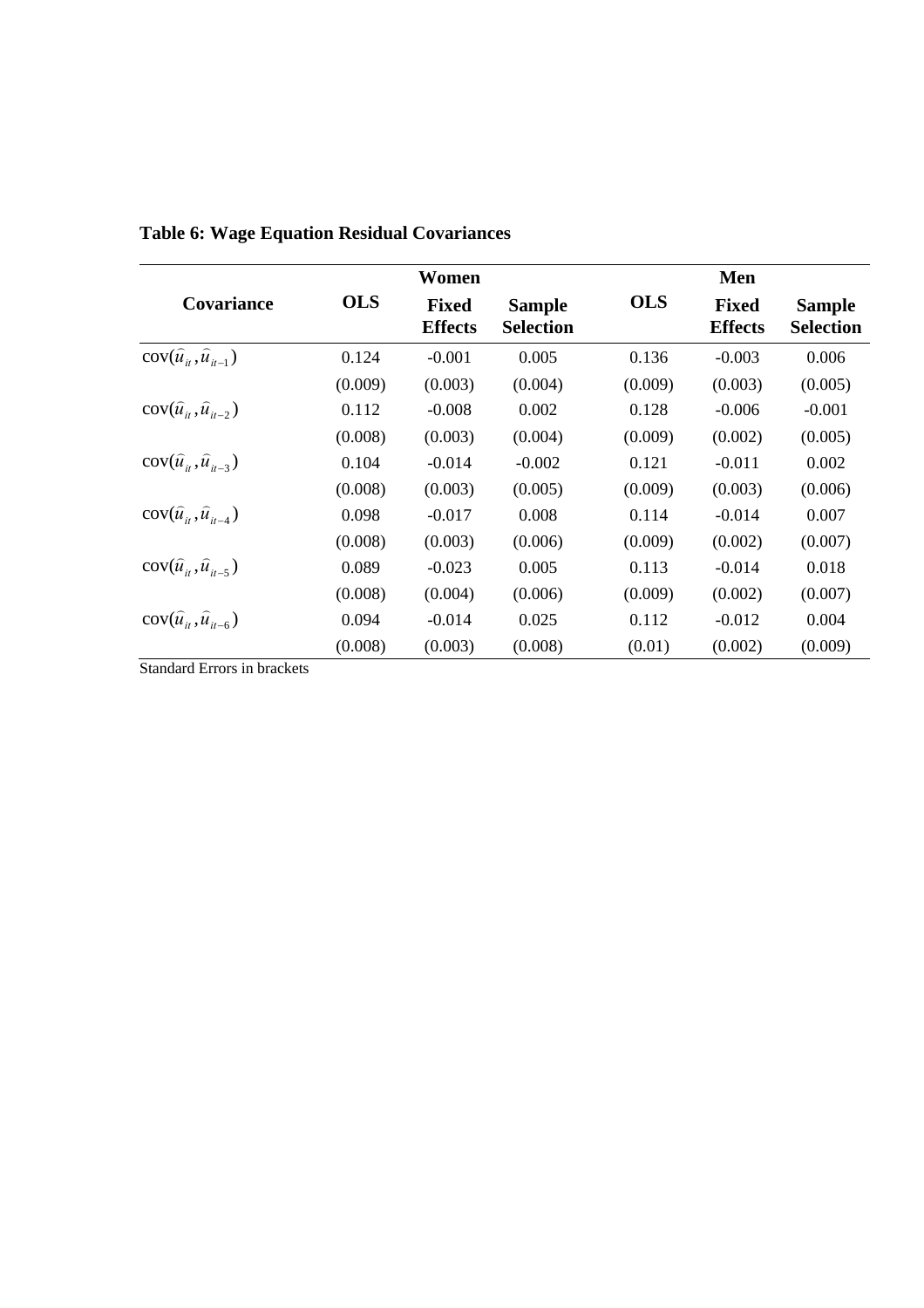|                    |        | <b>Wages</b>  |              |            |                                   |              |        |                      |              |  |
|--------------------|--------|---------------|--------------|------------|-----------------------------------|--------------|--------|----------------------|--------------|--|
|                    |        | Participation |              |            | <b>Sample</b><br><b>Selection</b> |              |        | <b>Fixed Effects</b> |              |  |
| <b>Sample</b>      |        | <b>Urban</b>  | <b>Rural</b> |            | Urban                             | <b>Rural</b> |        | <b>Urban</b>         | <b>Rural</b> |  |
| All                | $***$  | 0.028         | 0.029        | $***$      | 0.064                             | 0.067        |        | 0.053                | 0.060        |  |
|                    |        | (0.001)       | (0.002)      |            | (0.003)                           | (0.003)      |        | (0.002)              | (0.003)      |  |
| Married/Cohabiting |        | 0.021         | 0.019        | $**$       | 0.088                             | 0.082        |        | 0.055                | 0.043        |  |
|                    |        | (0.001)       | (0.002)      |            | (0.002)                           | (0.004)      |        | (0.002)              | (0.006)      |  |
| Single             |        | 0.025         | 0.056        | $***$      | 0.036                             | 0.011        |        |                      |              |  |
|                    |        | (0.006)       | (0.015)      |            | (0.003)                           | (0.009)      |        |                      |              |  |
| All                | $\ast$ | 0.008         | 0.010        | $**$       | 0.038                             | 0.024        | $\ast$ | 0.034                | 0.013        |  |
|                    |        | (0.001)       | (0.002)      |            | (0.001)                           | (0.003)      |        | (0.001)              | (0.004)      |  |
| Married/Cohabiting | $***$  | 0.010         | 0.010        | $***$      | 0.043                             | 0.046        | ∗      | $-0.016$             | $-0.042$     |  |
|                    |        | (0.002)       | (0.004)      |            | (0.002)                           | (0.005)      |        | (0.002)              | (0.006)      |  |
| Single             |        | $-0.058$      | $-0.038$     | $\ast\ast$ | 0.013                             | $-0.028$     |        |                      |              |  |
|                    |        | (0.003)       | (0.010)      |            | (0.006)                           | (0.018)      |        |                      |              |  |

## **Table 7: Predicted Urban Participation and Wage premiums**

Bootstrapped Standard Errors in brackets. Participation results for All women and Men based on dynamic RE Probit estimates presented in Tables 2 and 3. Other participation results based on identically structured RE Probit estimations for these sub-samples. The participation premium is calculated as the difference in the average participation prediction using the urban and rural coefficients for urban or rural characteristics. The wage premium estimates for women and men are based on the appropriate results from Tables 4 and 5, with other estimates obtained from identically structured wage estimations. The fixed effects results for single men and women are omitted because collinearity prevented the Table 4/5 specification being estimated. The wage premium is calculated as the difference in the average offer wage prediction using the urban and rural coefficients for urban or rural characteristics. Starred values indicate that the joint hypothesis that all urban and rural coefficients are identical is rejected in the model used to generate the predictions (\*\* 5%,\*10%).